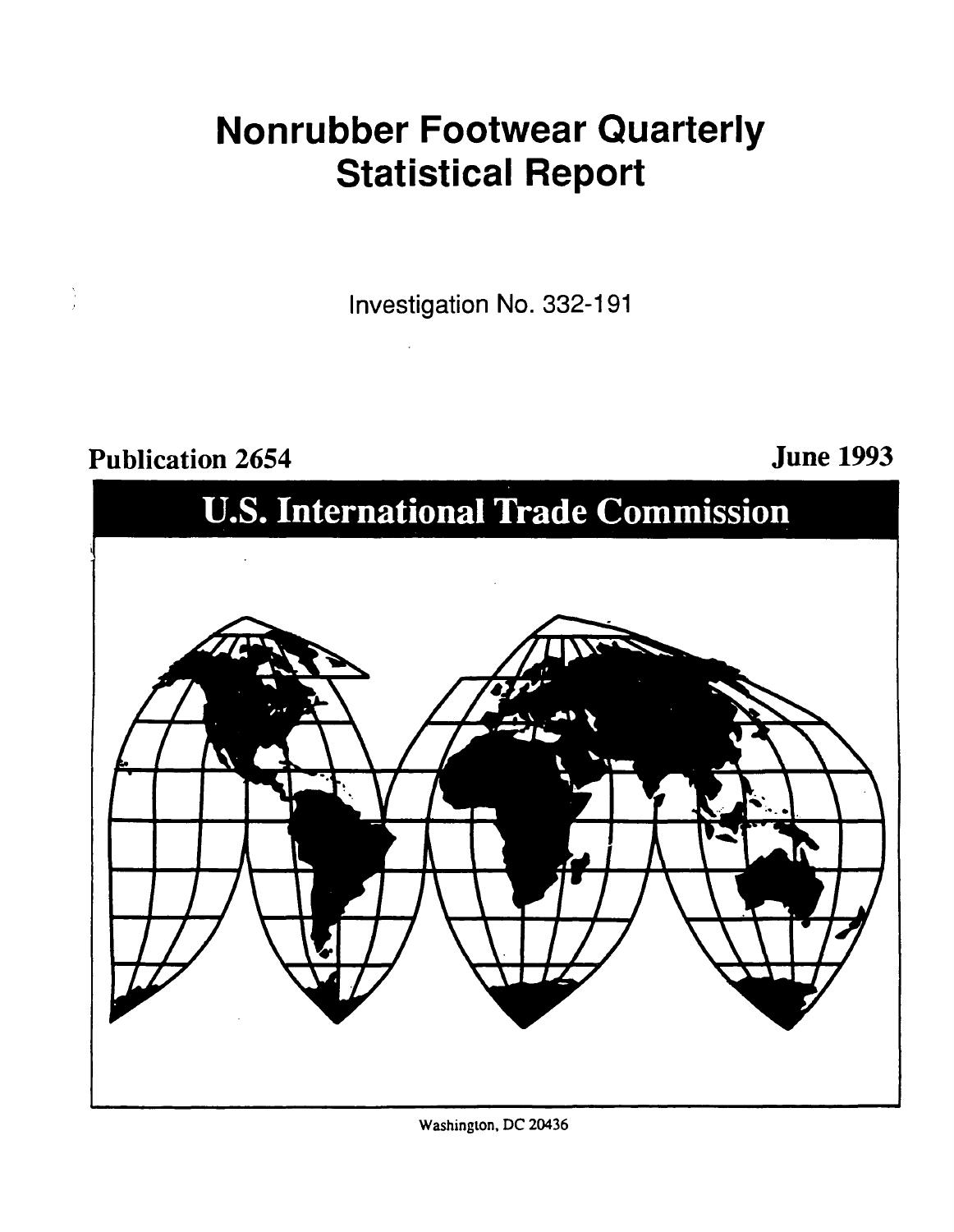### U.S. **International Trade Commission**  . '

### COMMISSIONERS

Don E. Newquist, Chairman Peter S. Watson, Vice Chairman David B. Rohr Anne E. Brunsdale Carol T. Crawford Janet A. Nuzum

> Robert A. Rogowsky Director of Operations

Vern Simpson Director of Industries

*This report was prepared principally by* 

Ann Shildneck Energy, Chemicals, and Textiles Division

Address all communications to Secretary to the Commission United States International Trade Commission Washington, DC 20436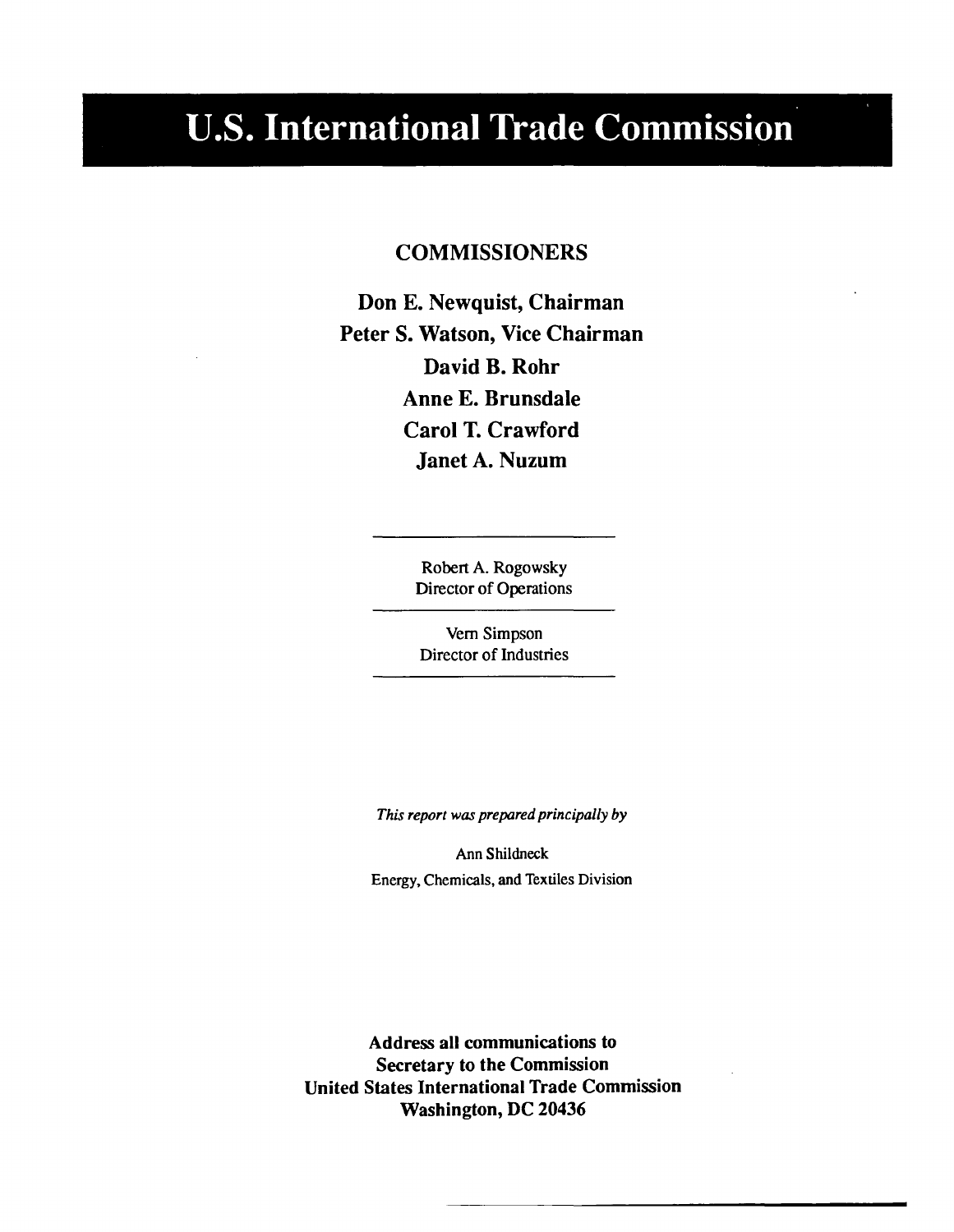## U.S. International Trade Commission

Washington, DC 20436

# **Nonrubber Footwear Quarterly Statistical Report**

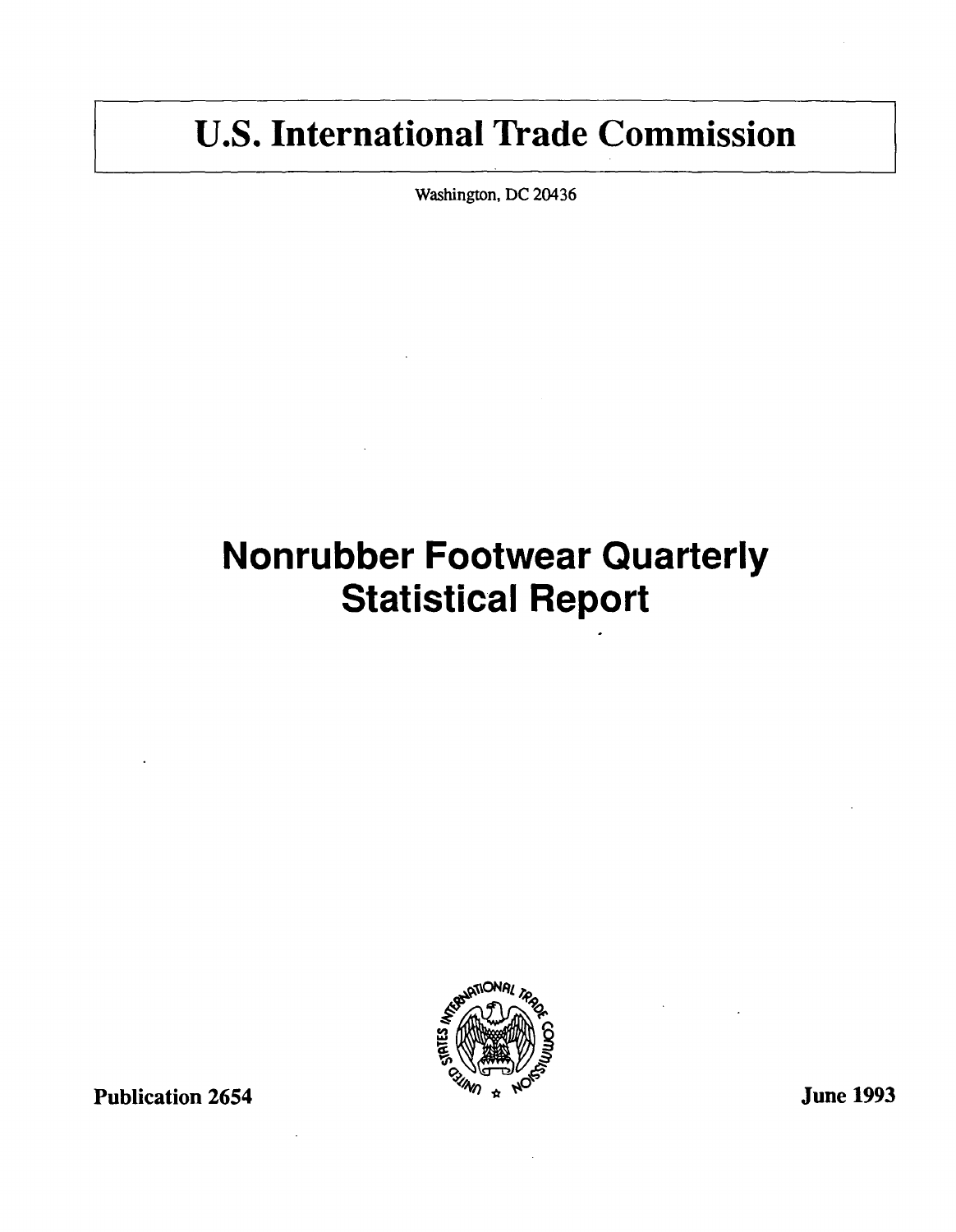$\label{eq:2.1} \frac{1}{\sqrt{2\pi}}\int_{0}^{\infty} \frac{1}{\sqrt{2\pi}}\left(\frac{1}{\sqrt{2\pi}}\right)^{2\alpha} \frac{1}{\sqrt{2\pi}}\int_{0}^{\infty} \frac{1}{\sqrt{2\pi}}\left(\frac{1}{\sqrt{2\pi}}\right)^{\alpha} \frac{1}{\sqrt{2\pi}}\frac{1}{\sqrt{2\pi}}\int_{0}^{\infty} \frac{1}{\sqrt{2\pi}}\frac{1}{\sqrt{2\pi}}\frac{1}{\sqrt{2\pi}}\frac{1}{\sqrt{2\pi}}\frac{1}{\sqrt{2\pi}}\frac{1}{\sqrt$  $\label{eq:2.1} \mathcal{L}(\mathcal{L}^{\mathcal{L}}_{\mathcal{L}}(\mathcal{L}^{\mathcal{L}}_{\mathcal{L}})) = \mathcal{L}(\mathcal{L}^{\mathcal{L}}_{\mathcal{L}}(\mathcal{L}^{\mathcal{L}}_{\mathcal{L}})) = \mathcal{L}(\mathcal{L}^{\mathcal{L}}_{\mathcal{L}}(\mathcal{L}^{\mathcal{L}}_{\mathcal{L}}))$  $\label{eq:2.1} \frac{1}{2} \sum_{i=1}^n \frac{1}{2} \sum_{j=1}^n \frac{1}{2} \sum_{j=1}^n \frac{1}{2} \sum_{j=1}^n \frac{1}{2} \sum_{j=1}^n \frac{1}{2} \sum_{j=1}^n \frac{1}{2} \sum_{j=1}^n \frac{1}{2} \sum_{j=1}^n \frac{1}{2} \sum_{j=1}^n \frac{1}{2} \sum_{j=1}^n \frac{1}{2} \sum_{j=1}^n \frac{1}{2} \sum_{j=1}^n \frac{1}{2} \sum_{j=1}^n \frac{$ 

 $\label{eq:2.1} \frac{1}{\sqrt{2}}\int_{\mathbb{R}^3}\frac{1}{\sqrt{2}}\left(\frac{1}{\sqrt{2}}\right)^2\frac{1}{\sqrt{2}}\left(\frac{1}{\sqrt{2}}\right)^2\frac{1}{\sqrt{2}}\left(\frac{1}{\sqrt{2}}\right)^2\frac{1}{\sqrt{2}}\left(\frac{1}{\sqrt{2}}\right)^2.$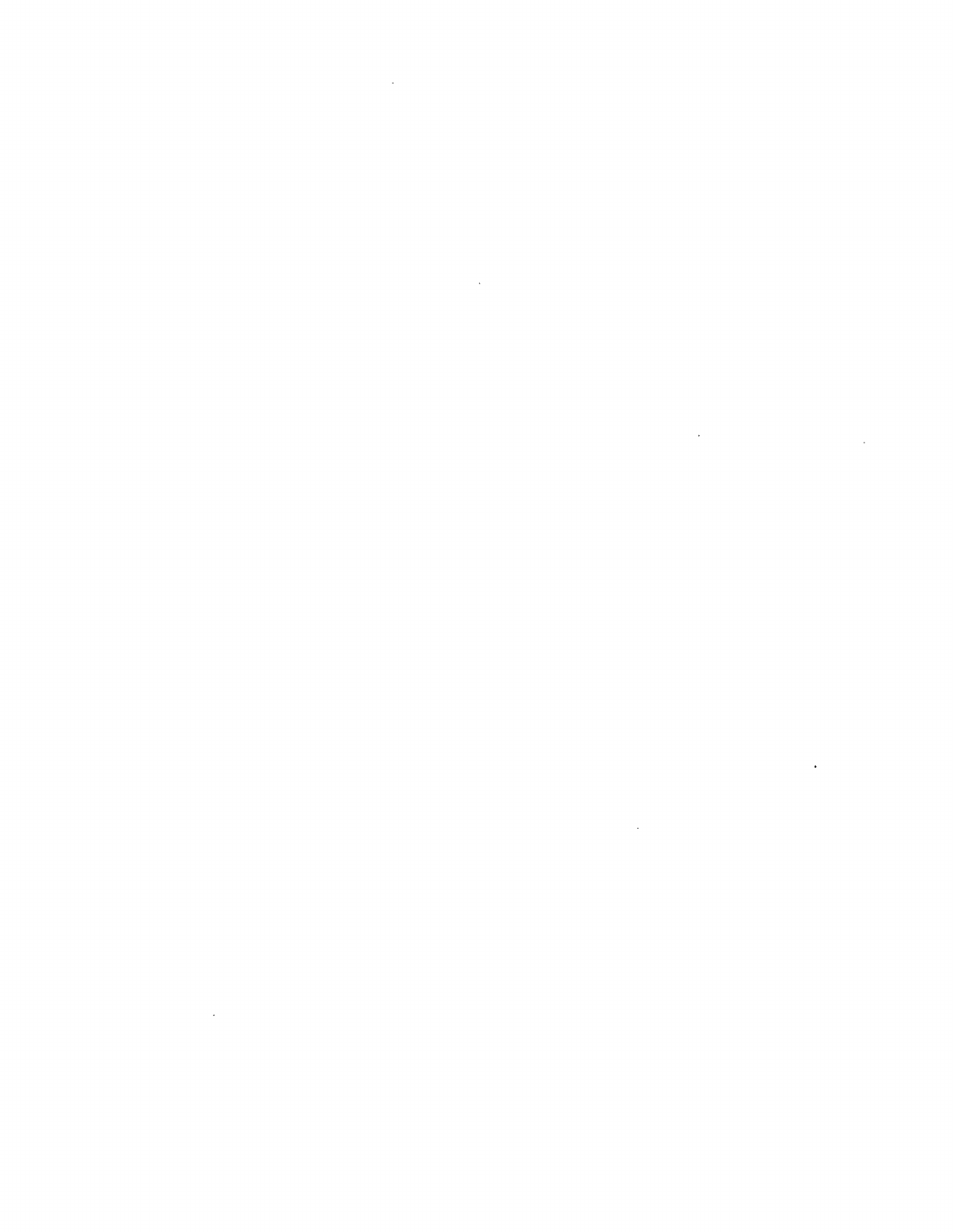U.S. production.--Production of nonrubber footwear fell 4 percent in the first quarter of 1993, compared with the corresponding period of 1992, to 40.2 million pairs. In contrast, the value of U.S. producers' shipments of domestically produced nonrubber footwear rose by 17 percent, to \$975 million.

The U.S. industry's share of domestic consumption remained unchanged at 12 percent by volume, but rose to 30 percent by value, up from 27 percent a year earlier. Total employment in the industry continued to decline in the first quarter of 1993 as did the number of production workers, down 3 percent and 4 percent respectively from the comparable period in 1992.

U.S. imports.--Nonrubber footwear imports in the first quarter of 1993 were up 3 percent over the corresponding period of 1992, to 269.2 million pairs valued at \$2.1 billion.

Most of the growth in import volume resulted from increased imports from China, the largest supplier by far, with shipments nearly five times those of the second largest source, Brazil. Imports from China in the first quarter grew by 24 million pairs, or by 19 percent, over the comparable period in 1992, to a total of 149 million pairs--almost half the total domestic market for such footwear. Although the average unit value of the Chinese shoes rose by 6 percent, to \$5.42 a pair, they remained among the lowest valued in the import market.

Other major suppliers showing significant growth were Brazil and Indonesia, which surged ahead of Taiwan and Korea in 1992 to become the second and third leading U.S. suppliers by volume. Imports from Brazil rose by almost 8 percent in the first quarter, to nearly 33 million pairs. Brazil has been capturing an increased share of the U.S. market for medium-priced leather footwear, by replacing lower end imports from Italy and Spain, traditional suppliers of imported leather footwear. Imports from Indonesia continued to accelerate, rising by 16 percent.

U.S. nonrubber footwear imports from Taiwan and Korea continued to decline in the first quarter, largely reflecting the ongoing shift in footwear production to such lower cost areas as China and Indonesia. Declines of 38 and 47 percent occurred in the volume of imports from Taiwan and Korea, respectively. As producers in these two nations move production of inexpensive shoes offshore, they are upgrading the quality of their export product mix. The average unit value of footwear imports from Korea increased by nearly 25 percent, to \$18.49 per pair, while the footwear from Taiwan advanced by 7 percent, to \$7.85 per pair.

i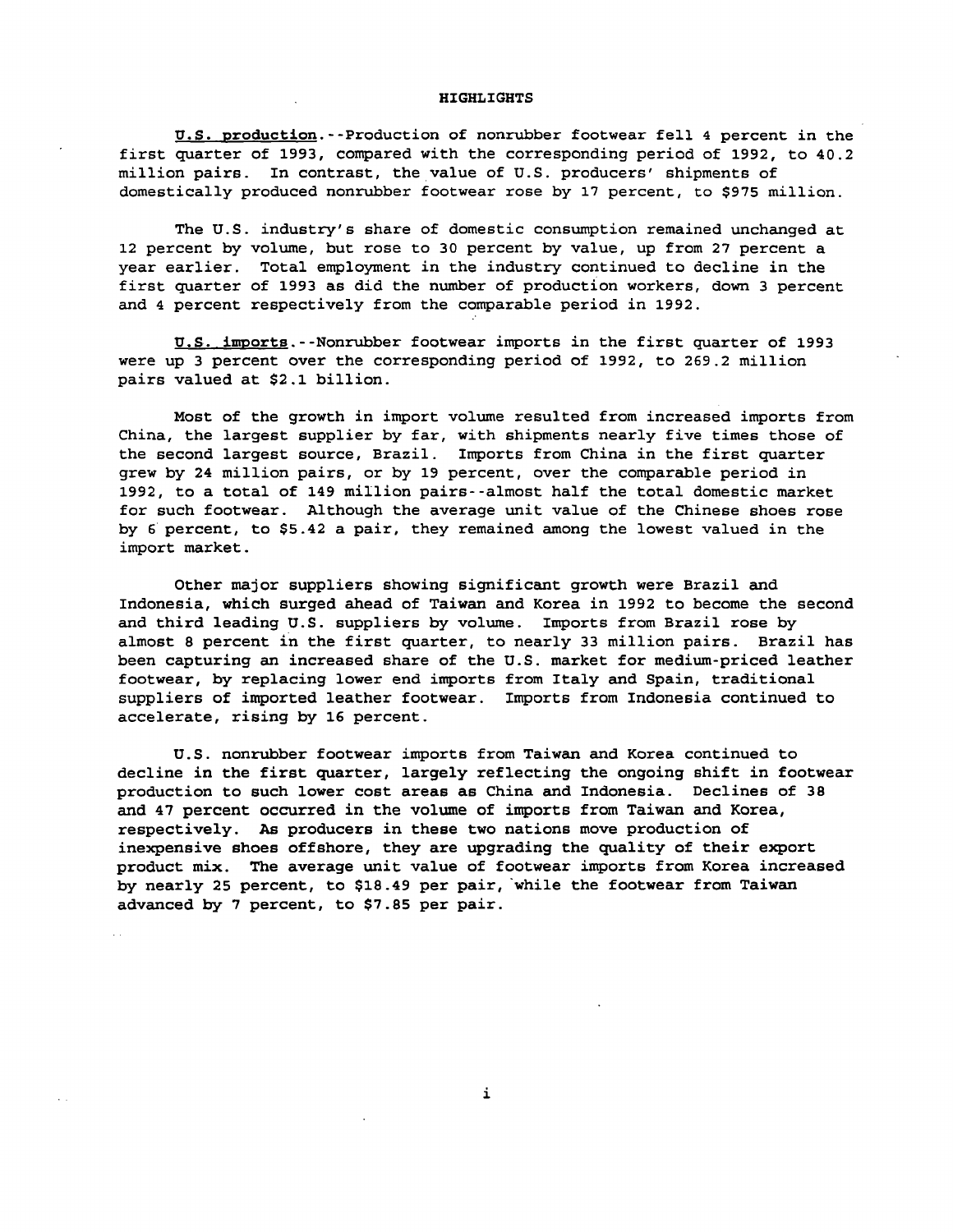$\mathcal{L}^{\text{max}}_{\text{max}}$  $\label{eq:2.1} \frac{1}{2} \sum_{i=1}^n \frac{1}{2} \sum_{j=1}^n \frac{1}{2} \sum_{j=1}^n \frac{1}{2} \sum_{j=1}^n \frac{1}{2} \sum_{j=1}^n \frac{1}{2} \sum_{j=1}^n \frac{1}{2} \sum_{j=1}^n \frac{1}{2} \sum_{j=1}^n \frac{1}{2} \sum_{j=1}^n \frac{1}{2} \sum_{j=1}^n \frac{1}{2} \sum_{j=1}^n \frac{1}{2} \sum_{j=1}^n \frac{1}{2} \sum_{j=1}^n \frac{$  $\label{eq:2.1} \frac{1}{\sqrt{2}}\int_{\mathbb{R}^3}\frac{1}{\sqrt{2}}\left(\frac{1}{\sqrt{2}}\right)^2\frac{1}{\sqrt{2}}\left(\frac{1}{\sqrt{2}}\right)^2\frac{1}{\sqrt{2}}\left(\frac{1}{\sqrt{2}}\right)^2\frac{1}{\sqrt{2}}\left(\frac{1}{\sqrt{2}}\right)^2.$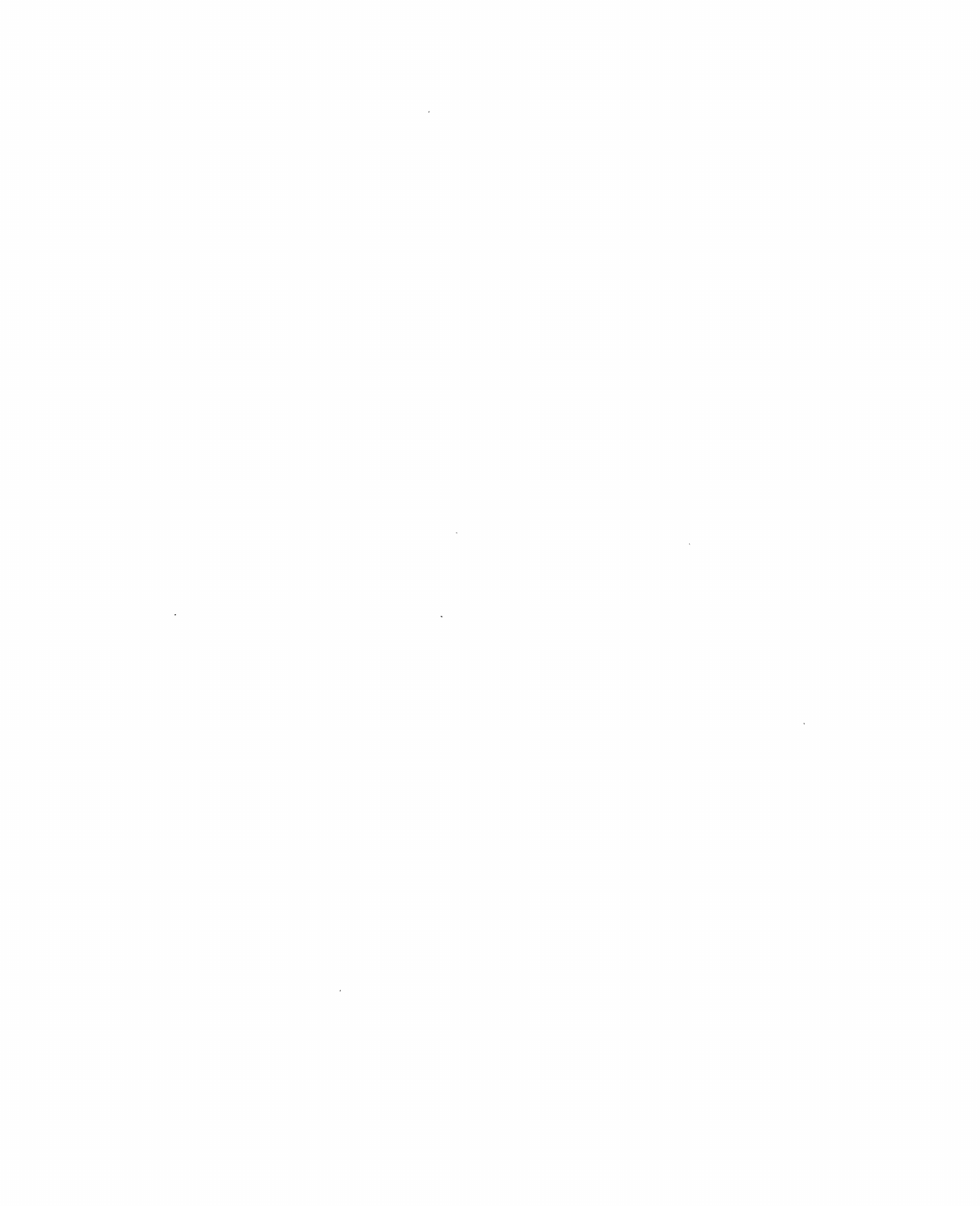#### C 0 N T E N T S

 $\label{eq:2.1} \mathcal{L}(\mathcal{L}^{\text{max}}_{\mathcal{L}}(\mathcal{L}^{\text{max}}_{\mathcal{L}})) \leq \mathcal{L}(\mathcal{L}^{\text{max}}_{\mathcal{L}}(\mathcal{L}^{\text{max}}_{\mathcal{L}}))$ 

 $\sim 10^{11}$ 

 $\mathcal{L}^{\text{max}}_{\text{max}}$  , where  $\mathcal{L}^{\text{max}}_{\text{max}}$ 

 $\sim 10^{-11}$ 

 $\sim 10^{11}$  km s  $^{-1}$ 

| Page |
|------|
| i    |

 $\sim 10^7$ 

 $\mathcal{L}^{\text{max}}_{\text{max}}$  , where  $\mathcal{L}^{\text{max}}_{\text{max}}$ 

#### Statistical tables

| 1. | Nonrubber footwear: U.S. production/value of producers' shipments,<br>imports for consumption, exports of domestic merchandise, and                                                              |    |
|----|--------------------------------------------------------------------------------------------------------------------------------------------------------------------------------------------------|----|
| 2. | apparent consumption, 1988-92 and by quarters, 1992-93<br>Employment in the U.S. nonrubber footwear industry, unemployment<br>rate for the nonrubber footwear industry (SIC 314), Producer Price | п. |
|    | Index for footwear (BLS code 043), and Consumer Price Index for<br>footwear of leather and nonleather, 1988-92 and by quarters,                                                                  |    |
|    |                                                                                                                                                                                                  | 2  |
| З. | Nonrubber footwear: U.S. imports for consumption, by principal                                                                                                                                   |    |
|    | sources, January-March 1991-93 and annual 1991-92                                                                                                                                                | 3  |
| 4. | Rubber footwear: U.S. production, imports for consumption, exports<br>of domestic merchandise, and apparent consumption, 1988-92 and by                                                          |    |
|    |                                                                                                                                                                                                  | 4  |
| 5. | Fabric upper footwear with rubber or plastic soles: U.S. imports<br>for consumption, by principal sources, January-March 1991-93                                                                 |    |
|    |                                                                                                                                                                                                  | 5. |
| 6. | Protective footwear: U.S. imports for consumption, by principal                                                                                                                                  |    |
|    | sources, January-March 1991-93 and annual $1991-92$                                                                                                                                              | 6  |
| 7. | Nonrubber footwear: U.S. exports of domestic merchandise, by                                                                                                                                     |    |
|    | principal markets, January-March 1991-93 and annual 1991-92                                                                                                                                      | 7  |
|    |                                                                                                                                                                                                  |    |

 $\mathcal{L}^{\text{max}}_{\text{max}}$  and  $\mathcal{L}^{\text{max}}_{\text{max}}$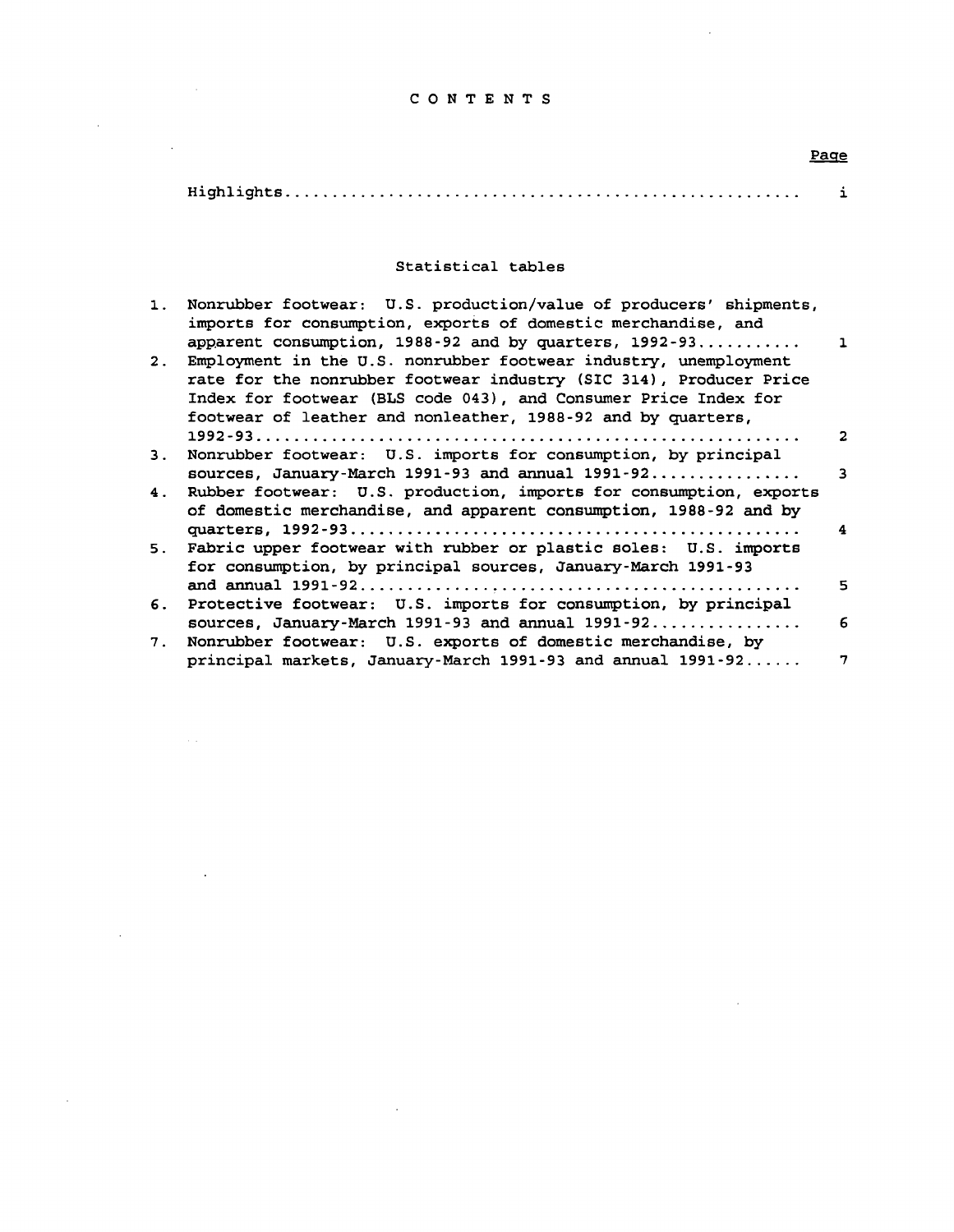$\label{eq:2} \mathcal{L}_{\text{max}} = \mathcal{L}_{\text{max}} + \mathcal{L}_{\text{max}}$ 

 $\label{eq:2.1} \frac{1}{\sqrt{2}}\sum_{i=1}^n\frac{1}{\sqrt{2}}\sum_{i=1}^n\frac{1}{\sqrt{2}}\sum_{i=1}^n\frac{1}{\sqrt{2}}\sum_{i=1}^n\frac{1}{\sqrt{2}}\sum_{i=1}^n\frac{1}{\sqrt{2}}\sum_{i=1}^n\frac{1}{\sqrt{2}}\sum_{i=1}^n\frac{1}{\sqrt{2}}\sum_{i=1}^n\frac{1}{\sqrt{2}}\sum_{i=1}^n\frac{1}{\sqrt{2}}\sum_{i=1}^n\frac{1}{\sqrt{2}}\sum_{i=1}^n\frac$ 

 $\label{eq:2.1} \mathcal{L}(\mathcal{L}^{\text{max}}_{\mathcal{L}}(\mathcal{L}^{\text{max}}_{\mathcal{L}}(\mathcal{L}^{\text{max}}_{\mathcal{L}}(\mathcal{L}^{\text{max}}_{\mathcal{L}^{\text{max}}_{\mathcal{L}}})))))$ 

 $\label{eq:2.1} \frac{1}{\sqrt{2}}\int_{0}^{\infty}\frac{1}{\sqrt{2\pi}}\left(\frac{1}{\sqrt{2\pi}}\right)^{2\alpha} \frac{1}{\sqrt{2\pi}}\int_{0}^{\infty}\frac{1}{\sqrt{2\pi}}\left(\frac{1}{\sqrt{2\pi}}\right)^{\alpha} \frac{1}{\sqrt{2\pi}}\frac{1}{\sqrt{2\pi}}\int_{0}^{\infty}\frac{1}{\sqrt{2\pi}}\frac{1}{\sqrt{2\pi}}\frac{1}{\sqrt{2\pi}}\frac{1}{\sqrt{2\pi}}\frac{1}{\sqrt{2\pi}}\frac{1}{\sqrt{2\pi}}$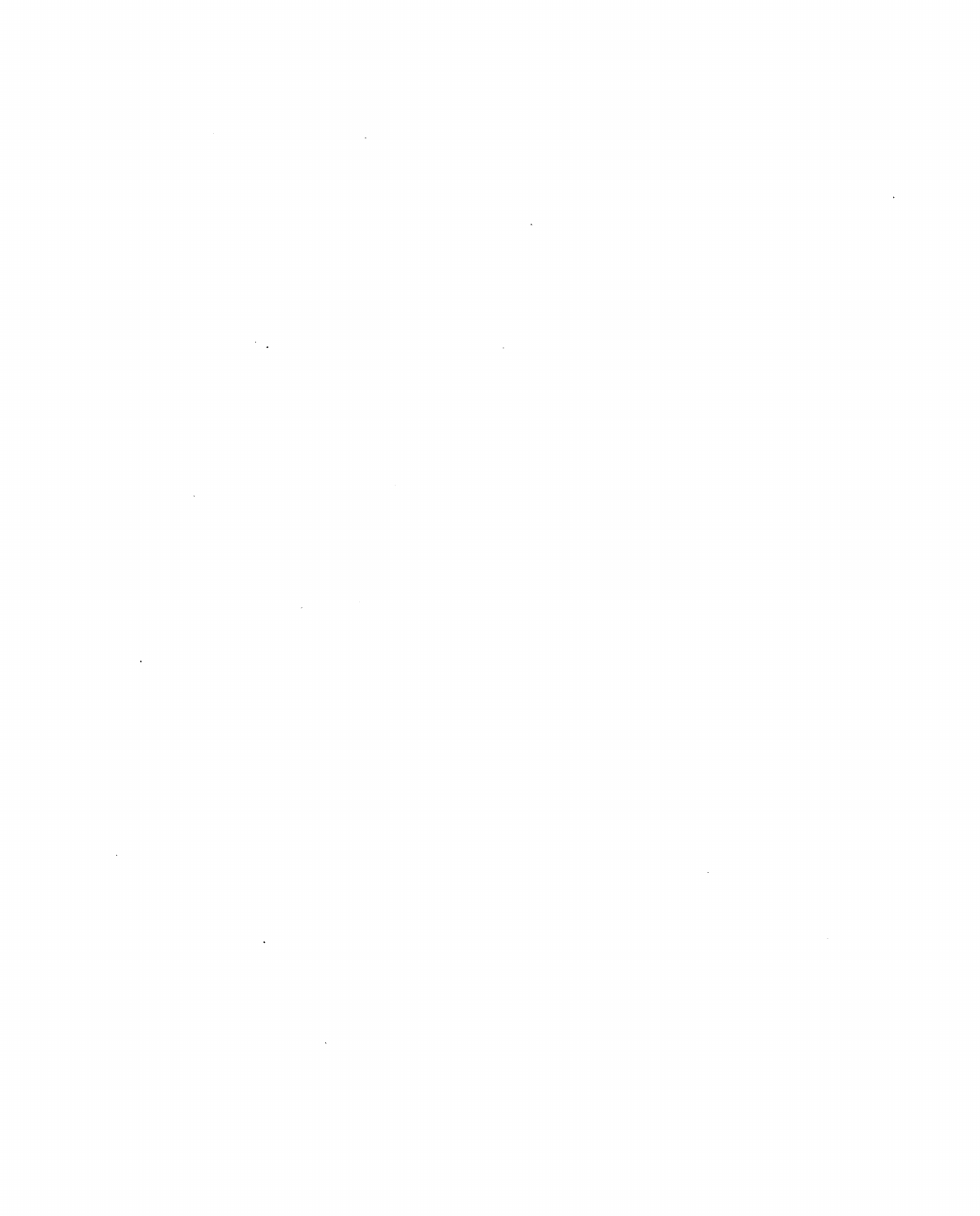Table 1

Nonrubber footwear: U.S. production/value of producers' shipments, imports for consumption, exports of domestic merchandise, and apparent consumption, 1988-92 and by quarters, 1992-93

|                        |                            | Imports |       |                                 |                                                    | Percentage change from year-earlier period |      |                 |                        |
|------------------------|----------------------------|---------|-------|---------------------------------|----------------------------------------------------|--------------------------------------------|------|-----------------|------------------------|
| Period                 | Production/<br>shipments1/ |         |       | Apparent<br>Exports consumption | Ratio<br>(percent)<br>of imports<br>to consumption | Production/<br>shipments                   |      | Imports Exports | Apparent<br>consumptic |
|                        |                            |         |       |                                 | Quantity                                           |                                            |      |                 |                        |
| $1988$                 | 235.1                      | 903.1   | 15.6  | 1,122.6                         | 80                                                 | 2                                          | -4   | 7               | -3                     |
| $1989$                 | 221.8                      | 860.4   | 14.4  | 1,067.8                         | 81                                                 | -6                                         | -5   | -8              | ÷,                     |
| $1990$                 | 184.6                      | 897.5   | 15.2  | 1,066.9                         | 84                                                 | $-17$                                      | 4    | 6               | -6                     |
| $1991$                 | 167.4                      | 937.2   | 18.1  | 1,086.5                         | 86                                                 | $-9$                                       | 4    | 19              | f.                     |
| 1992.<br>.<br>1992:    | 168.8                      | 974.2   | 21.4  | 1,121.6                         | 87                                                 | 1                                          | 4    | 18              |                        |
| 1st quarter            | 42.0                       | 261.5   | 5.3   | 298.2                           | 88                                                 | $-12$                                      | 12   | 18              | ı                      |
| 2nd quarter            | 41.7                       | 222.5   | 5.6   | 258.6                           | 86                                                 | 11                                         | 5    | 17              |                        |
| 3rd quarter            | 44.4                       | 268.1   | 5.3   | 307.2                           | 87                                                 | $\overline{7}$                             | 4    | 15              |                        |
| 4th quarter<br>1993:2/ | 40.7                       | 222.1   | 5.2   | 257.6                           | 86                                                 | $-1$                                       | -5   | 24              | -!                     |
| 1st quarter            | 40.2                       | 269.2   | 4.8   | 304.6                           | 88                                                 | $-4$                                       | 3    | -9              |                        |
|                        |                            |         |       |                                 | Value                                              |                                            |      |                 |                        |
| $1988$                 | 3,634.1                    | 7,555.4 | 217.2 | 10,972.3                        | 69                                                 | 0                                          | 10   | 31              |                        |
| $1989$                 | 3,752.8                    | 7,438.5 | 179.4 | 11,011.9                        | 68                                                 | 3                                          | -2   | $-17$           |                        |
| 1990                   | 3,671.8                    | 8,408.5 | 254.5 | 11,825.8                        | 71                                                 | $-2$                                       | 13   | 42              |                        |
| 1991                   | 3,489.3                    | 8,311.9 | 305.6 | 11,495.6                        | 72                                                 | $-5$                                       | $-1$ | 20              |                        |
| 1992.<br>.             | 3,770.6                    | 8,587.5 | 341.9 | 12,016.2                        | 71                                                 | 8                                          | 3    | 12              |                        |
| 1992:                  |                            |         |       |                                 |                                                    |                                            |      |                 |                        |
| 1st quarter            | 835.0                      | 2,044.1 | 78.7  | 2,800.4                         | 73                                                 | $-12$                                      | 6    | 12              |                        |
| 2nd quarter            | 861.7                      | 1,970.0 | 83.2  | 2,748.5                         | 72                                                 | 12                                         | 3    | 8               |                        |
| 3rd quarter            | 1,004.5                    | 2,510.6 | 94.9  | 3,420.2                         | 73                                                 | 10                                         | 5    | 16              |                        |
| 4th quarter            | 1,069.4                    | 2,062.9 | 85.1  | 3,047.2                         | 68                                                 | 23                                         | 0    | 11              |                        |
| 1993:2/                |                            |         |       |                                 |                                                    |                                            |      |                 |                        |
| 1st quarter            | 975.3                      | 2,110.2 | 73.8  | 3,011.7                         | 70                                                 | 17                                         | 3    | -6              |                        |

(Quantity in millions of pairs; value in millions of dollars)

1/ "Quantity" represents U.S. production, and "value" represents shipments of domestically manufactured footwear. Production and shipments figures for 1990 and 1991 have been revised to reflect correction of previous classification errc

*21* Preliminary.

 $\bar{z}$ 

Note.--Because of rounding, figures may not add to totals shown.

Source: Compiled by the U.S. International Trade Commission from official statistics of the U.S. Department of Conmerce.

 $\mathcal{L}_{\mathcal{A}}$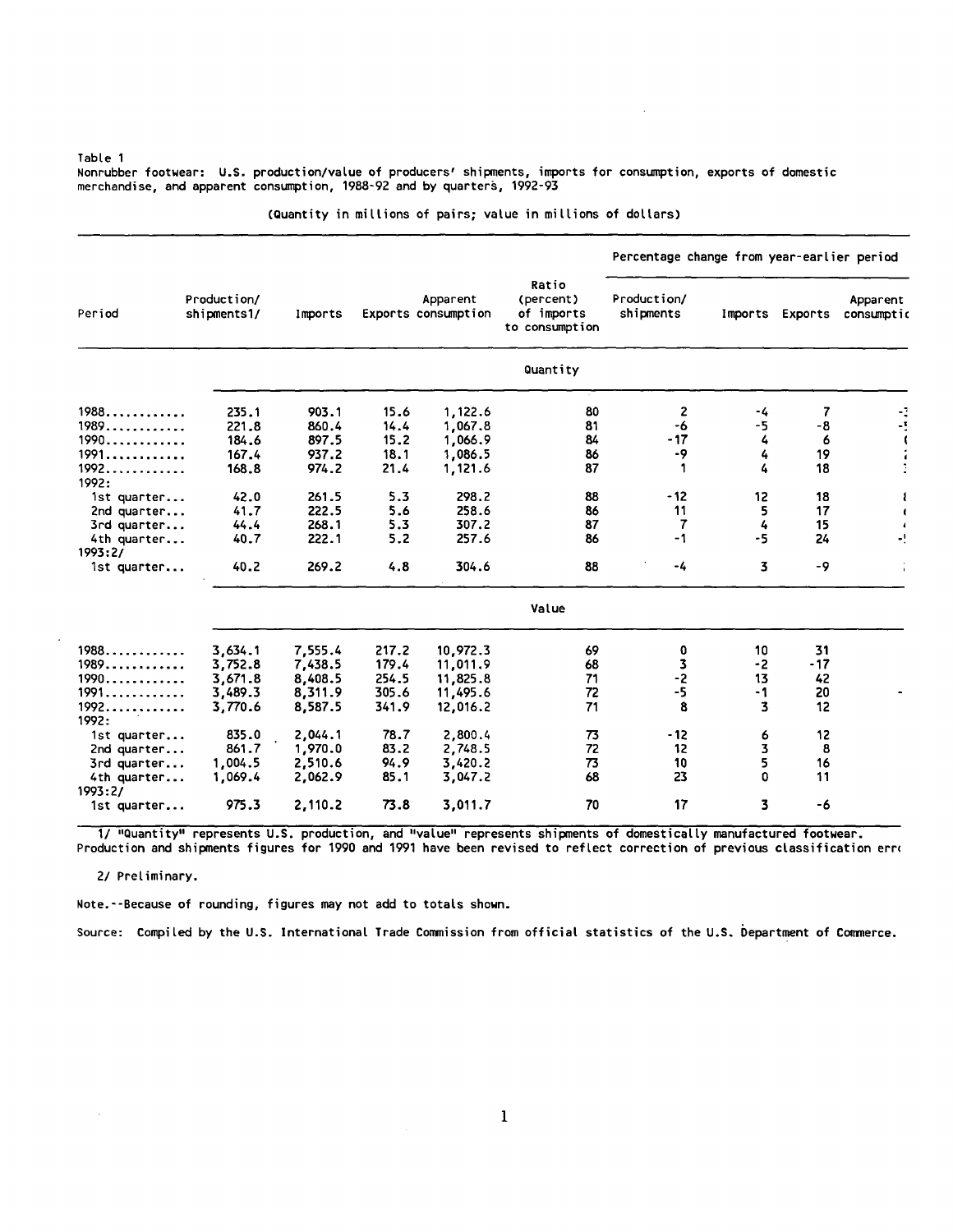Nonrubber footwear: U.S. production/value of producers' shipments, imports for consumption, exports of domestic merchandise, and apparent consumption, 1988-92 and by quarters, 1992-93

|                        |                            | Imports |       |                                 |                                                    | Percentage change from year-earlier period |      |                 |                         |  |
|------------------------|----------------------------|---------|-------|---------------------------------|----------------------------------------------------|--------------------------------------------|------|-----------------|-------------------------|--|
| Period                 | Production/<br>shipments1/ |         |       | Apparent<br>Exports consumption | Ratio<br>(percent)<br>of imports<br>to consumption | Production/<br>shipments                   |      | Imports Exports | Apparent<br>consumption |  |
|                        |                            |         |       |                                 | Quantity                                           |                                            |      |                 |                         |  |
| $1988$                 | 235.1                      | 903.1   | 15.6  | 1,122.6                         | 80                                                 | 2                                          | -4   | 7               | $-3$                    |  |
| $1989$                 | 221.8                      | 860.4   | 14.4  | 1,067.8                         | 81                                                 | -6                                         | $-5$ | -8              |                         |  |
| $1990$                 | 184.6                      | 897.5   | 15.2  | 1,066.9                         | 84                                                 | - 17                                       | 4    | 6               | $-5$<br>0               |  |
| $1991$                 | 167.4                      | 937.2   | 18.1  | 1,086.5                         | 86                                                 | -9                                         | 4    | 19              | $\frac{2}{3}$           |  |
| $1992$<br>1992:        | 168.8                      | 974.2   | 21.4  | 1,121.6                         | 87                                                 | 1                                          | 4    | 18              |                         |  |
| 1st quarter            | 42.0                       | 261.5   | 5.3   | 298.2                           | 88                                                 | - 12                                       | 12   | 18              | 8                       |  |
| 2nd quarter            | 41.7                       | 222.5   | 5.6   | 258.6                           | 86                                                 | 11                                         | 5    | 17              | 6                       |  |
| 3rd quarter            | 44.4                       | 268.1   | 5.3   | 307.2                           | 87                                                 | 7                                          | 4    | 15              | 4                       |  |
| 4th quarter<br>1993:27 | 40.7                       | 222.1   | 5.2   | 257.6                           | 86                                                 | $-1$                                       | $-5$ | 24              | -5                      |  |
| 1st quarter            | 40.2                       | 269.2   | 4.8   | 304.6                           | 88                                                 | $-4$                                       | 3    | -9              | $\overline{2}$          |  |
|                        |                            |         |       |                                 | Value                                              |                                            |      |                 |                         |  |
| $1988$                 | 3,634.1                    | 7,555.4 | 217.2 | 10,972.3                        | 69                                                 | 0                                          | 10   | 31              | 6                       |  |
| 1989                   | 3,752.8                    | 7,438.5 | 179.4 | 11,011.9                        | 68                                                 | 3                                          | $-2$ | $-17$           | $\frac{0}{7}$           |  |
| $1990$                 | 3,671.8                    | 8,408.5 | 254.5 | 11,825.8                        | 71                                                 | $-2$                                       | 13   | 42              |                         |  |
| 1991                   | 3,489.3                    | 8,311.9 | 305.6 | 11,495.6                        | 72                                                 | $-5$                                       | $-1$ | 20              | $-3$                    |  |
| 1992.<br>1992:         | 3,770.6                    | 8,587.5 | 341.9 | 12,016.2                        | 71                                                 | 8                                          | 3    | 12              | 5                       |  |
| 1st quarter            | 835.0                      | 2.044.1 | 78.7  | 2,800.4                         | 73                                                 | -12                                        | 6    | 12              |                         |  |
| 2nd quarter            | 861.7                      | 1,970.0 | 83.2  | 2,748.5                         | 72                                                 | 12                                         | 3    | 8               | $\frac{0}{5}$           |  |
| 3rd quarter            | 1,004.5                    | 2,510.6 | 94.9  | 3,420.2                         | 73                                                 | 10                                         | 5    | 16              | $\frac{6}{7}$           |  |
| 4th quarter<br>1993:2/ | 1,069.4                    | 2,062.9 | 85.1  | 3,047.2                         | 68                                                 | 23                                         | 0    | 11              |                         |  |
| 1st quarter            | 975.3                      | 2,110.2 | 73.8  | 3,011.7                         | 70                                                 | 17                                         | 3    | -6              | 8                       |  |

#### (Quantity in millions of pairs; value in millions of dollars)

1/ "Quantity" represents U.S. production, and "value" represents shipments of domestically manufactured footwear. Production and shipments figures for 1990 and 1991 have been revised to reflect correction of previous classification errors

*21* Preliminary.

Note.--Because of rounding, figures may not add to totals shown.

Source: Compiled by the U.S. International Trade Conmission from official statistics of the U.S. Department of Comnerce.

Table 1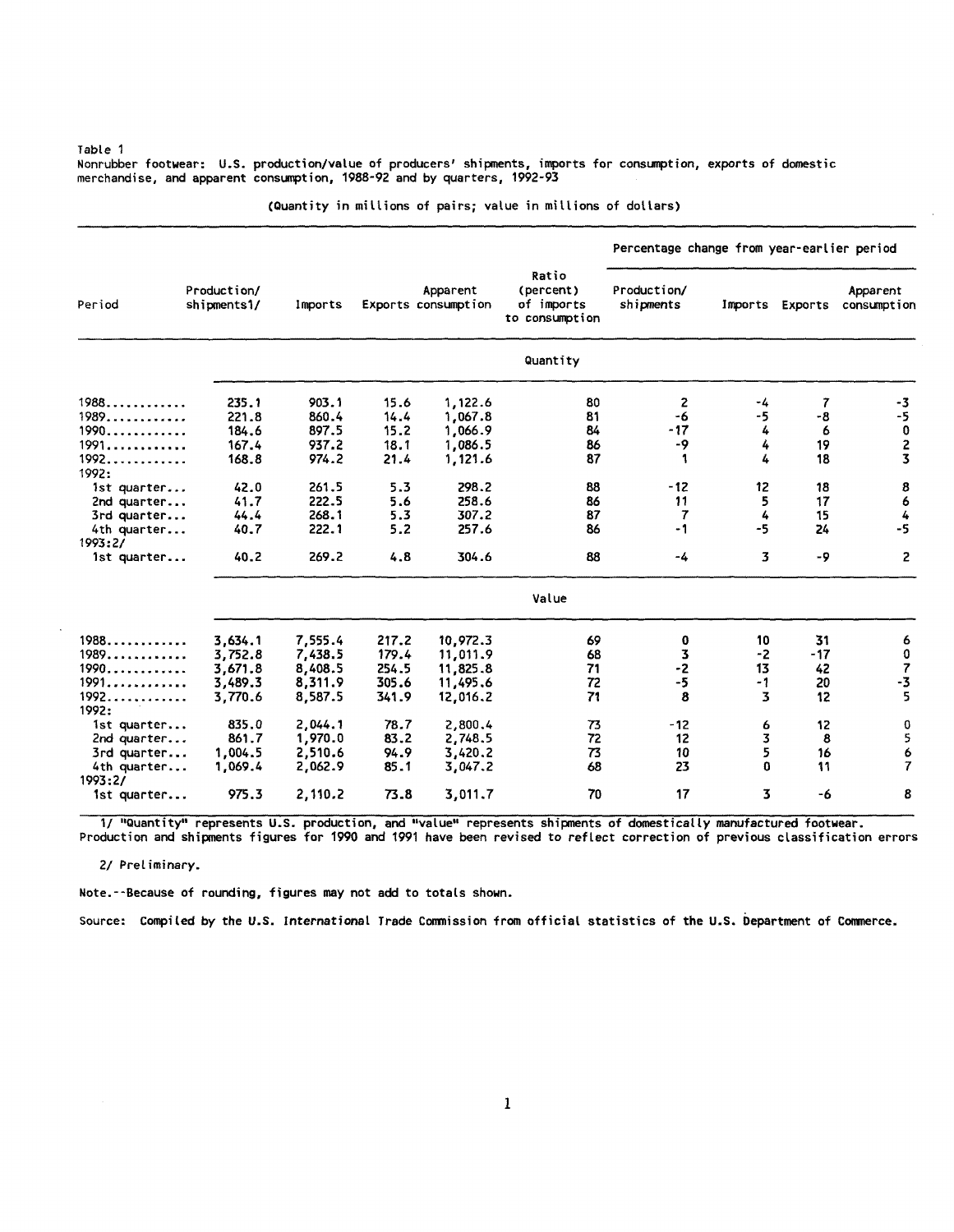Table 2

Employment in the U.S. nonrubber footwear industry, unemployment rate for the nonrubber footwear industry (SIC 314), Producer Price Index for footwear CBLS code 043), and Consumer Price Index for footwear of leather and nonleather, 1988-92 and by quarters, 1992-93

|                      | Employment          |                       |                     | Percentage change from<br>year-earlier period |                        | Producer<br>Price     | Consumer<br>Price              |
|----------------------|---------------------|-----------------------|---------------------|-----------------------------------------------|------------------------|-----------------------|--------------------------------|
| Period               | Total<br>employment | Production<br>workers | Total<br>employment | Production<br>workers                         | Unemployment<br>rate1/ | Index<br>$(1982=100)$ | Index<br>$(1982 - 1984 = 100)$ |
|                      |                     | $---1.000---$         |                     |                                               | Percent                |                       |                                |
| 1988                 | 82.6                | 70.4                  | -2                  | -3                                            | 10.4                   | 115.1                 | 109.9                          |
| $1989 \ldots \ldots$ | 77.6                | 66.2                  | -6                  | -6                                            | 9.9                    | 120.8                 | 114.4                          |
| 1990                 | 74.2                | 62.9                  | -4                  | -5                                            | 8.0                    | 125.6                 | 117.4                          |
| 1991                 | 68.1                | 57.2                  | -8                  | -9                                            | 12.4                   | 128.6                 | 120.9                          |
| 1992                 | 66.3                | 55.2                  | -3                  | $-3$                                          | 12.6                   | 131.0                 | 124.7                          |
| 1992:                |                     |                       |                     |                                               |                        |                       |                                |
| 1st quarter          | 65.7                | 55.0                  | -5                  | -5                                            | 11.4                   | 130.5                 | 122.9                          |
| 2nd quarter          | 66.6                | 55.8                  | $-2$                | $-3$                                          | 17.0                   | 129.0                 | 125.7                          |
| 3rd quarter          | 66.7                | 55.3                  | $-2$                | $-3$                                          | 11.7                   | 132.2                 | 125.2                          |
| 4th quarter          | 66.0                | 54.6                  | -2                  | $-3$                                          | 10.2                   | 132.3                 | 125.0                          |
| 1993:2/              |                     |                       |                     |                                               |                        |                       |                                |
| 1st quarter          | 63.7                | 52.8                  | -3                  | -4                                            | 11.0                   | 133.7                 | 126.2                          |

1/Data on quarterly unemployment rates are subject to considerable fluctuation because of the small sample used and, consequently, should be used with caution.

#### 2/Prel iminary.

 $\ddot{\phantom{1}}$  $\ddot{\phantom{0}}$ 

Source: Compiled by the U.S. International Trade Commission from official statistics of the U.S. Department of Labor.

 $\sim$ 

 $\overline{\phantom{a}}$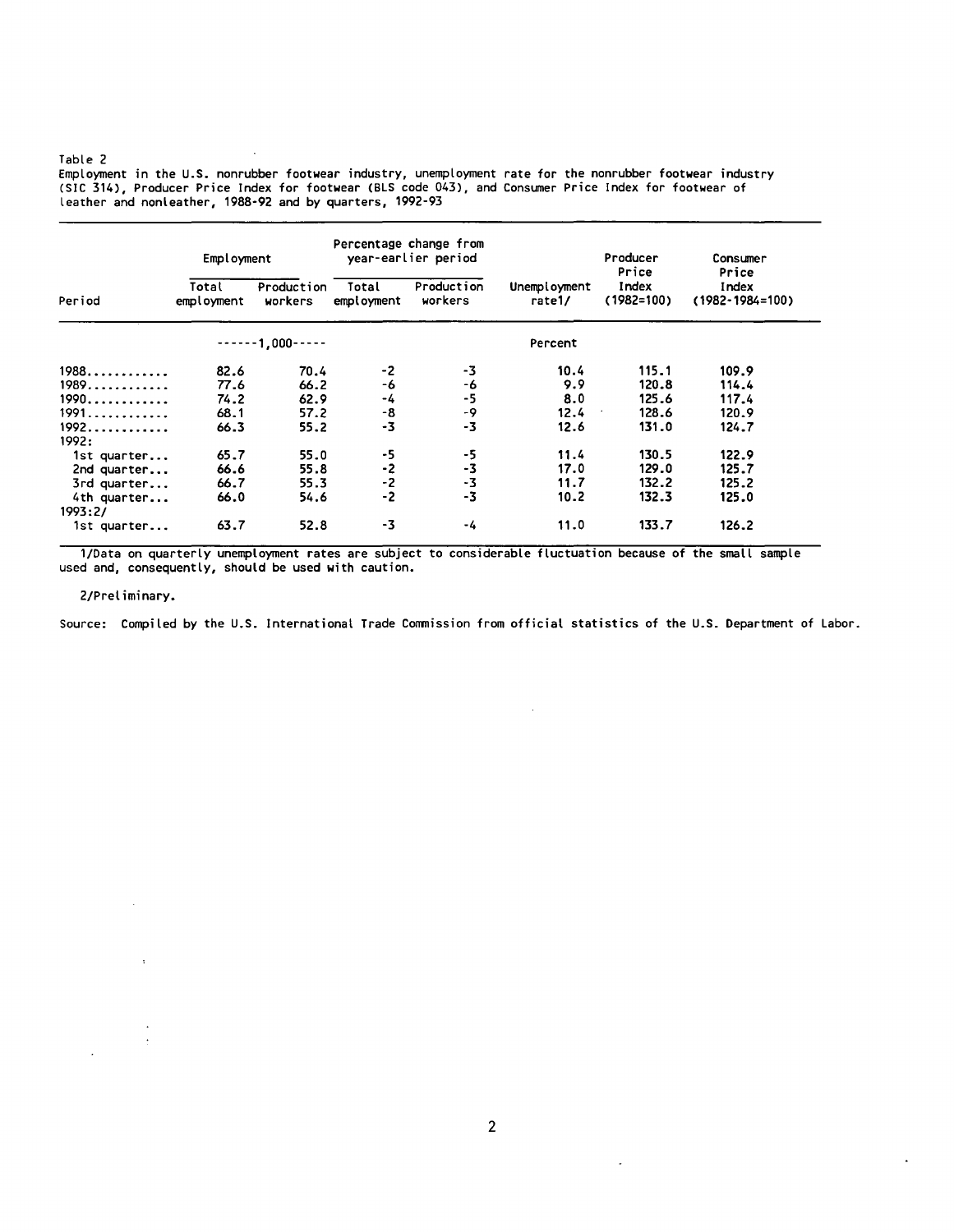| Table 3.--Nonrubber footwear: U.S. imports for consumption, by principal sources, |  |  |  |
|-----------------------------------------------------------------------------------|--|--|--|
| January-March 1991-93 and annual 1991-92                                          |  |  |  |

 $\sim 10^7$ 

 $\hat{\mathcal{A}}$ 

|                                                                                                                           | January-March--     |                      |                                     | Percentage<br>change, Jan.-                |                      |                      | Percentage<br>change, |  |
|---------------------------------------------------------------------------------------------------------------------------|---------------------|----------------------|-------------------------------------|--------------------------------------------|----------------------|----------------------|-----------------------|--|
| Source                                                                                                                    | 1991                | 1992                 | 1993                                | Mar. 1993 1991<br>from Jan. -<br>Mar. 1992 |                      | 1992                 | 1992<br>from<br>1991  |  |
|                                                                                                                           |                     |                      | (In thousands of pairs)             |                                            |                      |                      |                       |  |
| China                                                                                                                     | 93,557<br>25,451    | 125,327<br>30,304    | 149,291<br>32,706                   | 19. T<br>7.9                               | 424,542              | 506,057<br>106,122   | 19.2                  |  |
| Brazil<br>Republic of Korea.                                                                                              | 27,072              | 19,826               | 10,457                              | 47.3                                       | 93,601<br>113,671    | 70,704               | 13.4<br>37.8          |  |
| Indonesia                                                                                                                 | 10,800              | 19,250               | 22,273                              | 15.7<br>$\blacksquare$                     | 51,014               | 76,806               | 50.6                  |  |
|                                                                                                                           | 12,604<br>38,003    | 13,134<br>27,459     | 10,625<br>16,922                    | 19.1<br>38.4                               | 33,115<br>117,886    | 34,798<br>75,346     | 5.1<br>36.1           |  |
|                                                                                                                           | 6,927               | 6,876                | 7,468                               | 8.6                                        | 24,522               | 25,500               | 4.0                   |  |
| Spain<br>Mexico                                                                                                           | 4,674<br>1,675      | 4,408<br>1,485       | 4,183<br>1,811                      | 5.1<br>22.0                                | 17,500<br>6,436      | 15,476<br>6,979      | 11.6<br>8.4           |  |
|                                                                                                                           | 3,280               | .3,691               | 3,199                               | 13.3                                       | 12,653               | 13,779               | 8.9                   |  |
| Hong Kong<br>United Kingdom<br>Portugal                                                                                   | 284                 | 405                  | 752                                 | 85.7                                       | 1,331                | 2,248                | 68.9                  |  |
| India                                                                                                                     | 916<br>1,324        | 843<br>1,720         | 911<br>1,471                        | 8.1<br>$-14.5$                             | 3,070<br>4,091       | 3,523<br>4,569       | 14.8<br>11.7          |  |
| Germany                                                                                                                   | 382                 | 565                  | 474                                 | 16.1                                       | 1,869                | 2,619                | 40.1                  |  |
| Philippines                                                                                                               | 1,344<br>230        | 1,571<br>255         | 1,753<br>228                        | 11.6<br>$-10.6$                            | 8,411<br>870         | 9,185<br>919         | 9.2                   |  |
| France<br>Colombia                                                                                                        | 1,308               | 1,062                | 785                                 | $-26.1$                                    | 3,869                | 2.836                | 5.6<br>26.7           |  |
| Poland                                                                                                                    | 11                  | 143                  | 536                                 | 274.8                                      | 714                  | 1,150                | 61.1                  |  |
| $S$ witzerland<br>All Other                                                                                               | 85<br>3,853         | 116<br>3,025         | 71<br>2,987                         | $-38.8$<br>1.3                             | 428<br><u>17,553</u> | 453<br><u>15,145</u> | 5.8<br>3.7            |  |
|                                                                                                                           | 233,790             | 261,473              | 269,152                             | 2.9                                        | 937,156              | 974,223              | 4.0                   |  |
| $\begin{matrix}\n\text{Total} & \dots & \dots & \dots \\ \text{CBI} & \text{total} & \dots & \dots & \dots\n\end{matrix}$ | 673                 | 809                  | 622                                 | 23.1                                       | 2,464                | 3,621                | 47.0                  |  |
| EC total                                                                                                                  | 19,136              | 19,652               | 17,284<br>(In thousands of dollars) | $-12.0$                                    | 57,987               | 59,904               | <u>3.3</u>            |  |
| China                                                                                                                     | 437,787             | 642,638              | 810,625                             | 26.1                                       | 2,257,037            | 2,969,726            | 31.6                  |  |
| <b>Brazil</b>                                                                                                             | 219,817             | 258,226              | 289,497                             | 12.1                                       | 952,873              | 1,098,912            | 15.3                  |  |
| Republic of Korea.<br>Indonesia                                                                                           | 412,711<br>78,401   | 293,776<br>138,365   | 193,391<br>178,143                  | 34.2<br>28.7                               | 1,627,009<br>398,628 | 1,073,106<br>606,705 | 34.0<br>52.2          |  |
|                                                                                                                           | 225,844             | 207,476              | 177,865                             | - 14.3                                     | 774,780              | 771,644              | 0.4                   |  |
| Italy<br>Taiwan                                                                                                           | 257,367             | 201,576              | 132,881                             | 34.1<br>11.4                               | 999,088              | 695,603              | - 30.4                |  |
| Thailand<br>Spain                                                                                                         | 63,155<br>76,093    | 67,886<br>67,005     | 75,629<br>62,449                    | 6.8                                        | 247,863<br>308,510   | 263,281<br>270,434   | 6.2<br>12.3           |  |
| Mexico                                                                                                                    | 17,836              | 19,553               | 28,243                              | 44.4                                       | 78,364               | 119,728              | 52.8                  |  |
| Hong Kong<br>United Kingdom                                                                                               | 23,459<br>7,906     | 24,631<br>11,967     | 24,442<br>20,584                    | 0.8<br>72.0                                | 93,744<br>37,749     | 104,767<br>69,662    | 11.8<br>84.5          |  |
| $Portugal$                                                                                                                | 16,088              | 14,791               | 15,492                              | 4.7                                        | 58,613               | 65,716               | 12.1                  |  |
| India                                                                                                                     | 12,942              | 19,540               | 15,423                              | 21.1<br>14.4                               | 53,915               | 60,519               | 12.2                  |  |
| Germany<br>Philippines                                                                                                    | 9,260<br>4,425      | 12,327<br>9,742      | 10,547<br>10,348                    | 6.2                                        | 39,343<br>31,975     | 60,723<br>48,304     | 54.3<br>51.1          |  |
| France                                                                                                                    | 9,139               | 8,101                | 9,675                               | 19.4                                       | 43,806               | 45,343               | 3.5                   |  |
| Colombia<br>Poland                                                                                                        | 7,069<br>124        | 5,877<br>1,836       | 5,294<br>4,409                      | 9.9<br>140.1                               | 30,120<br>9,181      | 21,302<br>13,055     | 29.3<br>42.2          |  |
| $S$ witzerland                                                                                                            | 5,079               | 5,611                | 4,056                               | - 27.7                                     | 21,468               | 24,265               | 13.0                  |  |
| All Other                                                                                                                 | 49,697<br>1,934,207 | 33,135               | 36,716<br>2,110,166                 | 10.8<br>3.2                                | 247,837<br>8,311,911 | 204,706<br>8,587,509 | 17.4<br>3.3           |  |
| $\mathsf{Total}\dots\dots\dots$<br>$CBI$ total                                                                            | 5,431               | 2,044,067<br>3,779   | 4,674                               | 23.7                                       | 18,421               | 23,411               | 27.1                  |  |
| <u>EC total</u>                                                                                                           | 345,499             | 322,500              | 298,766                             | 7.4                                        | 1,269,184            | 1,291,493            | 1.8                   |  |
|                                                                                                                           |                     |                      | (per pair)                          |                                            |                      |                      |                       |  |
| China<br><b>Brazil</b>                                                                                                    | 4.67<br>8.63        | 5.12<br>8.52         | 5.42<br>8.85                        | 5.9<br>3.9                                 | 5.31<br>10.18        | 5.86<br>10.35        | 10.4<br>1.7           |  |
| Republic of Korea.                                                                                                        | 15.24               | 14.81                | 18.49                               | 24.8                                       | 14.31                | 15.17                | 6.0                   |  |
| Indonesia                                                                                                                 | 7.25                | 7.18                 | 7.99                                | 11.3                                       | 7.81                 | 7.89                 | 1.0                   |  |
| Italy<br>Taiwan                                                                                                           | 17.91<br>6.77       | 15.79<br>7.34        | 16.74<br>7.85                       | 6.0<br>6.9                                 | 23.39<br>8.47        | 22.17<br>9.23        | 5.2<br>9.0            |  |
| Thailand                                                                                                                  | 9.11                | 9.87                 | 10.12                               | 2.5                                        | 10.10                | 10.32                | 2.2                   |  |
| Spain<br>Mexico                                                                                                           | 16.28<br>10.64      | 15.20<br>13.16       | 14.92<br>15.59                      | 1.8<br>18.5                                | 17.62<br>12.17       | 17.47<br>17.15       | 0.9<br>40.9           |  |
|                                                                                                                           | 7.15                | 6.67                 | 7.64                                | 14.5                                       | 7.40                 | 7.60                 | 2.7                   |  |
| Hong Kong<br>United Kingdom<br>Portugal                                                                                   | 27.83               | 29.54                | 27.37                               | 7.3                                        | 28.36                | 30.98                | 9.2                   |  |
| India                                                                                                                     | 17.56<br>9.77       | 17.54<br>11.36       | 17.00<br>10.48                      | 3.1<br>7.7                                 | 19.09<br>13.17       | 18.65<br>13.24       | 2.3<br>0.5            |  |
| Germany                                                                                                                   | 24.24               | 21.81                | 22.25                               | 2.0                                        | 21.05                | 23.18                | 10.1                  |  |
| $P$ hilippines                                                                                                            | 3.29<br>39.73       | 6.20<br>31.76        | 5.90<br>42.43                       | 4.8<br>33.6                                | 3.80<br>50.35        | 5.25<br>49.33        | 38.2<br>2.0           |  |
| France<br>Colombia                                                                                                        | 5.40                | 5.53                 | 6.74                                | 21.9                                       | 7.78                 | 7.51                 | 3.5                   |  |
| Poland                                                                                                                    | 11.27               | 12.83                | 8.22                                | 35.9                                       | 12.85                | 11.35                | 11.7                  |  |
| $S$ witzerland<br>All Other                                                                                               | 59.75<br>12.89      | 48.37<br>10.95       | 57.12<br>12.29                      | 18.1<br>12.2                               | 50.15<br>14.11       | 53.56<br>13.51       | 6.8<br>4.3            |  |
| Total                                                                                                                     | 8.27                | 7.81                 | 7.84                                | 0.4                                        | 8.86                 | 8.81                 | 0.6                   |  |
| CBI total                                                                                                                 | 8.06<br>18.05       | 4.67<br><u>16.41</u> | 7.51<br>17.28                       | 60.8<br>5.3                                | 7.47<br>21.88        | 6.46<br>21.55        | - 13.5<br>1.5         |  |
| <u>EC total</u> .                                                                                                         |                     |                      |                                     |                                            |                      |                      |                       |  |

 $\sim 10$ 

"SOURCE: Compiled from official statistics of the U.S. Department of Commerce.

 $\sim 10^{11}$  km s  $^{-1}$ 

 $\Delta \sim 10^4$ 

 $\label{eq:2.1} \frac{1}{\sqrt{2\pi}}\int_{\mathbb{R}^3}\frac{1}{\sqrt{2\pi}}\left(\frac{1}{\sqrt{2\pi}}\right)^2\frac{1}{\sqrt{2\pi}}\frac{1}{\sqrt{2\pi}}\frac{1}{\sqrt{2\pi}}\frac{1}{\sqrt{2\pi}}\frac{1}{\sqrt{2\pi}}\frac{1}{\sqrt{2\pi}}\frac{1}{\sqrt{2\pi}}\frac{1}{\sqrt{2\pi}}\frac{1}{\sqrt{2\pi}}\frac{1}{\sqrt{2\pi}}\frac{1}{\sqrt{2\pi}}\frac{1}{\sqrt{2\pi}}\frac{1}{\sqrt{2\pi}}\frac$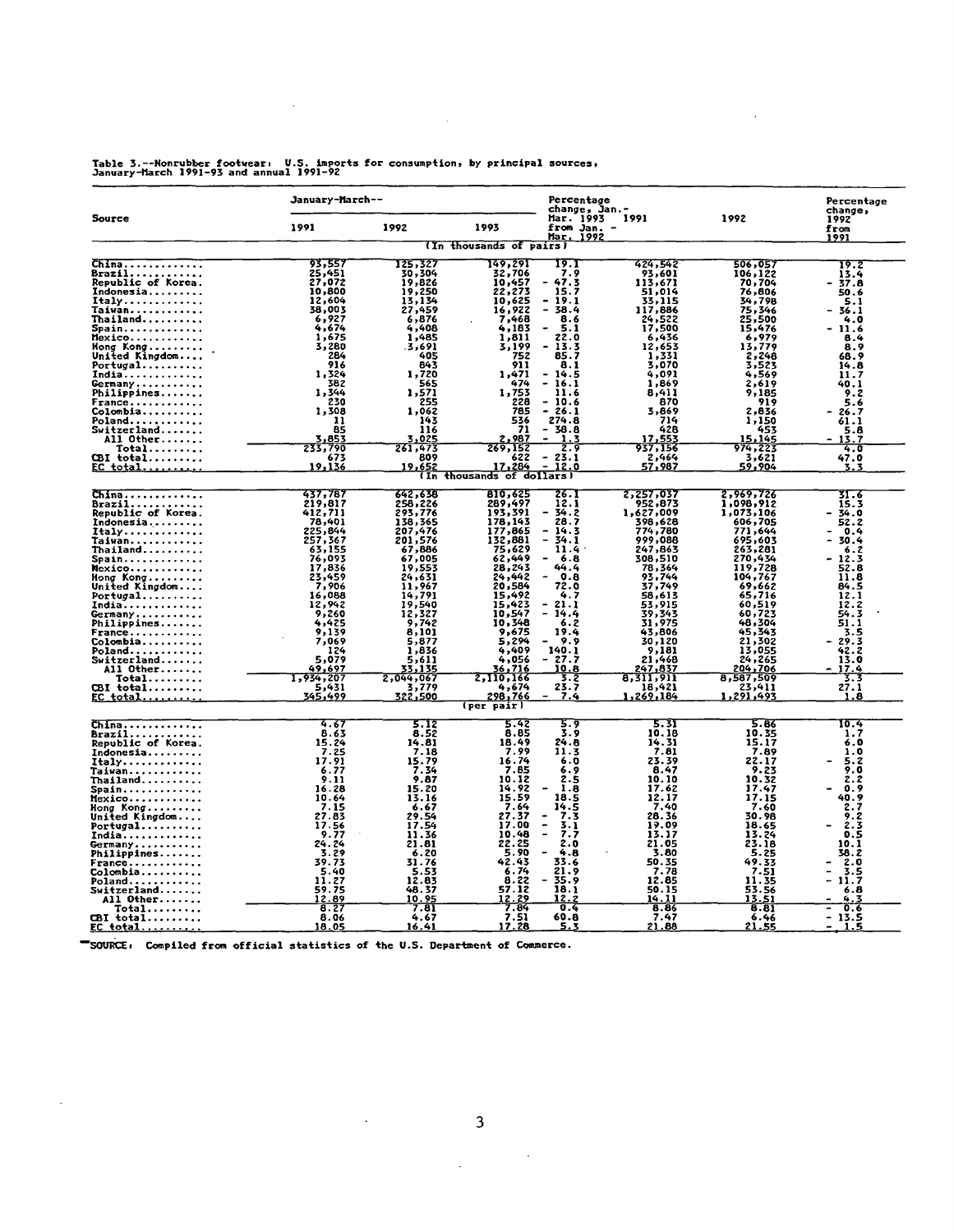Table 4 Rubber footwear: U.S. production, imports for consumption, exports of domestic merchandise, and apparent consumption, 1988·92 and by quarters, 1992-93

|            |         |                                 |                                                    | Percentage change from year-earlier period |  |                 |                      |  |
|------------|---------|---------------------------------|----------------------------------------------------|--------------------------------------------|--|-----------------|----------------------|--|
| Production | Imports | Apparent<br>Exports consumption | Ratio<br>(percent)<br>of imports<br>to consumption | Production                                 |  | Imports Exports | Apparent<br>consumpt |  |
|            |         |                                 | Fabric-upper footwear with rubber or plastic soles |                                            |  |                 |                      |  |

(Quantity in millions of pairs)

 $\mathbb{R}^2$ 

| Period                 | Production | Imports             |      | Apparent<br>Exports consumption | (percent)<br>of imports<br>to consumption          | Production     |                | Imports Exports | Apparent<br>consumption |  |  |
|------------------------|------------|---------------------|------|---------------------------------|----------------------------------------------------|----------------|----------------|-----------------|-------------------------|--|--|
|                        |            |                     |      |                                 | Fabric-upper footwear with rubber or plastic soles |                |                |                 |                         |  |  |
| 1988                   | 76.7       | 157.7               | 0.9  | 233.5                           | 68                                                 | 8              | 32             | 12              | 23                      |  |  |
| 1989                   | 76.8       | 190.1               | 10.0 | 256.9                           | 74                                                 | 0              | 21             | 1011            | 10                      |  |  |
| $1990$                 | 89.7       | 199.2               | 8.7  | 280.2                           | 71                                                 | 17             | 5              | $-13$           | 9                       |  |  |
| 1991                   | 97.5       | 213.4               | 9.7  | 301.2                           | 71                                                 | 9              | $\overline{7}$ | 11              | $\overline{7}$          |  |  |
| 1992<br>1992:          | 89.4       | 257.0               | 9.5  | 336.9                           | 76                                                 | -8             | 20             | -2              | 12 <sup>2</sup>         |  |  |
| $1st$ quarter          | 29.4       | 85.5                | 2.8  | 112.1                           | 76                                                 | 28             | 37             | 8               | 36                      |  |  |
| 2nd quarter            | 26.0       | 72.9                | 2.3  | 96.6                            | 75                                                 | 0              | 29             | $-23$           | 22                      |  |  |
| 3rd quarter            | 15.1       | 45.2                | 1.9  | 58.4                            | 77                                                 | $-33$          | 4              | 0               | -8                      |  |  |
| 4th quarter<br>1993:1/ | 18.9       | 53.4                | 2.5  | 69.8                            | 77                                                 | -28            | $-3$           | 9               | $-8$                    |  |  |
| 1st quarter            | 22.5       | 89.4                | 2.8  | 109.1                           | 82                                                 | $-23$          | 5              | 0               | -3                      |  |  |
|                        |            | Protective footwear |      |                                 |                                                    |                |                |                 |                         |  |  |
| 1988                   | 13.8       | 8.9                 | 0.7  | 22.0                            | 40                                                 | 24             | $-7$           | $-13$           | 11                      |  |  |
| 1989                   | 14.1       | 8.2                 | 0.6  | 21.7                            | 38                                                 | $\overline{c}$ | $-8$           | $-14$           | $-1$                    |  |  |
| 1990                   | 16.0       | 8.7                 | 0.8  | 23.9                            | 36                                                 | 13             | 6              | 33              | 10                      |  |  |
| 1991                   | 15.6       | 8.0                 | 0.9  | 22.7                            | 35                                                 | $-3$           | $-8$           | 12              | $-5$                    |  |  |
| 1992<br>1992:          | 15.4       | 7.7                 | 0.8  | 22.3                            | 35                                                 | $-1$           | $-4$           | $-11$           | $-2$                    |  |  |
| $1st$ quarter          | 4.0        | 1.3                 | 0.2  | 5.1                             | 25                                                 | 5              | 8              | $-33$           | 9                       |  |  |
| 2nd quarter            | 4.3        | 2.2                 | 0.2  | 6.3                             | 35                                                 | $\overline{7}$ | 16             | $-33$           | 13                      |  |  |
| 3rd quarter            | 3.4        | 2.5                 | 0.2  | 5.7                             | 44                                                 | $-3$           | $-11$          | 100             | $-8$                    |  |  |
| 4th quarter<br>1993:1/ | 3.6        | 1.8                 | 0.2  | 5.2                             | 35                                                 | $-18$          | $-14$          | O               | $-17$                   |  |  |
| 1st quarter            | 4.1        | 1.5                 | 0.2  | 5.4                             | 28                                                 | $-3$           | 15             | 0               | 6                       |  |  |

1/Prel iminary.

 $\overline{a}$ 

Note.--Because of rounding, figures may not add to totals shown.

Source: Compiled by the U.S. International Trade Commission from official statistics of the U.S. Department of Commerce.

 $\bar{\mathcal{A}}$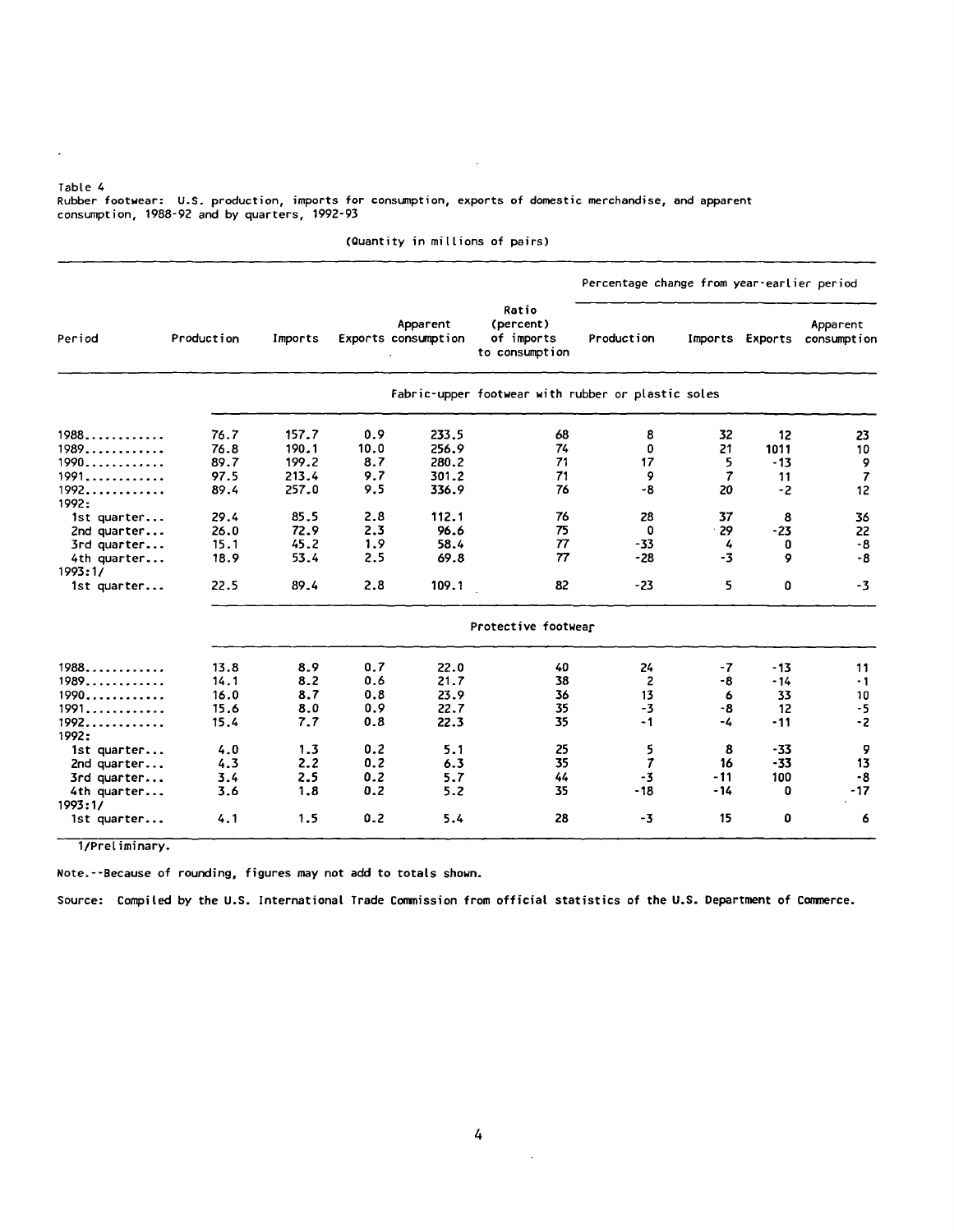| Table 5.--Fabric upper footwear with rubber or plastic soles: U.S. imports for consumption, |  |  |  |
|---------------------------------------------------------------------------------------------|--|--|--|
| by principal sources, January-March 1991-93 and annual 1991-92                              |  |  |  |

|                                                                                                                         | January-March-+   |                  |                         | Percentage<br>change, Jan.-                                   |                  |                  | Percentage<br>change, |  |
|-------------------------------------------------------------------------------------------------------------------------|-------------------|------------------|-------------------------|---------------------------------------------------------------|------------------|------------------|-----------------------|--|
| Source                                                                                                                  | 1991              | 1992             | 1993                    | Mar. 1993<br>from Jan. -<br>Mar. 1992                         | 1991             | 1992             | 1992<br>from<br>1991  |  |
|                                                                                                                         |                   |                  | (In thousands of pairs) |                                                               |                  |                  |                       |  |
| China                                                                                                                   | 41,353            | 58,313<br>9,957  | 65,526<br>7,267         | 12.4                                                          | 132,001          | 162,972          | 23.5                  |  |
| Republic of Korea.<br>Taiwan                                                                                            | 7,806<br>3,837    | 3,126            | 2,405                   | 27.0<br>$\overline{\phantom{a}}$<br>23.1<br>$\qquad \qquad -$ | 29,686<br>12,784 | 32,519<br>9,555  | 9.5<br>25.3           |  |
| Indonesia                                                                                                               | 834               | 2,134            | 2,737                   | 28.3                                                          | 4,381            | 8,875            | 102.6                 |  |
| Thailand <i></i> .                                                                                                      | 1,991             | 3,056            | 3,315                   | 8.5                                                           | 7,661            | 10,023           | 30.8                  |  |
| <b>Mexico</b>                                                                                                           | 4,017             | 4,993            | 4,896                   | 1.9                                                           | 17,518           | 19,477           | 11.2                  |  |
| Hong Kong                                                                                                               | 1,583             | 2,516            | 1,077                   | 57.2                                                          | 5,873            | 6,372            | 8.5                   |  |
| Philippines<br>Israel                                                                                                   | 187<br>202        | 220<br>167       | 534<br>272              | 142.7<br>62.9                                                 | 857<br>539       | 1,442<br>726     | 68.3                  |  |
| Dominican Republic                                                                                                      | 9                 | 244              | 655                     | 168.4                                                         | 566              | 2,953            | 34.7<br>421.7         |  |
| Italy                                                                                                                   | 33                | 54               | 54                      | O.O                                                           | 124              | 143              | 15.3                  |  |
| Malaysia                                                                                                                | 62                | 156              | 115                     | 26.3                                                          | 136              | 279              | 105.1                 |  |
| France                                                                                                                  | 17                | 25               | 22                      | $\overline{\phantom{0}}$<br>12.0                              | 60               | 50               | - 16.7                |  |
| Brazil                                                                                                                  | $\mathbf{G}$<br>9 | 167              | 259<br>44               | 55.1                                                          | 355<br>98        | 769              | 116.6                 |  |
| Spain                                                                                                                   | 5                 | 37<br>205        | 13                      | 18.9<br>$-93.7$                                               | 21               | 116<br>235       | 18.4<br>19.0          |  |
| Germany<br>Canada                                                                                                       | 11                | 12               | 26                      | 116.7                                                         | 126              | 122              | 3.2                   |  |
| Sri Lanka                                                                                                               | 84                | 5                | 41                      | 720.0                                                         | 145              | 9                | 93.8                  |  |
| Japan                                                                                                                   | 79                | 44               | 4                       | - 90.9                                                        | 178              | 64               | 64.0                  |  |
| <b>All Other</b>                                                                                                        | 39                | 69               |                         | 10.1                                                          | 276              | 268              | 2.9                   |  |
| $\begin{array}{c} \text{Total} \dots \dots \dots \dots \\ \text{CBI} \text{ total} \dots \dots \dots \dots \end{array}$ | 62,173<br>۰       | 85,508<br>244    | 89.353<br>656           | $5 - 5$                                                       | 213,394          | 256,978          | 20.4                  |  |
| <u> EC total</u>                                                                                                        | 70                | 337              | 160                     | 168.9<br><u>- 52.5</u>                                        | 571<br>331       | 2,955<br>580     | 417.5<br>75.2         |  |
|                                                                                                                         |                   | (In              | thousands of dollars)   |                                                               |                  |                  |                       |  |
| China                                                                                                                   | 63,485            | 102,507          | 161,138                 | 57.2                                                          | 212,848          | 328,400          |                       |  |
| Republic of Korea.                                                                                                      | 77,204            | 109,033          | 108,199                 | 0.8                                                           | 312,708          | 415,935          | $\frac{54.3}{33.0}$   |  |
| Taiwan                                                                                                                  | 30,541            | 28,421           | 34,046                  | 19.8                                                          | 111,708          | 111,623          | 0.1                   |  |
| Indonesia<br>Thailand                                                                                                   | 2,553<br>7,379    | 10,744<br>10,117 | 20,629<br>13,921        | 92.0<br>37.6                                                  | 15,542           | 55,095<br>37,358 | 254.5<br>27.1         |  |
| Mexico                                                                                                                  | 6,929             | 7,717            | 8,274                   | 7.2                                                           | 29,394<br>32,953 | 35,006           | 6.2                   |  |
| Hong Kong                                                                                                               | 2,288             | 3,253            | 3,281                   | 0.9                                                           | 7,907            | 10,908           | 38.0                  |  |
| Philippines                                                                                                             | 692               | 870              | 2,114                   | 143.0                                                         | 3,070            | 5,684            | 85.1                  |  |
| Israel.                                                                                                                 | 724               | 793              | 1,354                   | 70.7                                                          | 2,632            | 3,327            | 26.4                  |  |
| Dominican Republic                                                                                                      | 15                | 909              | 1,194                   | 31.4<br>25.0                                                  | 699              | 7,165            | 925.0                 |  |
| Italy<br>Malaysia                                                                                                       | 439<br>296        | 885<br>668       | 1,106<br>801            | 19.9                                                          | 2,046<br>604     | 3,270<br>1,211   | 59.8<br>100.5         |  |
| France                                                                                                                  | 440               | 602              | 708                     | 17.6                                                          | 1,208            | 1,177            | 2.6                   |  |
| <b>Brazil</b>                                                                                                           | 24                | 275              | 707                     | 157.1                                                         | 695              | 1,841            | 164.9                 |  |
| <b>Spain</b>                                                                                                            | 120               | 380              | 423                     | 11.3                                                          | 634              | 955              | 50.6                  |  |
| Germany                                                                                                                 | 56<br>88          | 330<br>102       | 351<br>198              | 6.4<br>94.1                                                   | 412<br>1,034     | 1.018            | 147.1                 |  |
| Canada<br>Sri Lanka                                                                                                     | 263               | 23               | 186                     | 708.7                                                         | 458              | 1,090<br>36      | 5.4<br>92.1           |  |
| Japan                                                                                                                   | 1,523             | 151              | 105                     | 30.5<br>-                                                     | 2,256            | 308              | $-86.3$               |  |
| All Other                                                                                                               |                   | 590              | 449                     | 23.9                                                          | 1,508            | 2,624            | 74.0                  |  |
| Total                                                                                                                   | 265<br>195,335    | 278,379          | 359,342                 | 29.1                                                          | 740,325          | 1,024,039        | 38.3                  |  |
| <b>CBI total</b><br><u> EC total</u>                                                                                    | 15<br>1,086       | 910<br>2,354     | 1,199<br>2,740          | 31.8<br><u>16.4</u>                                           | 719<br>4,557     | 7,176<br>6,987   | 898.1<br>53.3         |  |
|                                                                                                                         |                   |                  | (per pair)              |                                                               |                  |                  |                       |  |
| China                                                                                                                   | 1.53              | 1.75             | 2.45                    | 40.0                                                          | 1.61             | 2.01             | 24.8                  |  |
| Republic of Korea.                                                                                                      | 9.89              | 10.95            | 14.88                   | 35.9                                                          | 10.53            | 12.79            | 21.5                  |  |
| Taiwan                                                                                                                  | 7.95              | 9.09             | 14.15                   | 55.7                                                          | 8.73             | 11.68            | 33.8                  |  |
| Indonesia                                                                                                               | 3.06              | 5.03             | 7.53                    | 49.7                                                          | 3.54             | 6.20             | 75.1                  |  |
| Thailand<br>Mexico                                                                                                      | 3.70<br>1.72      | 3.31<br>1.54     | 4.19<br>1.68            | 26.6<br>9.1                                                   | 3.83<br>1.88     | 3.72<br>1.79     | 2.9<br>4.8            |  |
| Hong Kong                                                                                                               | 1.44              | 1.29             | 3.04                    | 135.7                                                         | 1.34             | 1.71             | 27.6                  |  |
| Philippines                                                                                                             | 3.70              | 3.95             | 3.95                    | 0.0                                                           | 3.58             | 3.94             | 10.1                  |  |
| Israel                                                                                                                  | 3.58              | 4.74             | 4.97                    | 4.9                                                           | 4.88             | 4.58             | 6.1                   |  |
| Dominican Republic                                                                                                      | 1.66              | 3.72             | 1.82                    | 51.1                                                          | 1.23             | 2.42             | 96.7                  |  |
| Italy<br>Malaysia                                                                                                       | 13.30<br>4.77     | 16.38<br>4.28    | 20.48<br>6.96           | 25.0<br>62.6                                                  | 16.50<br>4.44    | 22.86            | 38.5                  |  |
| France                                                                                                                  | 25.88             | 24.08            | 32.18                   | , 33.6                                                        | 20.13            | 4.34<br>23.54    | 2.3<br>16.9           |  |
| Brazil                                                                                                                  | 6.00              | 1.64             | 2.72                    | 65.9                                                          | 1.95             | 2.39             | 22.6                  |  |
| Spain                                                                                                                   | 13.33             | 10.27            | 9.61                    | 6.4                                                           | 6.46             | 8.23             | 27.4                  |  |
| Germany                                                                                                                 | 11.20             | 1.60             | 27.00                   | 587.5                                                         | 19.61            | 4.33             | 77.9                  |  |
| Canada                                                                                                                  | 8.00              | 8.50             | 7.61                    | - 10.5                                                        | 8.20             | 8.93             | 8.9                   |  |
| Sri Lanka                                                                                                               | 3.13<br>19.27     | 4.60<br>3.43     | 4.53<br>26.25           | 1.5<br>665.3                                                  | 3.15<br>12.67    | 4.00<br>4.81     | 27.0<br>62.0          |  |
| Japan<br>All Other                                                                                                      | 6.79              | 8.55             | 5.90                    | 31.0                                                          | 5.46             | 9.79             | 79.3                  |  |
| Total                                                                                                                   | 3.14              | 3.25             | 4.02                    | 23.7                                                          | 3.46             | 3.98             | 15.0                  |  |
| CBI total                                                                                                               | 1.66              | 3.72             | 1.82                    | $-51.1$                                                       | 1.25             | 2.42             | 93.6                  |  |
| <u>EC_total</u>                                                                                                         | 15.51             | 6.98             | 17.12                   | 145.3                                                         | 13.76            | 12.04            | Ξ.<br>12.5            |  |

 $\sim$ 

-soURCEt Compiled from official statistics of the U.S. Department of Commerce.

 $\bar{\mathcal{A}}$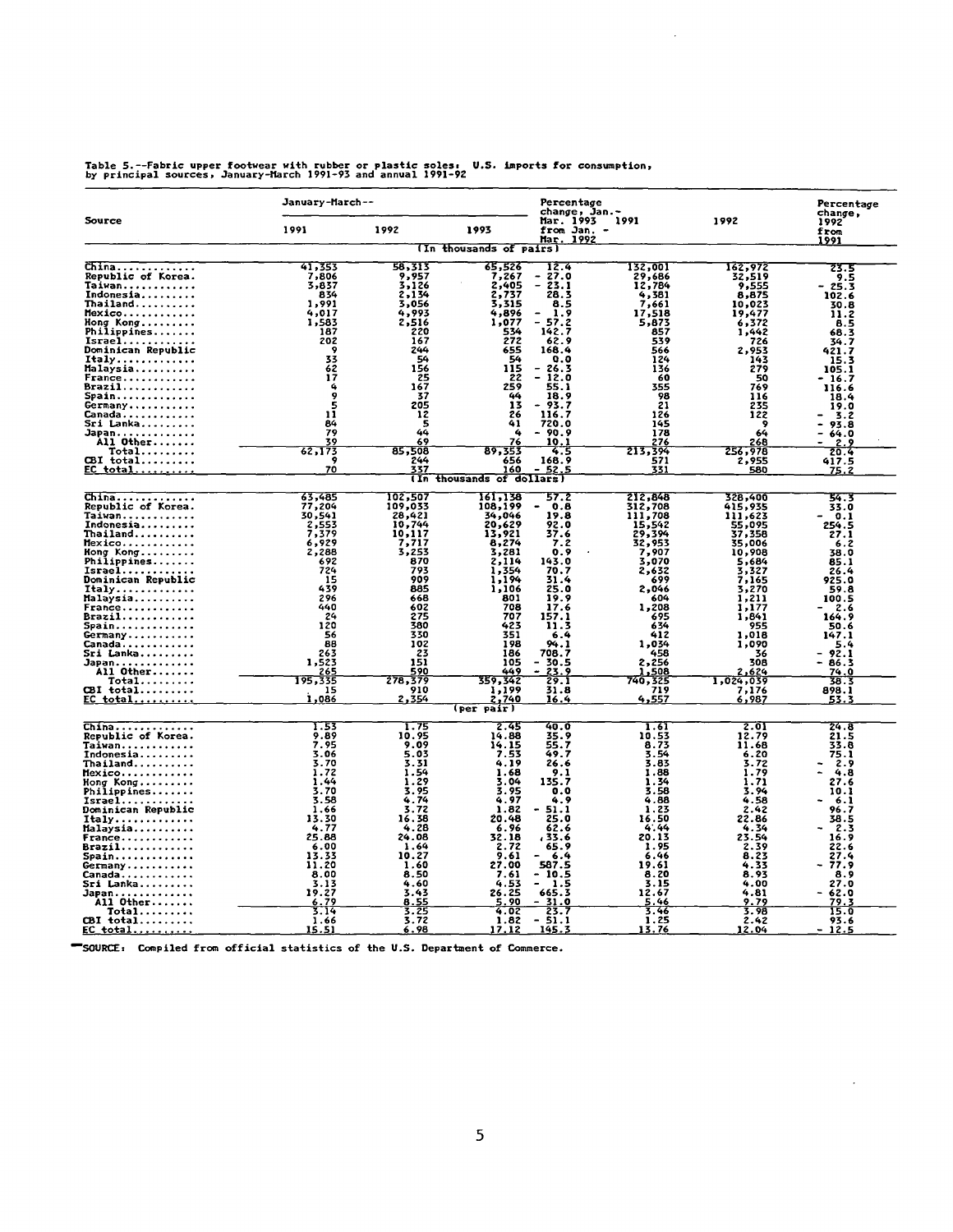### Table 6.--Protective footwear• U.S. imports for consumption, by principal sources, January-March 1991-93 and annual 1991-92

| change, Jan.-<br>Mar. 1993 1991<br>Source<br>1993<br>1991<br>1992<br>from Jan. -<br>Mar. 1992<br>(In thousands of pairs)<br>599<br>837<br>$China$<br>1,058<br>26.4<br>2,924<br>193<br>217<br>209<br>3.7<br>1,124<br>$\bullet$<br>Canada<br>$-34.2$<br>50<br>Republic of Korea.<br>117<br>76<br>2,244<br>5<br>37<br>640.0<br>22<br>Germany<br>ı<br>98<br>56<br>76<br>35.7<br>475<br>Taiwan<br>24<br>20<br>$-40.0$<br>$\frac{7}{2}$<br>Malaysia<br>12<br>Colombia<br>14<br>8<br>225.0<br>$26$<br>22<br>175.0<br>8<br>Israel<br>10<br>33<br>19<br>$\mathbf{1}$<br>4<br>- 75.0<br>65<br>Italy<br>United Kingdom<br>$-40.0$<br>5<br>5<br>3<br>41<br>$\overline{\mathbf{c}}$<br>$\mathbf o$<br>0.0<br>13<br>Netherlands<br>3<br>Venezuela<br>6<br>14<br>15<br>7.1<br>21<br>0.0<br>$\mathbf o$<br>п<br>1<br>France<br>Thailand<br>19<br>2<br>71.4<br>159<br>n<br>0.0<br>Finland<br>o<br>n<br>1<br>$\mathbf o$<br>Japan<br>1<br>o<br>o.o<br>10<br>100.0<br>$Turkey$<br>ı<br>1<br>2<br>Indonesia<br>$\bullet$<br>$\mathbf o$<br>$\mathbf o$<br>0.0<br>1<br>Mexico<br>13<br>-100.0<br>124<br>1<br>Ω<br>Brazil<br>o<br>0.0<br>47<br>ο<br>۰n<br>-100.0<br>All Other<br>78<br>43<br>509<br>o<br>Total<br>1,244<br>1,527<br>1,321<br>15.6<br>8,001<br>CBI total<br>$\bullet$<br>$\bullet$<br>0.0<br>o<br>81<br>29<br>47<br>176.5<br>150<br>EC total<br>17<br>(In thousands of dollars)<br>China<br>2,850<br>3,307<br>4,027<br>21.8<br>12,503<br>1,882<br>1,738<br>1,981<br>9,280<br>Canada<br>5.3<br>Republic of Korea.<br>830<br>$rac{621}{59}$<br>582<br>6.3<br>19,535<br>210.2<br>15<br>Germany<br>183<br>236<br>Taiwan<br>290<br>245<br>181<br>$-37.6$<br>1,607<br>228<br>$-19.5$<br>Malaysia<br>215<br>173<br>687<br>Colombia<br>40<br>118<br>195.0<br>66<br>242<br>93<br>76<br>Israel<br>94<br>23.7<br>305<br>71<br>769<br>122<br>$-41.8$<br>$Itally$<br>2,230<br>58<br>United Kingdom<br>99<br>147<br>- 60.5<br>626<br>55<br>$\mathbf o$<br>50<br>0.0<br>Netherlands<br>262<br>40<br>Venezuela<br>15<br>45<br>12.5<br>46<br>13<br>22<br>23<br>99<br>France<br>4.5<br>t.<br>Thailand<br>21<br>100<br>62<br>66.1<br>1,053<br>$\mathbf{u}$<br>$\overline{c}$<br>Finland<br>450.0<br>16<br>40<br>Japan<br>7<br>6<br>10<br>66.7<br>48<br>8<br>6<br>10<br>66.7<br>Turkey<br>19<br>Indonesia<br>o<br>o<br>з<br>0.0<br>13<br>95.6<br>45<br>$Mexico$<br>4<br>2<br>435<br>$\Omega$<br>Brazil<br>119<br>0.0<br>193<br>ı<br>-100.0<br>All Other<br>293<br>69<br>o<br>2,051<br>Total<br>7,571<br>7,653<br>7,122<br>51,520<br>7.5<br>CBI total<br>Ω<br>$\mathbf 0$<br>0.0<br>127<br>O<br>959<br>353<br>386<br>9.3<br>EC total<br>3,462<br>(per pair)<br>3.95<br>China<br>4.75<br>3.80<br>$\frac{3.8}{9.2}$<br>4.27<br>9.47<br>$\frac{8.25}{8.70}$<br>9.00<br>8.67<br>Canada<br>Republic of Korea.<br>7.09<br>8.17<br>11.64<br>42.5<br>15.00<br>11.80<br>4.94<br>58.1<br>Germany<br>10.72<br>$\tilde{\phantom{a}}$<br>2.50<br>5.17<br>2.38<br>54.0<br>3.38<br>Taiwan<br>Malaysia<br>9.50<br>10.75<br>34.0<br>14.41<br>9.54<br>Colombia<br>4.71<br>5.00<br>4.53<br>9.4<br>4.56<br>9.50<br>4.27<br>$-55.1$<br>Israel<br>9.24<br>9.30<br>40.47<br>30.50<br>71.00<br>132.8<br>34.30<br>Italy<br>United_Kingdom<br>19.80<br>29.40<br>19.33<br>15.26<br>- 34.3<br>27.50<br>.00<br>0.0<br>20.15<br>Netherlands<br>16.66<br>2.50<br>2.85<br>Venezuela<br>3.00<br>5.3<br>2.19<br>$\begin{array}{ll}\n\texttt{France}.\dots.\dots.\dots.\n\texttt{Theiland}.\dots.\dots.\dots\n\end{array}$<br>22.00<br>23.00<br>4.5<br>. 00<br>14.14<br>5.26<br>10.50<br>18.6<br>8.85<br>6.62<br>Finland<br>. 00<br>.00<br>.00<br>0.0<br>40.00<br>7.00<br>.00<br>0.0<br>Japan<br>.00<br>4.80<br>5.00<br>Turkey<br>8.00<br>6.00<br>16.7<br>9.50<br>Indonesia<br>.00<br>.00<br>.00<br>0.0<br>13.00<br>$-100.0$<br>4.00<br>3.50<br>Mexico<br>3.46<br>.00 |                  | Percentage<br>change,<br>1992 |  |
|--------------------------------------------------------------------------------------------------------------------------------------------------------------------------------------------------------------------------------------------------------------------------------------------------------------------------------------------------------------------------------------------------------------------------------------------------------------------------------------------------------------------------------------------------------------------------------------------------------------------------------------------------------------------------------------------------------------------------------------------------------------------------------------------------------------------------------------------------------------------------------------------------------------------------------------------------------------------------------------------------------------------------------------------------------------------------------------------------------------------------------------------------------------------------------------------------------------------------------------------------------------------------------------------------------------------------------------------------------------------------------------------------------------------------------------------------------------------------------------------------------------------------------------------------------------------------------------------------------------------------------------------------------------------------------------------------------------------------------------------------------------------------------------------------------------------------------------------------------------------------------------------------------------------------------------------------------------------------------------------------------------------------------------------------------------------------------------------------------------------------------------------------------------------------------------------------------------------------------------------------------------------------------------------------------------------------------------------------------------------------------------------------------------------------------------------------------------------------------------------------------------------------------------------------------------------------------------------------------------------------------------------------------------------------------------------------------------------------------------------------------------------------------------------------------------------------------------------------------------------------------------------------------------------------------------------------------------------------------------------------------------------------------------------------------------------------------------------------------------------------------------------------------------------------------------------------------------------------------------------------------------------------------------------------------------------------------------------------------------------------------------------------------------------------------------------------------------------------------------------------------------------------------------------------------------------------------------------------------------------------------------------------------------------------------------------------------------------------------------------------------------------------------------------------------|------------------|-------------------------------|--|
|                                                                                                                                                                                                                                                                                                                                                                                                                                                                                                                                                                                                                                                                                                                                                                                                                                                                                                                                                                                                                                                                                                                                                                                                                                                                                                                                                                                                                                                                                                                                                                                                                                                                                                                                                                                                                                                                                                                                                                                                                                                                                                                                                                                                                                                                                                                                                                                                                                                                                                                                                                                                                                                                                                                                                                                                                                                                                                                                                                                                                                                                                                                                                                                                                                                                                                                                                                                                                                                                                                                                                                                                                                                                                                                                                                                                        | 1992             | from<br>1991                  |  |
|                                                                                                                                                                                                                                                                                                                                                                                                                                                                                                                                                                                                                                                                                                                                                                                                                                                                                                                                                                                                                                                                                                                                                                                                                                                                                                                                                                                                                                                                                                                                                                                                                                                                                                                                                                                                                                                                                                                                                                                                                                                                                                                                                                                                                                                                                                                                                                                                                                                                                                                                                                                                                                                                                                                                                                                                                                                                                                                                                                                                                                                                                                                                                                                                                                                                                                                                                                                                                                                                                                                                                                                                                                                                                                                                                                                                        |                  |                               |  |
|                                                                                                                                                                                                                                                                                                                                                                                                                                                                                                                                                                                                                                                                                                                                                                                                                                                                                                                                                                                                                                                                                                                                                                                                                                                                                                                                                                                                                                                                                                                                                                                                                                                                                                                                                                                                                                                                                                                                                                                                                                                                                                                                                                                                                                                                                                                                                                                                                                                                                                                                                                                                                                                                                                                                                                                                                                                                                                                                                                                                                                                                                                                                                                                                                                                                                                                                                                                                                                                                                                                                                                                                                                                                                                                                                                                                        | 3,736            | 27.8                          |  |
|                                                                                                                                                                                                                                                                                                                                                                                                                                                                                                                                                                                                                                                                                                                                                                                                                                                                                                                                                                                                                                                                                                                                                                                                                                                                                                                                                                                                                                                                                                                                                                                                                                                                                                                                                                                                                                                                                                                                                                                                                                                                                                                                                                                                                                                                                                                                                                                                                                                                                                                                                                                                                                                                                                                                                                                                                                                                                                                                                                                                                                                                                                                                                                                                                                                                                                                                                                                                                                                                                                                                                                                                                                                                                                                                                                                                        | 1,287<br>1,540   | 14.5                          |  |
|                                                                                                                                                                                                                                                                                                                                                                                                                                                                                                                                                                                                                                                                                                                                                                                                                                                                                                                                                                                                                                                                                                                                                                                                                                                                                                                                                                                                                                                                                                                                                                                                                                                                                                                                                                                                                                                                                                                                                                                                                                                                                                                                                                                                                                                                                                                                                                                                                                                                                                                                                                                                                                                                                                                                                                                                                                                                                                                                                                                                                                                                                                                                                                                                                                                                                                                                                                                                                                                                                                                                                                                                                                                                                                                                                                                                        | 57               | 31.4<br>159.1                 |  |
|                                                                                                                                                                                                                                                                                                                                                                                                                                                                                                                                                                                                                                                                                                                                                                                                                                                                                                                                                                                                                                                                                                                                                                                                                                                                                                                                                                                                                                                                                                                                                                                                                                                                                                                                                                                                                                                                                                                                                                                                                                                                                                                                                                                                                                                                                                                                                                                                                                                                                                                                                                                                                                                                                                                                                                                                                                                                                                                                                                                                                                                                                                                                                                                                                                                                                                                                                                                                                                                                                                                                                                                                                                                                                                                                                                                                        | 343              | $-27.8$                       |  |
|                                                                                                                                                                                                                                                                                                                                                                                                                                                                                                                                                                                                                                                                                                                                                                                                                                                                                                                                                                                                                                                                                                                                                                                                                                                                                                                                                                                                                                                                                                                                                                                                                                                                                                                                                                                                                                                                                                                                                                                                                                                                                                                                                                                                                                                                                                                                                                                                                                                                                                                                                                                                                                                                                                                                                                                                                                                                                                                                                                                                                                                                                                                                                                                                                                                                                                                                                                                                                                                                                                                                                                                                                                                                                                                                                                                                        | 62               | 13.9                          |  |
|                                                                                                                                                                                                                                                                                                                                                                                                                                                                                                                                                                                                                                                                                                                                                                                                                                                                                                                                                                                                                                                                                                                                                                                                                                                                                                                                                                                                                                                                                                                                                                                                                                                                                                                                                                                                                                                                                                                                                                                                                                                                                                                                                                                                                                                                                                                                                                                                                                                                                                                                                                                                                                                                                                                                                                                                                                                                                                                                                                                                                                                                                                                                                                                                                                                                                                                                                                                                                                                                                                                                                                                                                                                                                                                                                                                                        | 57<br>57         | 7.5<br>72.7                   |  |
|                                                                                                                                                                                                                                                                                                                                                                                                                                                                                                                                                                                                                                                                                                                                                                                                                                                                                                                                                                                                                                                                                                                                                                                                                                                                                                                                                                                                                                                                                                                                                                                                                                                                                                                                                                                                                                                                                                                                                                                                                                                                                                                                                                                                                                                                                                                                                                                                                                                                                                                                                                                                                                                                                                                                                                                                                                                                                                                                                                                                                                                                                                                                                                                                                                                                                                                                                                                                                                                                                                                                                                                                                                                                                                                                                                                                        | 28               | - 56.9                        |  |
|                                                                                                                                                                                                                                                                                                                                                                                                                                                                                                                                                                                                                                                                                                                                                                                                                                                                                                                                                                                                                                                                                                                                                                                                                                                                                                                                                                                                                                                                                                                                                                                                                                                                                                                                                                                                                                                                                                                                                                                                                                                                                                                                                                                                                                                                                                                                                                                                                                                                                                                                                                                                                                                                                                                                                                                                                                                                                                                                                                                                                                                                                                                                                                                                                                                                                                                                                                                                                                                                                                                                                                                                                                                                                                                                                                                                        | 14               | 65.9                          |  |
|                                                                                                                                                                                                                                                                                                                                                                                                                                                                                                                                                                                                                                                                                                                                                                                                                                                                                                                                                                                                                                                                                                                                                                                                                                                                                                                                                                                                                                                                                                                                                                                                                                                                                                                                                                                                                                                                                                                                                                                                                                                                                                                                                                                                                                                                                                                                                                                                                                                                                                                                                                                                                                                                                                                                                                                                                                                                                                                                                                                                                                                                                                                                                                                                                                                                                                                                                                                                                                                                                                                                                                                                                                                                                                                                                                                                        | 12<br>42         | 7.7                           |  |
|                                                                                                                                                                                                                                                                                                                                                                                                                                                                                                                                                                                                                                                                                                                                                                                                                                                                                                                                                                                                                                                                                                                                                                                                                                                                                                                                                                                                                                                                                                                                                                                                                                                                                                                                                                                                                                                                                                                                                                                                                                                                                                                                                                                                                                                                                                                                                                                                                                                                                                                                                                                                                                                                                                                                                                                                                                                                                                                                                                                                                                                                                                                                                                                                                                                                                                                                                                                                                                                                                                                                                                                                                                                                                                                                                                                                        | 8                | 100.0<br>14.3                 |  |
|                                                                                                                                                                                                                                                                                                                                                                                                                                                                                                                                                                                                                                                                                                                                                                                                                                                                                                                                                                                                                                                                                                                                                                                                                                                                                                                                                                                                                                                                                                                                                                                                                                                                                                                                                                                                                                                                                                                                                                                                                                                                                                                                                                                                                                                                                                                                                                                                                                                                                                                                                                                                                                                                                                                                                                                                                                                                                                                                                                                                                                                                                                                                                                                                                                                                                                                                                                                                                                                                                                                                                                                                                                                                                                                                                                                                        | 100              | - 37.1                        |  |
|                                                                                                                                                                                                                                                                                                                                                                                                                                                                                                                                                                                                                                                                                                                                                                                                                                                                                                                                                                                                                                                                                                                                                                                                                                                                                                                                                                                                                                                                                                                                                                                                                                                                                                                                                                                                                                                                                                                                                                                                                                                                                                                                                                                                                                                                                                                                                                                                                                                                                                                                                                                                                                                                                                                                                                                                                                                                                                                                                                                                                                                                                                                                                                                                                                                                                                                                                                                                                                                                                                                                                                                                                                                                                                                                                                                                        | 3                | 200.0                         |  |
|                                                                                                                                                                                                                                                                                                                                                                                                                                                                                                                                                                                                                                                                                                                                                                                                                                                                                                                                                                                                                                                                                                                                                                                                                                                                                                                                                                                                                                                                                                                                                                                                                                                                                                                                                                                                                                                                                                                                                                                                                                                                                                                                                                                                                                                                                                                                                                                                                                                                                                                                                                                                                                                                                                                                                                                                                                                                                                                                                                                                                                                                                                                                                                                                                                                                                                                                                                                                                                                                                                                                                                                                                                                                                                                                                                                                        | 4<br>5           | - 60.0<br>150.0               |  |
|                                                                                                                                                                                                                                                                                                                                                                                                                                                                                                                                                                                                                                                                                                                                                                                                                                                                                                                                                                                                                                                                                                                                                                                                                                                                                                                                                                                                                                                                                                                                                                                                                                                                                                                                                                                                                                                                                                                                                                                                                                                                                                                                                                                                                                                                                                                                                                                                                                                                                                                                                                                                                                                                                                                                                                                                                                                                                                                                                                                                                                                                                                                                                                                                                                                                                                                                                                                                                                                                                                                                                                                                                                                                                                                                                                                                        | $\overline{0}$   | $-100.0$                      |  |
|                                                                                                                                                                                                                                                                                                                                                                                                                                                                                                                                                                                                                                                                                                                                                                                                                                                                                                                                                                                                                                                                                                                                                                                                                                                                                                                                                                                                                                                                                                                                                                                                                                                                                                                                                                                                                                                                                                                                                                                                                                                                                                                                                                                                                                                                                                                                                                                                                                                                                                                                                                                                                                                                                                                                                                                                                                                                                                                                                                                                                                                                                                                                                                                                                                                                                                                                                                                                                                                                                                                                                                                                                                                                                                                                                                                                        | 133              | 7.3                           |  |
|                                                                                                                                                                                                                                                                                                                                                                                                                                                                                                                                                                                                                                                                                                                                                                                                                                                                                                                                                                                                                                                                                                                                                                                                                                                                                                                                                                                                                                                                                                                                                                                                                                                                                                                                                                                                                                                                                                                                                                                                                                                                                                                                                                                                                                                                                                                                                                                                                                                                                                                                                                                                                                                                                                                                                                                                                                                                                                                                                                                                                                                                                                                                                                                                                                                                                                                                                                                                                                                                                                                                                                                                                                                                                                                                                                                                        | 10               | 88.9                          |  |
|                                                                                                                                                                                                                                                                                                                                                                                                                                                                                                                                                                                                                                                                                                                                                                                                                                                                                                                                                                                                                                                                                                                                                                                                                                                                                                                                                                                                                                                                                                                                                                                                                                                                                                                                                                                                                                                                                                                                                                                                                                                                                                                                                                                                                                                                                                                                                                                                                                                                                                                                                                                                                                                                                                                                                                                                                                                                                                                                                                                                                                                                                                                                                                                                                                                                                                                                                                                                                                                                                                                                                                                                                                                                                                                                                                                                        | 231<br>7,738     | $-54.6$                       |  |
|                                                                                                                                                                                                                                                                                                                                                                                                                                                                                                                                                                                                                                                                                                                                                                                                                                                                                                                                                                                                                                                                                                                                                                                                                                                                                                                                                                                                                                                                                                                                                                                                                                                                                                                                                                                                                                                                                                                                                                                                                                                                                                                                                                                                                                                                                                                                                                                                                                                                                                                                                                                                                                                                                                                                                                                                                                                                                                                                                                                                                                                                                                                                                                                                                                                                                                                                                                                                                                                                                                                                                                                                                                                                                                                                                                                                        | 33               | 3.3<br>$-59.3$                |  |
|                                                                                                                                                                                                                                                                                                                                                                                                                                                                                                                                                                                                                                                                                                                                                                                                                                                                                                                                                                                                                                                                                                                                                                                                                                                                                                                                                                                                                                                                                                                                                                                                                                                                                                                                                                                                                                                                                                                                                                                                                                                                                                                                                                                                                                                                                                                                                                                                                                                                                                                                                                                                                                                                                                                                                                                                                                                                                                                                                                                                                                                                                                                                                                                                                                                                                                                                                                                                                                                                                                                                                                                                                                                                                                                                                                                                        | 120              | - 20.0                        |  |
|                                                                                                                                                                                                                                                                                                                                                                                                                                                                                                                                                                                                                                                                                                                                                                                                                                                                                                                                                                                                                                                                                                                                                                                                                                                                                                                                                                                                                                                                                                                                                                                                                                                                                                                                                                                                                                                                                                                                                                                                                                                                                                                                                                                                                                                                                                                                                                                                                                                                                                                                                                                                                                                                                                                                                                                                                                                                                                                                                                                                                                                                                                                                                                                                                                                                                                                                                                                                                                                                                                                                                                                                                                                                                                                                                                                                        |                  |                               |  |
|                                                                                                                                                                                                                                                                                                                                                                                                                                                                                                                                                                                                                                                                                                                                                                                                                                                                                                                                                                                                                                                                                                                                                                                                                                                                                                                                                                                                                                                                                                                                                                                                                                                                                                                                                                                                                                                                                                                                                                                                                                                                                                                                                                                                                                                                                                                                                                                                                                                                                                                                                                                                                                                                                                                                                                                                                                                                                                                                                                                                                                                                                                                                                                                                                                                                                                                                                                                                                                                                                                                                                                                                                                                                                                                                                                                                        | 15,245           | 21.9                          |  |
|                                                                                                                                                                                                                                                                                                                                                                                                                                                                                                                                                                                                                                                                                                                                                                                                                                                                                                                                                                                                                                                                                                                                                                                                                                                                                                                                                                                                                                                                                                                                                                                                                                                                                                                                                                                                                                                                                                                                                                                                                                                                                                                                                                                                                                                                                                                                                                                                                                                                                                                                                                                                                                                                                                                                                                                                                                                                                                                                                                                                                                                                                                                                                                                                                                                                                                                                                                                                                                                                                                                                                                                                                                                                                                                                                                                                        | 10,890<br>13,521 | 17.3<br>30.8                  |  |
|                                                                                                                                                                                                                                                                                                                                                                                                                                                                                                                                                                                                                                                                                                                                                                                                                                                                                                                                                                                                                                                                                                                                                                                                                                                                                                                                                                                                                                                                                                                                                                                                                                                                                                                                                                                                                                                                                                                                                                                                                                                                                                                                                                                                                                                                                                                                                                                                                                                                                                                                                                                                                                                                                                                                                                                                                                                                                                                                                                                                                                                                                                                                                                                                                                                                                                                                                                                                                                                                                                                                                                                                                                                                                                                                                                                                        | 478              | 102.5                         |  |
|                                                                                                                                                                                                                                                                                                                                                                                                                                                                                                                                                                                                                                                                                                                                                                                                                                                                                                                                                                                                                                                                                                                                                                                                                                                                                                                                                                                                                                                                                                                                                                                                                                                                                                                                                                                                                                                                                                                                                                                                                                                                                                                                                                                                                                                                                                                                                                                                                                                                                                                                                                                                                                                                                                                                                                                                                                                                                                                                                                                                                                                                                                                                                                                                                                                                                                                                                                                                                                                                                                                                                                                                                                                                                                                                                                                                        | 1,057            | 34.2                          |  |
|                                                                                                                                                                                                                                                                                                                                                                                                                                                                                                                                                                                                                                                                                                                                                                                                                                                                                                                                                                                                                                                                                                                                                                                                                                                                                                                                                                                                                                                                                                                                                                                                                                                                                                                                                                                                                                                                                                                                                                                                                                                                                                                                                                                                                                                                                                                                                                                                                                                                                                                                                                                                                                                                                                                                                                                                                                                                                                                                                                                                                                                                                                                                                                                                                                                                                                                                                                                                                                                                                                                                                                                                                                                                                                                                                                                                        | 768              | 11.8                          |  |
|                                                                                                                                                                                                                                                                                                                                                                                                                                                                                                                                                                                                                                                                                                                                                                                                                                                                                                                                                                                                                                                                                                                                                                                                                                                                                                                                                                                                                                                                                                                                                                                                                                                                                                                                                                                                                                                                                                                                                                                                                                                                                                                                                                                                                                                                                                                                                                                                                                                                                                                                                                                                                                                                                                                                                                                                                                                                                                                                                                                                                                                                                                                                                                                                                                                                                                                                                                                                                                                                                                                                                                                                                                                                                                                                                                                                        | 284<br>483       | 17.4<br>58.4                  |  |
|                                                                                                                                                                                                                                                                                                                                                                                                                                                                                                                                                                                                                                                                                                                                                                                                                                                                                                                                                                                                                                                                                                                                                                                                                                                                                                                                                                                                                                                                                                                                                                                                                                                                                                                                                                                                                                                                                                                                                                                                                                                                                                                                                                                                                                                                                                                                                                                                                                                                                                                                                                                                                                                                                                                                                                                                                                                                                                                                                                                                                                                                                                                                                                                                                                                                                                                                                                                                                                                                                                                                                                                                                                                                                                                                                                                                        | 520              | 76.7                          |  |
|                                                                                                                                                                                                                                                                                                                                                                                                                                                                                                                                                                                                                                                                                                                                                                                                                                                                                                                                                                                                                                                                                                                                                                                                                                                                                                                                                                                                                                                                                                                                                                                                                                                                                                                                                                                                                                                                                                                                                                                                                                                                                                                                                                                                                                                                                                                                                                                                                                                                                                                                                                                                                                                                                                                                                                                                                                                                                                                                                                                                                                                                                                                                                                                                                                                                                                                                                                                                                                                                                                                                                                                                                                                                                                                                                                                                        | 338              | 46.0                          |  |
|                                                                                                                                                                                                                                                                                                                                                                                                                                                                                                                                                                                                                                                                                                                                                                                                                                                                                                                                                                                                                                                                                                                                                                                                                                                                                                                                                                                                                                                                                                                                                                                                                                                                                                                                                                                                                                                                                                                                                                                                                                                                                                                                                                                                                                                                                                                                                                                                                                                                                                                                                                                                                                                                                                                                                                                                                                                                                                                                                                                                                                                                                                                                                                                                                                                                                                                                                                                                                                                                                                                                                                                                                                                                                                                                                                                                        | 239<br>121       | 8.8<br>163.0                  |  |
|                                                                                                                                                                                                                                                                                                                                                                                                                                                                                                                                                                                                                                                                                                                                                                                                                                                                                                                                                                                                                                                                                                                                                                                                                                                                                                                                                                                                                                                                                                                                                                                                                                                                                                                                                                                                                                                                                                                                                                                                                                                                                                                                                                                                                                                                                                                                                                                                                                                                                                                                                                                                                                                                                                                                                                                                                                                                                                                                                                                                                                                                                                                                                                                                                                                                                                                                                                                                                                                                                                                                                                                                                                                                                                                                                                                                        | 207              | 109.1                         |  |
|                                                                                                                                                                                                                                                                                                                                                                                                                                                                                                                                                                                                                                                                                                                                                                                                                                                                                                                                                                                                                                                                                                                                                                                                                                                                                                                                                                                                                                                                                                                                                                                                                                                                                                                                                                                                                                                                                                                                                                                                                                                                                                                                                                                                                                                                                                                                                                                                                                                                                                                                                                                                                                                                                                                                                                                                                                                                                                                                                                                                                                                                                                                                                                                                                                                                                                                                                                                                                                                                                                                                                                                                                                                                                                                                                                                                        | 729              | - 30.8                        |  |
|                                                                                                                                                                                                                                                                                                                                                                                                                                                                                                                                                                                                                                                                                                                                                                                                                                                                                                                                                                                                                                                                                                                                                                                                                                                                                                                                                                                                                                                                                                                                                                                                                                                                                                                                                                                                                                                                                                                                                                                                                                                                                                                                                                                                                                                                                                                                                                                                                                                                                                                                                                                                                                                                                                                                                                                                                                                                                                                                                                                                                                                                                                                                                                                                                                                                                                                                                                                                                                                                                                                                                                                                                                                                                                                                                                                                        | 113              | 182.5                         |  |
|                                                                                                                                                                                                                                                                                                                                                                                                                                                                                                                                                                                                                                                                                                                                                                                                                                                                                                                                                                                                                                                                                                                                                                                                                                                                                                                                                                                                                                                                                                                                                                                                                                                                                                                                                                                                                                                                                                                                                                                                                                                                                                                                                                                                                                                                                                                                                                                                                                                                                                                                                                                                                                                                                                                                                                                                                                                                                                                                                                                                                                                                                                                                                                                                                                                                                                                                                                                                                                                                                                                                                                                                                                                                                                                                                                                                        | 57<br>30         | 18.8<br>57.9                  |  |
|                                                                                                                                                                                                                                                                                                                                                                                                                                                                                                                                                                                                                                                                                                                                                                                                                                                                                                                                                                                                                                                                                                                                                                                                                                                                                                                                                                                                                                                                                                                                                                                                                                                                                                                                                                                                                                                                                                                                                                                                                                                                                                                                                                                                                                                                                                                                                                                                                                                                                                                                                                                                                                                                                                                                                                                                                                                                                                                                                                                                                                                                                                                                                                                                                                                                                                                                                                                                                                                                                                                                                                                                                                                                                                                                                                                                        | $\Omega$         | $-100.0$                      |  |
|                                                                                                                                                                                                                                                                                                                                                                                                                                                                                                                                                                                                                                                                                                                                                                                                                                                                                                                                                                                                                                                                                                                                                                                                                                                                                                                                                                                                                                                                                                                                                                                                                                                                                                                                                                                                                                                                                                                                                                                                                                                                                                                                                                                                                                                                                                                                                                                                                                                                                                                                                                                                                                                                                                                                                                                                                                                                                                                                                                                                                                                                                                                                                                                                                                                                                                                                                                                                                                                                                                                                                                                                                                                                                                                                                                                                        | 535              | 23.0                          |  |
|                                                                                                                                                                                                                                                                                                                                                                                                                                                                                                                                                                                                                                                                                                                                                                                                                                                                                                                                                                                                                                                                                                                                                                                                                                                                                                                                                                                                                                                                                                                                                                                                                                                                                                                                                                                                                                                                                                                                                                                                                                                                                                                                                                                                                                                                                                                                                                                                                                                                                                                                                                                                                                                                                                                                                                                                                                                                                                                                                                                                                                                                                                                                                                                                                                                                                                                                                                                                                                                                                                                                                                                                                                                                                                                                                                                                        | 14               | 92.7                          |  |
|                                                                                                                                                                                                                                                                                                                                                                                                                                                                                                                                                                                                                                                                                                                                                                                                                                                                                                                                                                                                                                                                                                                                                                                                                                                                                                                                                                                                                                                                                                                                                                                                                                                                                                                                                                                                                                                                                                                                                                                                                                                                                                                                                                                                                                                                                                                                                                                                                                                                                                                                                                                                                                                                                                                                                                                                                                                                                                                                                                                                                                                                                                                                                                                                                                                                                                                                                                                                                                                                                                                                                                                                                                                                                                                                                                                                        | 116<br>46,755    | $-45.6$<br>Ξ<br>9.2           |  |
|                                                                                                                                                                                                                                                                                                                                                                                                                                                                                                                                                                                                                                                                                                                                                                                                                                                                                                                                                                                                                                                                                                                                                                                                                                                                                                                                                                                                                                                                                                                                                                                                                                                                                                                                                                                                                                                                                                                                                                                                                                                                                                                                                                                                                                                                                                                                                                                                                                                                                                                                                                                                                                                                                                                                                                                                                                                                                                                                                                                                                                                                                                                                                                                                                                                                                                                                                                                                                                                                                                                                                                                                                                                                                                                                                                                                        | 51               | $-59.8$                       |  |
|                                                                                                                                                                                                                                                                                                                                                                                                                                                                                                                                                                                                                                                                                                                                                                                                                                                                                                                                                                                                                                                                                                                                                                                                                                                                                                                                                                                                                                                                                                                                                                                                                                                                                                                                                                                                                                                                                                                                                                                                                                                                                                                                                                                                                                                                                                                                                                                                                                                                                                                                                                                                                                                                                                                                                                                                                                                                                                                                                                                                                                                                                                                                                                                                                                                                                                                                                                                                                                                                                                                                                                                                                                                                                                                                                                                                        | <u>1,788</u>     | 48.4                          |  |
|                                                                                                                                                                                                                                                                                                                                                                                                                                                                                                                                                                                                                                                                                                                                                                                                                                                                                                                                                                                                                                                                                                                                                                                                                                                                                                                                                                                                                                                                                                                                                                                                                                                                                                                                                                                                                                                                                                                                                                                                                                                                                                                                                                                                                                                                                                                                                                                                                                                                                                                                                                                                                                                                                                                                                                                                                                                                                                                                                                                                                                                                                                                                                                                                                                                                                                                                                                                                                                                                                                                                                                                                                                                                                                                                                                                                        |                  |                               |  |
|                                                                                                                                                                                                                                                                                                                                                                                                                                                                                                                                                                                                                                                                                                                                                                                                                                                                                                                                                                                                                                                                                                                                                                                                                                                                                                                                                                                                                                                                                                                                                                                                                                                                                                                                                                                                                                                                                                                                                                                                                                                                                                                                                                                                                                                                                                                                                                                                                                                                                                                                                                                                                                                                                                                                                                                                                                                                                                                                                                                                                                                                                                                                                                                                                                                                                                                                                                                                                                                                                                                                                                                                                                                                                                                                                                                                        | 4.08             | 4.4                           |  |
|                                                                                                                                                                                                                                                                                                                                                                                                                                                                                                                                                                                                                                                                                                                                                                                                                                                                                                                                                                                                                                                                                                                                                                                                                                                                                                                                                                                                                                                                                                                                                                                                                                                                                                                                                                                                                                                                                                                                                                                                                                                                                                                                                                                                                                                                                                                                                                                                                                                                                                                                                                                                                                                                                                                                                                                                                                                                                                                                                                                                                                                                                                                                                                                                                                                                                                                                                                                                                                                                                                                                                                                                                                                                                                                                                                                                        | 8.46<br>8.77     | 2.5<br>0.8                    |  |
|                                                                                                                                                                                                                                                                                                                                                                                                                                                                                                                                                                                                                                                                                                                                                                                                                                                                                                                                                                                                                                                                                                                                                                                                                                                                                                                                                                                                                                                                                                                                                                                                                                                                                                                                                                                                                                                                                                                                                                                                                                                                                                                                                                                                                                                                                                                                                                                                                                                                                                                                                                                                                                                                                                                                                                                                                                                                                                                                                                                                                                                                                                                                                                                                                                                                                                                                                                                                                                                                                                                                                                                                                                                                                                                                                                                                        | 8.38             | 21.8                          |  |
|                                                                                                                                                                                                                                                                                                                                                                                                                                                                                                                                                                                                                                                                                                                                                                                                                                                                                                                                                                                                                                                                                                                                                                                                                                                                                                                                                                                                                                                                                                                                                                                                                                                                                                                                                                                                                                                                                                                                                                                                                                                                                                                                                                                                                                                                                                                                                                                                                                                                                                                                                                                                                                                                                                                                                                                                                                                                                                                                                                                                                                                                                                                                                                                                                                                                                                                                                                                                                                                                                                                                                                                                                                                                                                                                                                                                        | 3.08             | 8.9                           |  |
|                                                                                                                                                                                                                                                                                                                                                                                                                                                                                                                                                                                                                                                                                                                                                                                                                                                                                                                                                                                                                                                                                                                                                                                                                                                                                                                                                                                                                                                                                                                                                                                                                                                                                                                                                                                                                                                                                                                                                                                                                                                                                                                                                                                                                                                                                                                                                                                                                                                                                                                                                                                                                                                                                                                                                                                                                                                                                                                                                                                                                                                                                                                                                                                                                                                                                                                                                                                                                                                                                                                                                                                                                                                                                                                                                                                                        | 12.38<br>4.98    | 29.8<br>9.2                   |  |
|                                                                                                                                                                                                                                                                                                                                                                                                                                                                                                                                                                                                                                                                                                                                                                                                                                                                                                                                                                                                                                                                                                                                                                                                                                                                                                                                                                                                                                                                                                                                                                                                                                                                                                                                                                                                                                                                                                                                                                                                                                                                                                                                                                                                                                                                                                                                                                                                                                                                                                                                                                                                                                                                                                                                                                                                                                                                                                                                                                                                                                                                                                                                                                                                                                                                                                                                                                                                                                                                                                                                                                                                                                                                                                                                                                                                        | 8.47             | 8.3                           |  |
|                                                                                                                                                                                                                                                                                                                                                                                                                                                                                                                                                                                                                                                                                                                                                                                                                                                                                                                                                                                                                                                                                                                                                                                                                                                                                                                                                                                                                                                                                                                                                                                                                                                                                                                                                                                                                                                                                                                                                                                                                                                                                                                                                                                                                                                                                                                                                                                                                                                                                                                                                                                                                                                                                                                                                                                                                                                                                                                                                                                                                                                                                                                                                                                                                                                                                                                                                                                                                                                                                                                                                                                                                                                                                                                                                                                                        | 18.57            | 45.9                          |  |
|                                                                                                                                                                                                                                                                                                                                                                                                                                                                                                                                                                                                                                                                                                                                                                                                                                                                                                                                                                                                                                                                                                                                                                                                                                                                                                                                                                                                                                                                                                                                                                                                                                                                                                                                                                                                                                                                                                                                                                                                                                                                                                                                                                                                                                                                                                                                                                                                                                                                                                                                                                                                                                                                                                                                                                                                                                                                                                                                                                                                                                                                                                                                                                                                                                                                                                                                                                                                                                                                                                                                                                                                                                                                                                                                                                                                        | 24.14<br>19.91   | 58.2<br>1.2                   |  |
|                                                                                                                                                                                                                                                                                                                                                                                                                                                                                                                                                                                                                                                                                                                                                                                                                                                                                                                                                                                                                                                                                                                                                                                                                                                                                                                                                                                                                                                                                                                                                                                                                                                                                                                                                                                                                                                                                                                                                                                                                                                                                                                                                                                                                                                                                                                                                                                                                                                                                                                                                                                                                                                                                                                                                                                                                                                                                                                                                                                                                                                                                                                                                                                                                                                                                                                                                                                                                                                                                                                                                                                                                                                                                                                                                                                                        |                  | 31.5                          |  |
|                                                                                                                                                                                                                                                                                                                                                                                                                                                                                                                                                                                                                                                                                                                                                                                                                                                                                                                                                                                                                                                                                                                                                                                                                                                                                                                                                                                                                                                                                                                                                                                                                                                                                                                                                                                                                                                                                                                                                                                                                                                                                                                                                                                                                                                                                                                                                                                                                                                                                                                                                                                                                                                                                                                                                                                                                                                                                                                                                                                                                                                                                                                                                                                                                                                                                                                                                                                                                                                                                                                                                                                                                                                                                                                                                                                                        | 88.2<br>25.87    | 83.0                          |  |
|                                                                                                                                                                                                                                                                                                                                                                                                                                                                                                                                                                                                                                                                                                                                                                                                                                                                                                                                                                                                                                                                                                                                                                                                                                                                                                                                                                                                                                                                                                                                                                                                                                                                                                                                                                                                                                                                                                                                                                                                                                                                                                                                                                                                                                                                                                                                                                                                                                                                                                                                                                                                                                                                                                                                                                                                                                                                                                                                                                                                                                                                                                                                                                                                                                                                                                                                                                                                                                                                                                                                                                                                                                                                                                                                                                                                        | 7.29             | 10.1                          |  |
|                                                                                                                                                                                                                                                                                                                                                                                                                                                                                                                                                                                                                                                                                                                                                                                                                                                                                                                                                                                                                                                                                                                                                                                                                                                                                                                                                                                                                                                                                                                                                                                                                                                                                                                                                                                                                                                                                                                                                                                                                                                                                                                                                                                                                                                                                                                                                                                                                                                                                                                                                                                                                                                                                                                                                                                                                                                                                                                                                                                                                                                                                                                                                                                                                                                                                                                                                                                                                                                                                                                                                                                                                                                                                                                                                                                                        | 37.66<br>14.25   | 5.9<br>196.9                  |  |
|                                                                                                                                                                                                                                                                                                                                                                                                                                                                                                                                                                                                                                                                                                                                                                                                                                                                                                                                                                                                                                                                                                                                                                                                                                                                                                                                                                                                                                                                                                                                                                                                                                                                                                                                                                                                                                                                                                                                                                                                                                                                                                                                                                                                                                                                                                                                                                                                                                                                                                                                                                                                                                                                                                                                                                                                                                                                                                                                                                                                                                                                                                                                                                                                                                                                                                                                                                                                                                                                                                                                                                                                                                                                                                                                                                                                        | 6.00             | - 36.8                        |  |
|                                                                                                                                                                                                                                                                                                                                                                                                                                                                                                                                                                                                                                                                                                                                                                                                                                                                                                                                                                                                                                                                                                                                                                                                                                                                                                                                                                                                                                                                                                                                                                                                                                                                                                                                                                                                                                                                                                                                                                                                                                                                                                                                                                                                                                                                                                                                                                                                                                                                                                                                                                                                                                                                                                                                                                                                                                                                                                                                                                                                                                                                                                                                                                                                                                                                                                                                                                                                                                                                                                                                                                                                                                                                                                                                                                                                        | .00              | $-100.0$                      |  |
| 2.14<br>0.0                                                                                                                                                                                                                                                                                                                                                                                                                                                                                                                                                                                                                                                                                                                                                                                                                                                                                                                                                                                                                                                                                                                                                                                                                                                                                                                                                                                                                                                                                                                                                                                                                                                                                                                                                                                                                                                                                                                                                                                                                                                                                                                                                                                                                                                                                                                                                                                                                                                                                                                                                                                                                                                                                                                                                                                                                                                                                                                                                                                                                                                                                                                                                                                                                                                                                                                                                                                                                                                                                                                                                                                                                                                                                                                                                                                            | 4.02<br>1.40     | 14.9                          |  |
| Brazil<br>2.53<br>.00<br>.00<br>All Other<br>3.75<br>93<br>00<br>$-100.0$<br>4.02                                                                                                                                                                                                                                                                                                                                                                                                                                                                                                                                                                                                                                                                                                                                                                                                                                                                                                                                                                                                                                                                                                                                                                                                                                                                                                                                                                                                                                                                                                                                                                                                                                                                                                                                                                                                                                                                                                                                                                                                                                                                                                                                                                                                                                                                                                                                                                                                                                                                                                                                                                                                                                                                                                                                                                                                                                                                                                                                                                                                                                                                                                                                                                                                                                                                                                                                                                                                                                                                                                                                                                                                                                                                                                                      | 4.83             | 34.6<br>20.1                  |  |
| 5.39<br>Total<br>6.08<br>5.01<br>6.43<br>7.1                                                                                                                                                                                                                                                                                                                                                                                                                                                                                                                                                                                                                                                                                                                                                                                                                                                                                                                                                                                                                                                                                                                                                                                                                                                                                                                                                                                                                                                                                                                                                                                                                                                                                                                                                                                                                                                                                                                                                                                                                                                                                                                                                                                                                                                                                                                                                                                                                                                                                                                                                                                                                                                                                                                                                                                                                                                                                                                                                                                                                                                                                                                                                                                                                                                                                                                                                                                                                                                                                                                                                                                                                                                                                                                                                           | 6.04             | 6.1                           |  |
| 0.0<br>CBI total<br>.00<br>- 00<br>1.56<br>. 00<br>33.06<br>20.76<br>8.21<br>23.08<br><u> EC total</u><br>60.5                                                                                                                                                                                                                                                                                                                                                                                                                                                                                                                                                                                                                                                                                                                                                                                                                                                                                                                                                                                                                                                                                                                                                                                                                                                                                                                                                                                                                                                                                                                                                                                                                                                                                                                                                                                                                                                                                                                                                                                                                                                                                                                                                                                                                                                                                                                                                                                                                                                                                                                                                                                                                                                                                                                                                                                                                                                                                                                                                                                                                                                                                                                                                                                                                                                                                                                                                                                                                                                                                                                                                                                                                                                                                         | 1.54<br>14.90    | 1.3<br>$\blacksquare$<br>35.4 |  |

SOURCE, Compiled from official statistics of the U.S. Department of Commerce.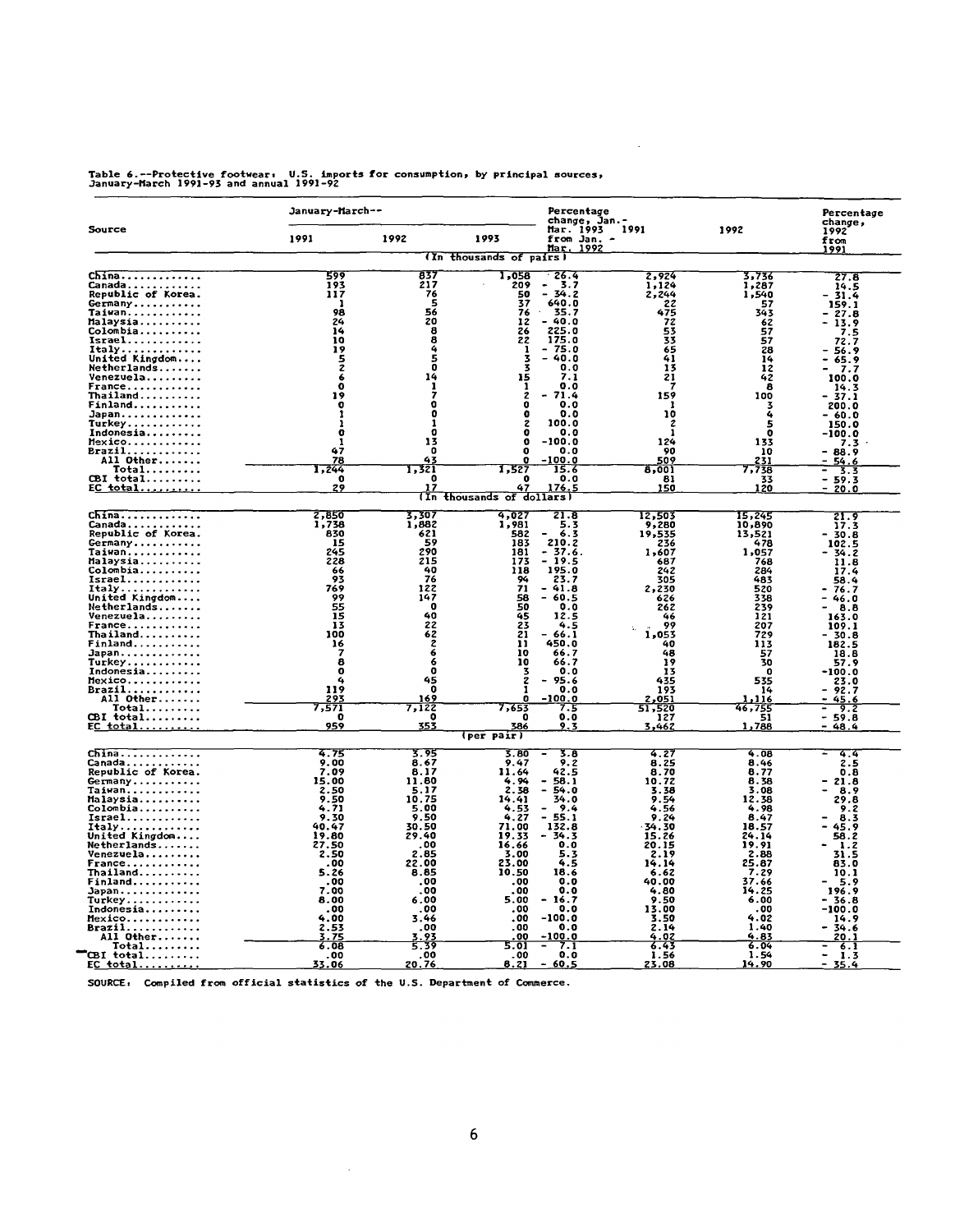| Table 7.--Nonrubber footwear: U.S. exports of domestic merchandise, by principal markets, |  |  |
|-------------------------------------------------------------------------------------------|--|--|
| January-March 1991-93 and annual 1991-92                                                  |  |  |

| 1991<br>1992<br>1993<br>from Jan. -<br>from<br>1992<br>Mar.<br>1991<br>(In thousands of pairs)<br>710<br>Canada<br>626<br>461<br>- 26.4<br>2.003<br>1,833<br>8.5<br>۰<br>$-30.7$<br>432<br>535<br>371<br>1,432<br>Japan<br>1,675<br>14.5<br>Ξ.<br>238<br>174<br>316<br>81.6<br>792<br>934<br>France<br>17.9<br><b>Mexico</b><br>626<br>661<br>1,058<br>60.1<br>2,558<br>2,879<br>12.5<br>Russia<br>$\mathbf o$<br>130<br>389<br>199.2<br>$\bullet$<br>1,908<br>0.0<br>139<br>153<br>Italy<br>159<br>- 3.8<br>708<br>1,034<br>46.0<br>$-43.3$<br><b>United Kingdom</b><br>288<br>185<br>326<br>1,624<br>1,454<br>10.5<br>249<br>143<br>$-46.0$<br>265<br>914<br>Germany<br>942<br>3.1<br>56<br>175<br>124.4<br>Panama<br>78<br>184<br>431<br>134.2<br>71<br>87<br>82<br>- 5.7<br>Hong Kong<br>298<br>406<br>36.2<br>53<br>43<br>48.3<br>29<br>339<br><b>Belgium</b><br>169<br>100.6<br>59<br>138<br>Netherlands<br>69<br>- 14.5<br>394<br>217<br>- 44.9<br>85<br>$-85.2$<br>75<br>574<br>419<br>1,273<br>203.8<br>Argentina<br>21<br>51<br>90<br>76.5<br>Venezuela<br>425<br>321<br>24.5<br>19<br>39<br>290.0<br>91<br>10<br>89<br>$Singapore$<br>2.2<br>38<br>Saudi Arabia<br>20<br>37<br>257<br>2.7<br>176<br>31.5<br>33<br>93<br>Switzerland<br>84<br>- 60.7<br>290<br>237<br>133<br>18.3<br>28<br>12<br>33.3<br>United Arab Emirat<br>21<br>91<br>46.2<br>41<br>95<br>30<br>28<br>46.4<br>126<br>Australia<br>32<br>. 6<br>25<br>154<br>304<br>$\blacksquare$<br>91.8<br>573<br>543<br>Spain<br>5.2<br>All Other<br>934<br>$-10.7$<br>3.1<br>1,049<br>1,046<br>4,540<br>4,682<br>4,760<br>4,484<br>5,305<br>$\overline{\phantom{a}}$<br>10.3<br>18,108<br>21,401<br><u>Total</u><br>18.2<br>thousands of dollars)<br>τm⊤<br>12,775<br>12,751<br>7.0<br>Canada<br>12,855<br>0.8<br>42,686<br>45,695<br>9,751<br>10,790<br>9,955<br>7.7<br>44,432<br>Japan<br>38,687<br>- 12.9<br>France<br>5,738<br>6,088<br>24.3<br>19,951<br>4,896<br>24,508<br>22.8<br>Mexico<br>2,455<br>4,004<br>5,381<br>34.4<br>14,603<br>19,678<br>34.8<br>3,825<br>114.4<br>Russia<br>$\mathbf o$<br>1,784<br>17,199<br>0.0<br>3,229<br>- 15.3<br>17,982<br>4,188<br>3,548<br>Italy<br>23,274<br>29.4<br>5,693<br>3,499<br>$\overline{\phantom{0}}$<br>38.5<br>United Kingdom<br>4,638<br>26,687<br>24,764<br>7.2<br>37.8<br>3,674<br>4,179<br>2,600<br>$\overline{\phantom{0}}$<br>14,791<br>Germany<br>13,750<br>7.6<br>2,086<br>96.8<br>Panama<br>414<br>1,060<br>2,691<br>6,264<br>132.8<br>Hong Kong<br>1,214<br>1,531<br>1,636<br>6.9<br>7,752<br>6,643<br>16.7<br>36.9<br>1,777<br>1,027<br>1,406<br>4,700<br>$Belgium \ldots \ldots \ldots$<br>7,268<br>54.6<br>19.1<br>Netherlands<br>2,828<br>1,319<br>7,978<br>4,972<br>- 37.7<br>1,631<br>$\overline{\phantom{a}}$<br>995<br>455<br>2,492<br>$\overline{\phantom{a}}$<br>60.1<br>3,911<br>8,235<br>Argentina<br>110.6<br>926<br>$\qquad \qquad \blacksquare$<br>18.3<br>Venezuela<br>550<br>1,133<br>8,543<br>6,824<br>20.1<br>883<br>633<br>370<br>138.6<br>2,384<br>2,357<br>$Singapore$<br>1.1<br>877<br>Saudi Arabia<br>449<br>1,543<br>- 43.2<br>5,563<br>5,676<br>2.0<br>1,645<br>844<br>$-54.4$<br>6,950<br>24.2<br>1,852<br>5,268<br>Switzerland<br>824<br>71.0<br>284<br>482<br>United Arab Emirat<br>2,121<br>3,219<br>51.8<br>508<br>803<br>29.9<br>2,273<br>618<br>3,286<br>44.6<br>Australia<br>2,807<br>3,930<br>790<br>79.9<br>11,400<br>9,850<br>Spain<br>$\overline{\phantom{a}}$<br>- 13.6<br>All Other<br>14,308<br>12,721<br>12,631<br>$\overline{\phantom{a}}$<br>0.7<br>60,390<br>62,336<br>3.2<br>$\overline{\phantom{a}}$<br>73,780<br>11.9<br>70,142<br>78,683<br>6.2<br>305,647<br>341,915<br>Total <u></u><br>(per pair)<br>17.99<br>20.36<br>27.88<br>36.9<br>21.31<br>$\frac{24.92}{27.01}$<br>Canada<br>16.9<br>33.1<br>22.57<br>26.83<br>Japan<br>20.16<br>26.52<br>1.8<br>24.10<br>28.13<br>19.26<br>31.5<br>25.19<br>$\bullet$<br>26.23<br>France<br>4.1<br>$\blacksquare$<br>3.92<br>5.08<br>16.0<br>5.70<br>6.83<br>Mexico<br>6.05<br>19.8<br>9.83<br>- 00<br>13.72<br>$\blacksquare$<br>28.4<br>. 00<br>9.01<br>Russia<br>0.0<br>23.23<br>25.39<br>23.18<br>$\overline{\phantom{a}}$<br>12.0<br>22.50<br>26.33<br>11.4<br>Italy<br>18.91<br>United Kingdom<br>16.10<br>17.46<br>8.3<br>16.43<br>17.03<br>3.7<br>18.18<br>15.4<br>15.04<br>14.75<br>15.76<br>15.70<br>4.4<br>Germany<br>11.92<br>7.39<br>$-12.2$<br>14.53<br>Panama<br>13.58<br>14.62<br>0.6<br>19.95<br>13.4<br>19.09<br>17.09<br>17.59<br>22.29<br>14.4<br>Hong Kong<br>33.52<br>35.41<br>32.69<br>7.7<br>27.81<br>21.43<br>22.9<br>Belgium<br>20.49<br>22.35<br>5.4<br>Netherlands<br>23.63<br>20.24<br>22.91<br>13.2<br>6.06<br>11.70<br>169.6<br>9.33<br>30.8<br>Argentina<br>4.34<br>6.46<br>26.19<br>22.21<br>10.28<br>53.7<br>20.10<br>21.25<br>5.7<br>Venezuela<br>$\overline{\phantom{0}}$<br>22.64<br>33.31<br>37.00<br>38.8<br>26.19<br>26.48<br>Singapore<br>$\overline{\phantom{0}}$<br>1.1<br>23.07<br>$-44.7$<br>21.64<br>22.45<br>41.70<br>32.25<br>49.0<br>Saudi Arabia<br>25.57<br>17.68<br>22.04<br>16.0<br>23.96<br>22.22<br>7.3<br>Switzerland<br>22.95<br>29.42<br>23.30<br>United Arab Emirat<br>23.66<br>28.2<br>24.20<br>3.9<br>16.93<br>22.07<br>19.58<br>- 11.3<br>23.92<br>26.07<br>9.0<br><b>Australia</b><br>18.22<br>144.6<br>12.92<br>31.60<br>19.89<br>18.13<br>8.8<br>Spain<br>13.52<br>13.63<br>11.2<br>13.30<br>13.31<br>0.1<br>All Other<br>12.16 | Market | January-March-- |       | Percentage<br>change, Jan.-<br>Mar. 1993 1 |      |       | Percentage<br>change, |     |
|-----------------------------------------------------------------------------------------------------------------------------------------------------------------------------------------------------------------------------------------------------------------------------------------------------------------------------------------------------------------------------------------------------------------------------------------------------------------------------------------------------------------------------------------------------------------------------------------------------------------------------------------------------------------------------------------------------------------------------------------------------------------------------------------------------------------------------------------------------------------------------------------------------------------------------------------------------------------------------------------------------------------------------------------------------------------------------------------------------------------------------------------------------------------------------------------------------------------------------------------------------------------------------------------------------------------------------------------------------------------------------------------------------------------------------------------------------------------------------------------------------------------------------------------------------------------------------------------------------------------------------------------------------------------------------------------------------------------------------------------------------------------------------------------------------------------------------------------------------------------------------------------------------------------------------------------------------------------------------------------------------------------------------------------------------------------------------------------------------------------------------------------------------------------------------------------------------------------------------------------------------------------------------------------------------------------------------------------------------------------------------------------------------------------------------------------------------------------------------------------------------------------------------------------------------------------------------------------------------------------------------------------------------------------------------------------------------------------------------------------------------------------------------------------------------------------------------------------------------------------------------------------------------------------------------------------------------------------------------------------------------------------------------------------------------------------------------------------------------------------------------------------------------------------------------------------------------------------------------------------------------------------------------------------------------------------------------------------------------------------------------------------------------------------------------------------------------------------------------------------------------------------------------------------------------------------------------------------------------------------------------------------------------------------------------------------------------------------------------------------------------------------------------------------------------------------------------------------------------------------------------------------------------------------------------------------------------------------------------------------------------------------------------------------------------------------------------------------------------------------------------------------------------------------------------------------------------------------------------------------------------------------------------------------------------------------------------------------------------------------------------------------------------------------------------------------------------------------------------------------------------------------------------------------------------------------------------------------------------------------------------------------------------------------------------------------------------------------------------------------------------------------------------------------------------------------------------------------------------------------------------------------------------------------------------------------------------------------------------------------------------------------------------------------------------------------------------------------------------------------------------------------------------------------------------------------------------------------------------------------------------------------------------------------------------------------------------------------------------------------------------------------------------------------------------------|--------|-----------------|-------|--------------------------------------------|------|-------|-----------------------|-----|
|                                                                                                                                                                                                                                                                                                                                                                                                                                                                                                                                                                                                                                                                                                                                                                                                                                                                                                                                                                                                                                                                                                                                                                                                                                                                                                                                                                                                                                                                                                                                                                                                                                                                                                                                                                                                                                                                                                                                                                                                                                                                                                                                                                                                                                                                                                                                                                                                                                                                                                                                                                                                                                                                                                                                                                                                                                                                                                                                                                                                                                                                                                                                                                                                                                                                                                                                                                                                                                                                                                                                                                                                                                                                                                                                                                                                                                                                                                                                                                                                                                                                                                                                                                                                                                                                                                                                                                                                                                                                                                                                                                                                                                                                                                                                                                                                                                                                                                                                                                                                                                                                                                                                                                                                                                                                                                                                                                                                                                   |        |                 |       |                                            | 1991 | 1992  | 1992                  |     |
|                                                                                                                                                                                                                                                                                                                                                                                                                                                                                                                                                                                                                                                                                                                                                                                                                                                                                                                                                                                                                                                                                                                                                                                                                                                                                                                                                                                                                                                                                                                                                                                                                                                                                                                                                                                                                                                                                                                                                                                                                                                                                                                                                                                                                                                                                                                                                                                                                                                                                                                                                                                                                                                                                                                                                                                                                                                                                                                                                                                                                                                                                                                                                                                                                                                                                                                                                                                                                                                                                                                                                                                                                                                                                                                                                                                                                                                                                                                                                                                                                                                                                                                                                                                                                                                                                                                                                                                                                                                                                                                                                                                                                                                                                                                                                                                                                                                                                                                                                                                                                                                                                                                                                                                                                                                                                                                                                                                                                                   |        |                 |       |                                            |      |       |                       |     |
|                                                                                                                                                                                                                                                                                                                                                                                                                                                                                                                                                                                                                                                                                                                                                                                                                                                                                                                                                                                                                                                                                                                                                                                                                                                                                                                                                                                                                                                                                                                                                                                                                                                                                                                                                                                                                                                                                                                                                                                                                                                                                                                                                                                                                                                                                                                                                                                                                                                                                                                                                                                                                                                                                                                                                                                                                                                                                                                                                                                                                                                                                                                                                                                                                                                                                                                                                                                                                                                                                                                                                                                                                                                                                                                                                                                                                                                                                                                                                                                                                                                                                                                                                                                                                                                                                                                                                                                                                                                                                                                                                                                                                                                                                                                                                                                                                                                                                                                                                                                                                                                                                                                                                                                                                                                                                                                                                                                                                                   |        |                 |       |                                            |      |       |                       |     |
|                                                                                                                                                                                                                                                                                                                                                                                                                                                                                                                                                                                                                                                                                                                                                                                                                                                                                                                                                                                                                                                                                                                                                                                                                                                                                                                                                                                                                                                                                                                                                                                                                                                                                                                                                                                                                                                                                                                                                                                                                                                                                                                                                                                                                                                                                                                                                                                                                                                                                                                                                                                                                                                                                                                                                                                                                                                                                                                                                                                                                                                                                                                                                                                                                                                                                                                                                                                                                                                                                                                                                                                                                                                                                                                                                                                                                                                                                                                                                                                                                                                                                                                                                                                                                                                                                                                                                                                                                                                                                                                                                                                                                                                                                                                                                                                                                                                                                                                                                                                                                                                                                                                                                                                                                                                                                                                                                                                                                                   |        |                 |       |                                            |      |       |                       |     |
|                                                                                                                                                                                                                                                                                                                                                                                                                                                                                                                                                                                                                                                                                                                                                                                                                                                                                                                                                                                                                                                                                                                                                                                                                                                                                                                                                                                                                                                                                                                                                                                                                                                                                                                                                                                                                                                                                                                                                                                                                                                                                                                                                                                                                                                                                                                                                                                                                                                                                                                                                                                                                                                                                                                                                                                                                                                                                                                                                                                                                                                                                                                                                                                                                                                                                                                                                                                                                                                                                                                                                                                                                                                                                                                                                                                                                                                                                                                                                                                                                                                                                                                                                                                                                                                                                                                                                                                                                                                                                                                                                                                                                                                                                                                                                                                                                                                                                                                                                                                                                                                                                                                                                                                                                                                                                                                                                                                                                                   |        |                 |       |                                            |      |       |                       |     |
|                                                                                                                                                                                                                                                                                                                                                                                                                                                                                                                                                                                                                                                                                                                                                                                                                                                                                                                                                                                                                                                                                                                                                                                                                                                                                                                                                                                                                                                                                                                                                                                                                                                                                                                                                                                                                                                                                                                                                                                                                                                                                                                                                                                                                                                                                                                                                                                                                                                                                                                                                                                                                                                                                                                                                                                                                                                                                                                                                                                                                                                                                                                                                                                                                                                                                                                                                                                                                                                                                                                                                                                                                                                                                                                                                                                                                                                                                                                                                                                                                                                                                                                                                                                                                                                                                                                                                                                                                                                                                                                                                                                                                                                                                                                                                                                                                                                                                                                                                                                                                                                                                                                                                                                                                                                                                                                                                                                                                                   |        |                 |       |                                            |      |       |                       |     |
|                                                                                                                                                                                                                                                                                                                                                                                                                                                                                                                                                                                                                                                                                                                                                                                                                                                                                                                                                                                                                                                                                                                                                                                                                                                                                                                                                                                                                                                                                                                                                                                                                                                                                                                                                                                                                                                                                                                                                                                                                                                                                                                                                                                                                                                                                                                                                                                                                                                                                                                                                                                                                                                                                                                                                                                                                                                                                                                                                                                                                                                                                                                                                                                                                                                                                                                                                                                                                                                                                                                                                                                                                                                                                                                                                                                                                                                                                                                                                                                                                                                                                                                                                                                                                                                                                                                                                                                                                                                                                                                                                                                                                                                                                                                                                                                                                                                                                                                                                                                                                                                                                                                                                                                                                                                                                                                                                                                                                                   |        |                 |       |                                            |      |       |                       |     |
|                                                                                                                                                                                                                                                                                                                                                                                                                                                                                                                                                                                                                                                                                                                                                                                                                                                                                                                                                                                                                                                                                                                                                                                                                                                                                                                                                                                                                                                                                                                                                                                                                                                                                                                                                                                                                                                                                                                                                                                                                                                                                                                                                                                                                                                                                                                                                                                                                                                                                                                                                                                                                                                                                                                                                                                                                                                                                                                                                                                                                                                                                                                                                                                                                                                                                                                                                                                                                                                                                                                                                                                                                                                                                                                                                                                                                                                                                                                                                                                                                                                                                                                                                                                                                                                                                                                                                                                                                                                                                                                                                                                                                                                                                                                                                                                                                                                                                                                                                                                                                                                                                                                                                                                                                                                                                                                                                                                                                                   |        |                 |       |                                            |      |       |                       |     |
|                                                                                                                                                                                                                                                                                                                                                                                                                                                                                                                                                                                                                                                                                                                                                                                                                                                                                                                                                                                                                                                                                                                                                                                                                                                                                                                                                                                                                                                                                                                                                                                                                                                                                                                                                                                                                                                                                                                                                                                                                                                                                                                                                                                                                                                                                                                                                                                                                                                                                                                                                                                                                                                                                                                                                                                                                                                                                                                                                                                                                                                                                                                                                                                                                                                                                                                                                                                                                                                                                                                                                                                                                                                                                                                                                                                                                                                                                                                                                                                                                                                                                                                                                                                                                                                                                                                                                                                                                                                                                                                                                                                                                                                                                                                                                                                                                                                                                                                                                                                                                                                                                                                                                                                                                                                                                                                                                                                                                                   |        |                 |       |                                            |      |       |                       |     |
|                                                                                                                                                                                                                                                                                                                                                                                                                                                                                                                                                                                                                                                                                                                                                                                                                                                                                                                                                                                                                                                                                                                                                                                                                                                                                                                                                                                                                                                                                                                                                                                                                                                                                                                                                                                                                                                                                                                                                                                                                                                                                                                                                                                                                                                                                                                                                                                                                                                                                                                                                                                                                                                                                                                                                                                                                                                                                                                                                                                                                                                                                                                                                                                                                                                                                                                                                                                                                                                                                                                                                                                                                                                                                                                                                                                                                                                                                                                                                                                                                                                                                                                                                                                                                                                                                                                                                                                                                                                                                                                                                                                                                                                                                                                                                                                                                                                                                                                                                                                                                                                                                                                                                                                                                                                                                                                                                                                                                                   |        |                 |       |                                            |      |       |                       |     |
|                                                                                                                                                                                                                                                                                                                                                                                                                                                                                                                                                                                                                                                                                                                                                                                                                                                                                                                                                                                                                                                                                                                                                                                                                                                                                                                                                                                                                                                                                                                                                                                                                                                                                                                                                                                                                                                                                                                                                                                                                                                                                                                                                                                                                                                                                                                                                                                                                                                                                                                                                                                                                                                                                                                                                                                                                                                                                                                                                                                                                                                                                                                                                                                                                                                                                                                                                                                                                                                                                                                                                                                                                                                                                                                                                                                                                                                                                                                                                                                                                                                                                                                                                                                                                                                                                                                                                                                                                                                                                                                                                                                                                                                                                                                                                                                                                                                                                                                                                                                                                                                                                                                                                                                                                                                                                                                                                                                                                                   |        |                 |       |                                            |      |       |                       |     |
|                                                                                                                                                                                                                                                                                                                                                                                                                                                                                                                                                                                                                                                                                                                                                                                                                                                                                                                                                                                                                                                                                                                                                                                                                                                                                                                                                                                                                                                                                                                                                                                                                                                                                                                                                                                                                                                                                                                                                                                                                                                                                                                                                                                                                                                                                                                                                                                                                                                                                                                                                                                                                                                                                                                                                                                                                                                                                                                                                                                                                                                                                                                                                                                                                                                                                                                                                                                                                                                                                                                                                                                                                                                                                                                                                                                                                                                                                                                                                                                                                                                                                                                                                                                                                                                                                                                                                                                                                                                                                                                                                                                                                                                                                                                                                                                                                                                                                                                                                                                                                                                                                                                                                                                                                                                                                                                                                                                                                                   |        |                 |       |                                            |      |       |                       |     |
|                                                                                                                                                                                                                                                                                                                                                                                                                                                                                                                                                                                                                                                                                                                                                                                                                                                                                                                                                                                                                                                                                                                                                                                                                                                                                                                                                                                                                                                                                                                                                                                                                                                                                                                                                                                                                                                                                                                                                                                                                                                                                                                                                                                                                                                                                                                                                                                                                                                                                                                                                                                                                                                                                                                                                                                                                                                                                                                                                                                                                                                                                                                                                                                                                                                                                                                                                                                                                                                                                                                                                                                                                                                                                                                                                                                                                                                                                                                                                                                                                                                                                                                                                                                                                                                                                                                                                                                                                                                                                                                                                                                                                                                                                                                                                                                                                                                                                                                                                                                                                                                                                                                                                                                                                                                                                                                                                                                                                                   |        |                 |       |                                            |      |       |                       |     |
|                                                                                                                                                                                                                                                                                                                                                                                                                                                                                                                                                                                                                                                                                                                                                                                                                                                                                                                                                                                                                                                                                                                                                                                                                                                                                                                                                                                                                                                                                                                                                                                                                                                                                                                                                                                                                                                                                                                                                                                                                                                                                                                                                                                                                                                                                                                                                                                                                                                                                                                                                                                                                                                                                                                                                                                                                                                                                                                                                                                                                                                                                                                                                                                                                                                                                                                                                                                                                                                                                                                                                                                                                                                                                                                                                                                                                                                                                                                                                                                                                                                                                                                                                                                                                                                                                                                                                                                                                                                                                                                                                                                                                                                                                                                                                                                                                                                                                                                                                                                                                                                                                                                                                                                                                                                                                                                                                                                                                                   |        |                 |       |                                            |      |       |                       |     |
|                                                                                                                                                                                                                                                                                                                                                                                                                                                                                                                                                                                                                                                                                                                                                                                                                                                                                                                                                                                                                                                                                                                                                                                                                                                                                                                                                                                                                                                                                                                                                                                                                                                                                                                                                                                                                                                                                                                                                                                                                                                                                                                                                                                                                                                                                                                                                                                                                                                                                                                                                                                                                                                                                                                                                                                                                                                                                                                                                                                                                                                                                                                                                                                                                                                                                                                                                                                                                                                                                                                                                                                                                                                                                                                                                                                                                                                                                                                                                                                                                                                                                                                                                                                                                                                                                                                                                                                                                                                                                                                                                                                                                                                                                                                                                                                                                                                                                                                                                                                                                                                                                                                                                                                                                                                                                                                                                                                                                                   |        |                 |       |                                            |      |       |                       |     |
|                                                                                                                                                                                                                                                                                                                                                                                                                                                                                                                                                                                                                                                                                                                                                                                                                                                                                                                                                                                                                                                                                                                                                                                                                                                                                                                                                                                                                                                                                                                                                                                                                                                                                                                                                                                                                                                                                                                                                                                                                                                                                                                                                                                                                                                                                                                                                                                                                                                                                                                                                                                                                                                                                                                                                                                                                                                                                                                                                                                                                                                                                                                                                                                                                                                                                                                                                                                                                                                                                                                                                                                                                                                                                                                                                                                                                                                                                                                                                                                                                                                                                                                                                                                                                                                                                                                                                                                                                                                                                                                                                                                                                                                                                                                                                                                                                                                                                                                                                                                                                                                                                                                                                                                                                                                                                                                                                                                                                                   |        |                 |       |                                            |      |       |                       |     |
|                                                                                                                                                                                                                                                                                                                                                                                                                                                                                                                                                                                                                                                                                                                                                                                                                                                                                                                                                                                                                                                                                                                                                                                                                                                                                                                                                                                                                                                                                                                                                                                                                                                                                                                                                                                                                                                                                                                                                                                                                                                                                                                                                                                                                                                                                                                                                                                                                                                                                                                                                                                                                                                                                                                                                                                                                                                                                                                                                                                                                                                                                                                                                                                                                                                                                                                                                                                                                                                                                                                                                                                                                                                                                                                                                                                                                                                                                                                                                                                                                                                                                                                                                                                                                                                                                                                                                                                                                                                                                                                                                                                                                                                                                                                                                                                                                                                                                                                                                                                                                                                                                                                                                                                                                                                                                                                                                                                                                                   |        |                 |       |                                            |      |       |                       |     |
|                                                                                                                                                                                                                                                                                                                                                                                                                                                                                                                                                                                                                                                                                                                                                                                                                                                                                                                                                                                                                                                                                                                                                                                                                                                                                                                                                                                                                                                                                                                                                                                                                                                                                                                                                                                                                                                                                                                                                                                                                                                                                                                                                                                                                                                                                                                                                                                                                                                                                                                                                                                                                                                                                                                                                                                                                                                                                                                                                                                                                                                                                                                                                                                                                                                                                                                                                                                                                                                                                                                                                                                                                                                                                                                                                                                                                                                                                                                                                                                                                                                                                                                                                                                                                                                                                                                                                                                                                                                                                                                                                                                                                                                                                                                                                                                                                                                                                                                                                                                                                                                                                                                                                                                                                                                                                                                                                                                                                                   |        |                 |       |                                            |      |       |                       |     |
|                                                                                                                                                                                                                                                                                                                                                                                                                                                                                                                                                                                                                                                                                                                                                                                                                                                                                                                                                                                                                                                                                                                                                                                                                                                                                                                                                                                                                                                                                                                                                                                                                                                                                                                                                                                                                                                                                                                                                                                                                                                                                                                                                                                                                                                                                                                                                                                                                                                                                                                                                                                                                                                                                                                                                                                                                                                                                                                                                                                                                                                                                                                                                                                                                                                                                                                                                                                                                                                                                                                                                                                                                                                                                                                                                                                                                                                                                                                                                                                                                                                                                                                                                                                                                                                                                                                                                                                                                                                                                                                                                                                                                                                                                                                                                                                                                                                                                                                                                                                                                                                                                                                                                                                                                                                                                                                                                                                                                                   |        |                 |       |                                            |      |       |                       |     |
|                                                                                                                                                                                                                                                                                                                                                                                                                                                                                                                                                                                                                                                                                                                                                                                                                                                                                                                                                                                                                                                                                                                                                                                                                                                                                                                                                                                                                                                                                                                                                                                                                                                                                                                                                                                                                                                                                                                                                                                                                                                                                                                                                                                                                                                                                                                                                                                                                                                                                                                                                                                                                                                                                                                                                                                                                                                                                                                                                                                                                                                                                                                                                                                                                                                                                                                                                                                                                                                                                                                                                                                                                                                                                                                                                                                                                                                                                                                                                                                                                                                                                                                                                                                                                                                                                                                                                                                                                                                                                                                                                                                                                                                                                                                                                                                                                                                                                                                                                                                                                                                                                                                                                                                                                                                                                                                                                                                                                                   |        |                 |       |                                            |      |       |                       |     |
|                                                                                                                                                                                                                                                                                                                                                                                                                                                                                                                                                                                                                                                                                                                                                                                                                                                                                                                                                                                                                                                                                                                                                                                                                                                                                                                                                                                                                                                                                                                                                                                                                                                                                                                                                                                                                                                                                                                                                                                                                                                                                                                                                                                                                                                                                                                                                                                                                                                                                                                                                                                                                                                                                                                                                                                                                                                                                                                                                                                                                                                                                                                                                                                                                                                                                                                                                                                                                                                                                                                                                                                                                                                                                                                                                                                                                                                                                                                                                                                                                                                                                                                                                                                                                                                                                                                                                                                                                                                                                                                                                                                                                                                                                                                                                                                                                                                                                                                                                                                                                                                                                                                                                                                                                                                                                                                                                                                                                                   |        |                 |       |                                            |      |       |                       |     |
|                                                                                                                                                                                                                                                                                                                                                                                                                                                                                                                                                                                                                                                                                                                                                                                                                                                                                                                                                                                                                                                                                                                                                                                                                                                                                                                                                                                                                                                                                                                                                                                                                                                                                                                                                                                                                                                                                                                                                                                                                                                                                                                                                                                                                                                                                                                                                                                                                                                                                                                                                                                                                                                                                                                                                                                                                                                                                                                                                                                                                                                                                                                                                                                                                                                                                                                                                                                                                                                                                                                                                                                                                                                                                                                                                                                                                                                                                                                                                                                                                                                                                                                                                                                                                                                                                                                                                                                                                                                                                                                                                                                                                                                                                                                                                                                                                                                                                                                                                                                                                                                                                                                                                                                                                                                                                                                                                                                                                                   |        |                 |       |                                            |      |       |                       |     |
|                                                                                                                                                                                                                                                                                                                                                                                                                                                                                                                                                                                                                                                                                                                                                                                                                                                                                                                                                                                                                                                                                                                                                                                                                                                                                                                                                                                                                                                                                                                                                                                                                                                                                                                                                                                                                                                                                                                                                                                                                                                                                                                                                                                                                                                                                                                                                                                                                                                                                                                                                                                                                                                                                                                                                                                                                                                                                                                                                                                                                                                                                                                                                                                                                                                                                                                                                                                                                                                                                                                                                                                                                                                                                                                                                                                                                                                                                                                                                                                                                                                                                                                                                                                                                                                                                                                                                                                                                                                                                                                                                                                                                                                                                                                                                                                                                                                                                                                                                                                                                                                                                                                                                                                                                                                                                                                                                                                                                                   |        |                 |       |                                            |      |       |                       |     |
|                                                                                                                                                                                                                                                                                                                                                                                                                                                                                                                                                                                                                                                                                                                                                                                                                                                                                                                                                                                                                                                                                                                                                                                                                                                                                                                                                                                                                                                                                                                                                                                                                                                                                                                                                                                                                                                                                                                                                                                                                                                                                                                                                                                                                                                                                                                                                                                                                                                                                                                                                                                                                                                                                                                                                                                                                                                                                                                                                                                                                                                                                                                                                                                                                                                                                                                                                                                                                                                                                                                                                                                                                                                                                                                                                                                                                                                                                                                                                                                                                                                                                                                                                                                                                                                                                                                                                                                                                                                                                                                                                                                                                                                                                                                                                                                                                                                                                                                                                                                                                                                                                                                                                                                                                                                                                                                                                                                                                                   |        |                 |       |                                            |      |       |                       |     |
|                                                                                                                                                                                                                                                                                                                                                                                                                                                                                                                                                                                                                                                                                                                                                                                                                                                                                                                                                                                                                                                                                                                                                                                                                                                                                                                                                                                                                                                                                                                                                                                                                                                                                                                                                                                                                                                                                                                                                                                                                                                                                                                                                                                                                                                                                                                                                                                                                                                                                                                                                                                                                                                                                                                                                                                                                                                                                                                                                                                                                                                                                                                                                                                                                                                                                                                                                                                                                                                                                                                                                                                                                                                                                                                                                                                                                                                                                                                                                                                                                                                                                                                                                                                                                                                                                                                                                                                                                                                                                                                                                                                                                                                                                                                                                                                                                                                                                                                                                                                                                                                                                                                                                                                                                                                                                                                                                                                                                                   |        |                 |       |                                            |      |       |                       |     |
|                                                                                                                                                                                                                                                                                                                                                                                                                                                                                                                                                                                                                                                                                                                                                                                                                                                                                                                                                                                                                                                                                                                                                                                                                                                                                                                                                                                                                                                                                                                                                                                                                                                                                                                                                                                                                                                                                                                                                                                                                                                                                                                                                                                                                                                                                                                                                                                                                                                                                                                                                                                                                                                                                                                                                                                                                                                                                                                                                                                                                                                                                                                                                                                                                                                                                                                                                                                                                                                                                                                                                                                                                                                                                                                                                                                                                                                                                                                                                                                                                                                                                                                                                                                                                                                                                                                                                                                                                                                                                                                                                                                                                                                                                                                                                                                                                                                                                                                                                                                                                                                                                                                                                                                                                                                                                                                                                                                                                                   |        |                 |       |                                            |      |       |                       |     |
|                                                                                                                                                                                                                                                                                                                                                                                                                                                                                                                                                                                                                                                                                                                                                                                                                                                                                                                                                                                                                                                                                                                                                                                                                                                                                                                                                                                                                                                                                                                                                                                                                                                                                                                                                                                                                                                                                                                                                                                                                                                                                                                                                                                                                                                                                                                                                                                                                                                                                                                                                                                                                                                                                                                                                                                                                                                                                                                                                                                                                                                                                                                                                                                                                                                                                                                                                                                                                                                                                                                                                                                                                                                                                                                                                                                                                                                                                                                                                                                                                                                                                                                                                                                                                                                                                                                                                                                                                                                                                                                                                                                                                                                                                                                                                                                                                                                                                                                                                                                                                                                                                                                                                                                                                                                                                                                                                                                                                                   |        |                 |       |                                            |      |       |                       |     |
|                                                                                                                                                                                                                                                                                                                                                                                                                                                                                                                                                                                                                                                                                                                                                                                                                                                                                                                                                                                                                                                                                                                                                                                                                                                                                                                                                                                                                                                                                                                                                                                                                                                                                                                                                                                                                                                                                                                                                                                                                                                                                                                                                                                                                                                                                                                                                                                                                                                                                                                                                                                                                                                                                                                                                                                                                                                                                                                                                                                                                                                                                                                                                                                                                                                                                                                                                                                                                                                                                                                                                                                                                                                                                                                                                                                                                                                                                                                                                                                                                                                                                                                                                                                                                                                                                                                                                                                                                                                                                                                                                                                                                                                                                                                                                                                                                                                                                                                                                                                                                                                                                                                                                                                                                                                                                                                                                                                                                                   |        |                 |       |                                            |      |       |                       |     |
|                                                                                                                                                                                                                                                                                                                                                                                                                                                                                                                                                                                                                                                                                                                                                                                                                                                                                                                                                                                                                                                                                                                                                                                                                                                                                                                                                                                                                                                                                                                                                                                                                                                                                                                                                                                                                                                                                                                                                                                                                                                                                                                                                                                                                                                                                                                                                                                                                                                                                                                                                                                                                                                                                                                                                                                                                                                                                                                                                                                                                                                                                                                                                                                                                                                                                                                                                                                                                                                                                                                                                                                                                                                                                                                                                                                                                                                                                                                                                                                                                                                                                                                                                                                                                                                                                                                                                                                                                                                                                                                                                                                                                                                                                                                                                                                                                                                                                                                                                                                                                                                                                                                                                                                                                                                                                                                                                                                                                                   |        |                 |       |                                            |      |       |                       |     |
|                                                                                                                                                                                                                                                                                                                                                                                                                                                                                                                                                                                                                                                                                                                                                                                                                                                                                                                                                                                                                                                                                                                                                                                                                                                                                                                                                                                                                                                                                                                                                                                                                                                                                                                                                                                                                                                                                                                                                                                                                                                                                                                                                                                                                                                                                                                                                                                                                                                                                                                                                                                                                                                                                                                                                                                                                                                                                                                                                                                                                                                                                                                                                                                                                                                                                                                                                                                                                                                                                                                                                                                                                                                                                                                                                                                                                                                                                                                                                                                                                                                                                                                                                                                                                                                                                                                                                                                                                                                                                                                                                                                                                                                                                                                                                                                                                                                                                                                                                                                                                                                                                                                                                                                                                                                                                                                                                                                                                                   |        |                 |       |                                            |      |       |                       |     |
|                                                                                                                                                                                                                                                                                                                                                                                                                                                                                                                                                                                                                                                                                                                                                                                                                                                                                                                                                                                                                                                                                                                                                                                                                                                                                                                                                                                                                                                                                                                                                                                                                                                                                                                                                                                                                                                                                                                                                                                                                                                                                                                                                                                                                                                                                                                                                                                                                                                                                                                                                                                                                                                                                                                                                                                                                                                                                                                                                                                                                                                                                                                                                                                                                                                                                                                                                                                                                                                                                                                                                                                                                                                                                                                                                                                                                                                                                                                                                                                                                                                                                                                                                                                                                                                                                                                                                                                                                                                                                                                                                                                                                                                                                                                                                                                                                                                                                                                                                                                                                                                                                                                                                                                                                                                                                                                                                                                                                                   |        |                 |       |                                            |      |       |                       |     |
|                                                                                                                                                                                                                                                                                                                                                                                                                                                                                                                                                                                                                                                                                                                                                                                                                                                                                                                                                                                                                                                                                                                                                                                                                                                                                                                                                                                                                                                                                                                                                                                                                                                                                                                                                                                                                                                                                                                                                                                                                                                                                                                                                                                                                                                                                                                                                                                                                                                                                                                                                                                                                                                                                                                                                                                                                                                                                                                                                                                                                                                                                                                                                                                                                                                                                                                                                                                                                                                                                                                                                                                                                                                                                                                                                                                                                                                                                                                                                                                                                                                                                                                                                                                                                                                                                                                                                                                                                                                                                                                                                                                                                                                                                                                                                                                                                                                                                                                                                                                                                                                                                                                                                                                                                                                                                                                                                                                                                                   |        |                 |       |                                            |      |       |                       |     |
|                                                                                                                                                                                                                                                                                                                                                                                                                                                                                                                                                                                                                                                                                                                                                                                                                                                                                                                                                                                                                                                                                                                                                                                                                                                                                                                                                                                                                                                                                                                                                                                                                                                                                                                                                                                                                                                                                                                                                                                                                                                                                                                                                                                                                                                                                                                                                                                                                                                                                                                                                                                                                                                                                                                                                                                                                                                                                                                                                                                                                                                                                                                                                                                                                                                                                                                                                                                                                                                                                                                                                                                                                                                                                                                                                                                                                                                                                                                                                                                                                                                                                                                                                                                                                                                                                                                                                                                                                                                                                                                                                                                                                                                                                                                                                                                                                                                                                                                                                                                                                                                                                                                                                                                                                                                                                                                                                                                                                                   |        |                 |       |                                            |      |       |                       |     |
|                                                                                                                                                                                                                                                                                                                                                                                                                                                                                                                                                                                                                                                                                                                                                                                                                                                                                                                                                                                                                                                                                                                                                                                                                                                                                                                                                                                                                                                                                                                                                                                                                                                                                                                                                                                                                                                                                                                                                                                                                                                                                                                                                                                                                                                                                                                                                                                                                                                                                                                                                                                                                                                                                                                                                                                                                                                                                                                                                                                                                                                                                                                                                                                                                                                                                                                                                                                                                                                                                                                                                                                                                                                                                                                                                                                                                                                                                                                                                                                                                                                                                                                                                                                                                                                                                                                                                                                                                                                                                                                                                                                                                                                                                                                                                                                                                                                                                                                                                                                                                                                                                                                                                                                                                                                                                                                                                                                                                                   |        |                 |       |                                            |      |       |                       |     |
|                                                                                                                                                                                                                                                                                                                                                                                                                                                                                                                                                                                                                                                                                                                                                                                                                                                                                                                                                                                                                                                                                                                                                                                                                                                                                                                                                                                                                                                                                                                                                                                                                                                                                                                                                                                                                                                                                                                                                                                                                                                                                                                                                                                                                                                                                                                                                                                                                                                                                                                                                                                                                                                                                                                                                                                                                                                                                                                                                                                                                                                                                                                                                                                                                                                                                                                                                                                                                                                                                                                                                                                                                                                                                                                                                                                                                                                                                                                                                                                                                                                                                                                                                                                                                                                                                                                                                                                                                                                                                                                                                                                                                                                                                                                                                                                                                                                                                                                                                                                                                                                                                                                                                                                                                                                                                                                                                                                                                                   |        |                 |       |                                            |      |       |                       |     |
|                                                                                                                                                                                                                                                                                                                                                                                                                                                                                                                                                                                                                                                                                                                                                                                                                                                                                                                                                                                                                                                                                                                                                                                                                                                                                                                                                                                                                                                                                                                                                                                                                                                                                                                                                                                                                                                                                                                                                                                                                                                                                                                                                                                                                                                                                                                                                                                                                                                                                                                                                                                                                                                                                                                                                                                                                                                                                                                                                                                                                                                                                                                                                                                                                                                                                                                                                                                                                                                                                                                                                                                                                                                                                                                                                                                                                                                                                                                                                                                                                                                                                                                                                                                                                                                                                                                                                                                                                                                                                                                                                                                                                                                                                                                                                                                                                                                                                                                                                                                                                                                                                                                                                                                                                                                                                                                                                                                                                                   |        |                 |       |                                            |      |       |                       |     |
|                                                                                                                                                                                                                                                                                                                                                                                                                                                                                                                                                                                                                                                                                                                                                                                                                                                                                                                                                                                                                                                                                                                                                                                                                                                                                                                                                                                                                                                                                                                                                                                                                                                                                                                                                                                                                                                                                                                                                                                                                                                                                                                                                                                                                                                                                                                                                                                                                                                                                                                                                                                                                                                                                                                                                                                                                                                                                                                                                                                                                                                                                                                                                                                                                                                                                                                                                                                                                                                                                                                                                                                                                                                                                                                                                                                                                                                                                                                                                                                                                                                                                                                                                                                                                                                                                                                                                                                                                                                                                                                                                                                                                                                                                                                                                                                                                                                                                                                                                                                                                                                                                                                                                                                                                                                                                                                                                                                                                                   |        |                 |       |                                            |      |       |                       |     |
|                                                                                                                                                                                                                                                                                                                                                                                                                                                                                                                                                                                                                                                                                                                                                                                                                                                                                                                                                                                                                                                                                                                                                                                                                                                                                                                                                                                                                                                                                                                                                                                                                                                                                                                                                                                                                                                                                                                                                                                                                                                                                                                                                                                                                                                                                                                                                                                                                                                                                                                                                                                                                                                                                                                                                                                                                                                                                                                                                                                                                                                                                                                                                                                                                                                                                                                                                                                                                                                                                                                                                                                                                                                                                                                                                                                                                                                                                                                                                                                                                                                                                                                                                                                                                                                                                                                                                                                                                                                                                                                                                                                                                                                                                                                                                                                                                                                                                                                                                                                                                                                                                                                                                                                                                                                                                                                                                                                                                                   |        |                 |       |                                            |      |       |                       |     |
|                                                                                                                                                                                                                                                                                                                                                                                                                                                                                                                                                                                                                                                                                                                                                                                                                                                                                                                                                                                                                                                                                                                                                                                                                                                                                                                                                                                                                                                                                                                                                                                                                                                                                                                                                                                                                                                                                                                                                                                                                                                                                                                                                                                                                                                                                                                                                                                                                                                                                                                                                                                                                                                                                                                                                                                                                                                                                                                                                                                                                                                                                                                                                                                                                                                                                                                                                                                                                                                                                                                                                                                                                                                                                                                                                                                                                                                                                                                                                                                                                                                                                                                                                                                                                                                                                                                                                                                                                                                                                                                                                                                                                                                                                                                                                                                                                                                                                                                                                                                                                                                                                                                                                                                                                                                                                                                                                                                                                                   |        |                 |       |                                            |      |       |                       |     |
|                                                                                                                                                                                                                                                                                                                                                                                                                                                                                                                                                                                                                                                                                                                                                                                                                                                                                                                                                                                                                                                                                                                                                                                                                                                                                                                                                                                                                                                                                                                                                                                                                                                                                                                                                                                                                                                                                                                                                                                                                                                                                                                                                                                                                                                                                                                                                                                                                                                                                                                                                                                                                                                                                                                                                                                                                                                                                                                                                                                                                                                                                                                                                                                                                                                                                                                                                                                                                                                                                                                                                                                                                                                                                                                                                                                                                                                                                                                                                                                                                                                                                                                                                                                                                                                                                                                                                                                                                                                                                                                                                                                                                                                                                                                                                                                                                                                                                                                                                                                                                                                                                                                                                                                                                                                                                                                                                                                                                                   |        |                 |       |                                            |      |       |                       |     |
|                                                                                                                                                                                                                                                                                                                                                                                                                                                                                                                                                                                                                                                                                                                                                                                                                                                                                                                                                                                                                                                                                                                                                                                                                                                                                                                                                                                                                                                                                                                                                                                                                                                                                                                                                                                                                                                                                                                                                                                                                                                                                                                                                                                                                                                                                                                                                                                                                                                                                                                                                                                                                                                                                                                                                                                                                                                                                                                                                                                                                                                                                                                                                                                                                                                                                                                                                                                                                                                                                                                                                                                                                                                                                                                                                                                                                                                                                                                                                                                                                                                                                                                                                                                                                                                                                                                                                                                                                                                                                                                                                                                                                                                                                                                                                                                                                                                                                                                                                                                                                                                                                                                                                                                                                                                                                                                                                                                                                                   |        |                 |       |                                            |      |       |                       |     |
|                                                                                                                                                                                                                                                                                                                                                                                                                                                                                                                                                                                                                                                                                                                                                                                                                                                                                                                                                                                                                                                                                                                                                                                                                                                                                                                                                                                                                                                                                                                                                                                                                                                                                                                                                                                                                                                                                                                                                                                                                                                                                                                                                                                                                                                                                                                                                                                                                                                                                                                                                                                                                                                                                                                                                                                                                                                                                                                                                                                                                                                                                                                                                                                                                                                                                                                                                                                                                                                                                                                                                                                                                                                                                                                                                                                                                                                                                                                                                                                                                                                                                                                                                                                                                                                                                                                                                                                                                                                                                                                                                                                                                                                                                                                                                                                                                                                                                                                                                                                                                                                                                                                                                                                                                                                                                                                                                                                                                                   |        |                 |       |                                            |      |       |                       |     |
|                                                                                                                                                                                                                                                                                                                                                                                                                                                                                                                                                                                                                                                                                                                                                                                                                                                                                                                                                                                                                                                                                                                                                                                                                                                                                                                                                                                                                                                                                                                                                                                                                                                                                                                                                                                                                                                                                                                                                                                                                                                                                                                                                                                                                                                                                                                                                                                                                                                                                                                                                                                                                                                                                                                                                                                                                                                                                                                                                                                                                                                                                                                                                                                                                                                                                                                                                                                                                                                                                                                                                                                                                                                                                                                                                                                                                                                                                                                                                                                                                                                                                                                                                                                                                                                                                                                                                                                                                                                                                                                                                                                                                                                                                                                                                                                                                                                                                                                                                                                                                                                                                                                                                                                                                                                                                                                                                                                                                                   |        |                 |       |                                            |      |       |                       |     |
|                                                                                                                                                                                                                                                                                                                                                                                                                                                                                                                                                                                                                                                                                                                                                                                                                                                                                                                                                                                                                                                                                                                                                                                                                                                                                                                                                                                                                                                                                                                                                                                                                                                                                                                                                                                                                                                                                                                                                                                                                                                                                                                                                                                                                                                                                                                                                                                                                                                                                                                                                                                                                                                                                                                                                                                                                                                                                                                                                                                                                                                                                                                                                                                                                                                                                                                                                                                                                                                                                                                                                                                                                                                                                                                                                                                                                                                                                                                                                                                                                                                                                                                                                                                                                                                                                                                                                                                                                                                                                                                                                                                                                                                                                                                                                                                                                                                                                                                                                                                                                                                                                                                                                                                                                                                                                                                                                                                                                                   |        |                 |       |                                            |      |       |                       |     |
|                                                                                                                                                                                                                                                                                                                                                                                                                                                                                                                                                                                                                                                                                                                                                                                                                                                                                                                                                                                                                                                                                                                                                                                                                                                                                                                                                                                                                                                                                                                                                                                                                                                                                                                                                                                                                                                                                                                                                                                                                                                                                                                                                                                                                                                                                                                                                                                                                                                                                                                                                                                                                                                                                                                                                                                                                                                                                                                                                                                                                                                                                                                                                                                                                                                                                                                                                                                                                                                                                                                                                                                                                                                                                                                                                                                                                                                                                                                                                                                                                                                                                                                                                                                                                                                                                                                                                                                                                                                                                                                                                                                                                                                                                                                                                                                                                                                                                                                                                                                                                                                                                                                                                                                                                                                                                                                                                                                                                                   |        |                 |       |                                            |      |       |                       |     |
|                                                                                                                                                                                                                                                                                                                                                                                                                                                                                                                                                                                                                                                                                                                                                                                                                                                                                                                                                                                                                                                                                                                                                                                                                                                                                                                                                                                                                                                                                                                                                                                                                                                                                                                                                                                                                                                                                                                                                                                                                                                                                                                                                                                                                                                                                                                                                                                                                                                                                                                                                                                                                                                                                                                                                                                                                                                                                                                                                                                                                                                                                                                                                                                                                                                                                                                                                                                                                                                                                                                                                                                                                                                                                                                                                                                                                                                                                                                                                                                                                                                                                                                                                                                                                                                                                                                                                                                                                                                                                                                                                                                                                                                                                                                                                                                                                                                                                                                                                                                                                                                                                                                                                                                                                                                                                                                                                                                                                                   |        |                 |       |                                            |      |       |                       |     |
|                                                                                                                                                                                                                                                                                                                                                                                                                                                                                                                                                                                                                                                                                                                                                                                                                                                                                                                                                                                                                                                                                                                                                                                                                                                                                                                                                                                                                                                                                                                                                                                                                                                                                                                                                                                                                                                                                                                                                                                                                                                                                                                                                                                                                                                                                                                                                                                                                                                                                                                                                                                                                                                                                                                                                                                                                                                                                                                                                                                                                                                                                                                                                                                                                                                                                                                                                                                                                                                                                                                                                                                                                                                                                                                                                                                                                                                                                                                                                                                                                                                                                                                                                                                                                                                                                                                                                                                                                                                                                                                                                                                                                                                                                                                                                                                                                                                                                                                                                                                                                                                                                                                                                                                                                                                                                                                                                                                                                                   |        |                 |       |                                            |      |       |                       |     |
|                                                                                                                                                                                                                                                                                                                                                                                                                                                                                                                                                                                                                                                                                                                                                                                                                                                                                                                                                                                                                                                                                                                                                                                                                                                                                                                                                                                                                                                                                                                                                                                                                                                                                                                                                                                                                                                                                                                                                                                                                                                                                                                                                                                                                                                                                                                                                                                                                                                                                                                                                                                                                                                                                                                                                                                                                                                                                                                                                                                                                                                                                                                                                                                                                                                                                                                                                                                                                                                                                                                                                                                                                                                                                                                                                                                                                                                                                                                                                                                                                                                                                                                                                                                                                                                                                                                                                                                                                                                                                                                                                                                                                                                                                                                                                                                                                                                                                                                                                                                                                                                                                                                                                                                                                                                                                                                                                                                                                                   |        |                 |       |                                            |      |       |                       |     |
|                                                                                                                                                                                                                                                                                                                                                                                                                                                                                                                                                                                                                                                                                                                                                                                                                                                                                                                                                                                                                                                                                                                                                                                                                                                                                                                                                                                                                                                                                                                                                                                                                                                                                                                                                                                                                                                                                                                                                                                                                                                                                                                                                                                                                                                                                                                                                                                                                                                                                                                                                                                                                                                                                                                                                                                                                                                                                                                                                                                                                                                                                                                                                                                                                                                                                                                                                                                                                                                                                                                                                                                                                                                                                                                                                                                                                                                                                                                                                                                                                                                                                                                                                                                                                                                                                                                                                                                                                                                                                                                                                                                                                                                                                                                                                                                                                                                                                                                                                                                                                                                                                                                                                                                                                                                                                                                                                                                                                                   |        |                 |       |                                            |      |       |                       |     |
|                                                                                                                                                                                                                                                                                                                                                                                                                                                                                                                                                                                                                                                                                                                                                                                                                                                                                                                                                                                                                                                                                                                                                                                                                                                                                                                                                                                                                                                                                                                                                                                                                                                                                                                                                                                                                                                                                                                                                                                                                                                                                                                                                                                                                                                                                                                                                                                                                                                                                                                                                                                                                                                                                                                                                                                                                                                                                                                                                                                                                                                                                                                                                                                                                                                                                                                                                                                                                                                                                                                                                                                                                                                                                                                                                                                                                                                                                                                                                                                                                                                                                                                                                                                                                                                                                                                                                                                                                                                                                                                                                                                                                                                                                                                                                                                                                                                                                                                                                                                                                                                                                                                                                                                                                                                                                                                                                                                                                                   |        |                 |       |                                            |      |       |                       |     |
|                                                                                                                                                                                                                                                                                                                                                                                                                                                                                                                                                                                                                                                                                                                                                                                                                                                                                                                                                                                                                                                                                                                                                                                                                                                                                                                                                                                                                                                                                                                                                                                                                                                                                                                                                                                                                                                                                                                                                                                                                                                                                                                                                                                                                                                                                                                                                                                                                                                                                                                                                                                                                                                                                                                                                                                                                                                                                                                                                                                                                                                                                                                                                                                                                                                                                                                                                                                                                                                                                                                                                                                                                                                                                                                                                                                                                                                                                                                                                                                                                                                                                                                                                                                                                                                                                                                                                                                                                                                                                                                                                                                                                                                                                                                                                                                                                                                                                                                                                                                                                                                                                                                                                                                                                                                                                                                                                                                                                                   |        |                 |       |                                            |      |       |                       |     |
|                                                                                                                                                                                                                                                                                                                                                                                                                                                                                                                                                                                                                                                                                                                                                                                                                                                                                                                                                                                                                                                                                                                                                                                                                                                                                                                                                                                                                                                                                                                                                                                                                                                                                                                                                                                                                                                                                                                                                                                                                                                                                                                                                                                                                                                                                                                                                                                                                                                                                                                                                                                                                                                                                                                                                                                                                                                                                                                                                                                                                                                                                                                                                                                                                                                                                                                                                                                                                                                                                                                                                                                                                                                                                                                                                                                                                                                                                                                                                                                                                                                                                                                                                                                                                                                                                                                                                                                                                                                                                                                                                                                                                                                                                                                                                                                                                                                                                                                                                                                                                                                                                                                                                                                                                                                                                                                                                                                                                                   |        |                 |       |                                            |      |       |                       |     |
|                                                                                                                                                                                                                                                                                                                                                                                                                                                                                                                                                                                                                                                                                                                                                                                                                                                                                                                                                                                                                                                                                                                                                                                                                                                                                                                                                                                                                                                                                                                                                                                                                                                                                                                                                                                                                                                                                                                                                                                                                                                                                                                                                                                                                                                                                                                                                                                                                                                                                                                                                                                                                                                                                                                                                                                                                                                                                                                                                                                                                                                                                                                                                                                                                                                                                                                                                                                                                                                                                                                                                                                                                                                                                                                                                                                                                                                                                                                                                                                                                                                                                                                                                                                                                                                                                                                                                                                                                                                                                                                                                                                                                                                                                                                                                                                                                                                                                                                                                                                                                                                                                                                                                                                                                                                                                                                                                                                                                                   |        |                 |       |                                            |      |       |                       |     |
|                                                                                                                                                                                                                                                                                                                                                                                                                                                                                                                                                                                                                                                                                                                                                                                                                                                                                                                                                                                                                                                                                                                                                                                                                                                                                                                                                                                                                                                                                                                                                                                                                                                                                                                                                                                                                                                                                                                                                                                                                                                                                                                                                                                                                                                                                                                                                                                                                                                                                                                                                                                                                                                                                                                                                                                                                                                                                                                                                                                                                                                                                                                                                                                                                                                                                                                                                                                                                                                                                                                                                                                                                                                                                                                                                                                                                                                                                                                                                                                                                                                                                                                                                                                                                                                                                                                                                                                                                                                                                                                                                                                                                                                                                                                                                                                                                                                                                                                                                                                                                                                                                                                                                                                                                                                                                                                                                                                                                                   |        |                 |       |                                            |      |       |                       |     |
|                                                                                                                                                                                                                                                                                                                                                                                                                                                                                                                                                                                                                                                                                                                                                                                                                                                                                                                                                                                                                                                                                                                                                                                                                                                                                                                                                                                                                                                                                                                                                                                                                                                                                                                                                                                                                                                                                                                                                                                                                                                                                                                                                                                                                                                                                                                                                                                                                                                                                                                                                                                                                                                                                                                                                                                                                                                                                                                                                                                                                                                                                                                                                                                                                                                                                                                                                                                                                                                                                                                                                                                                                                                                                                                                                                                                                                                                                                                                                                                                                                                                                                                                                                                                                                                                                                                                                                                                                                                                                                                                                                                                                                                                                                                                                                                                                                                                                                                                                                                                                                                                                                                                                                                                                                                                                                                                                                                                                                   |        |                 |       |                                            |      |       |                       |     |
|                                                                                                                                                                                                                                                                                                                                                                                                                                                                                                                                                                                                                                                                                                                                                                                                                                                                                                                                                                                                                                                                                                                                                                                                                                                                                                                                                                                                                                                                                                                                                                                                                                                                                                                                                                                                                                                                                                                                                                                                                                                                                                                                                                                                                                                                                                                                                                                                                                                                                                                                                                                                                                                                                                                                                                                                                                                                                                                                                                                                                                                                                                                                                                                                                                                                                                                                                                                                                                                                                                                                                                                                                                                                                                                                                                                                                                                                                                                                                                                                                                                                                                                                                                                                                                                                                                                                                                                                                                                                                                                                                                                                                                                                                                                                                                                                                                                                                                                                                                                                                                                                                                                                                                                                                                                                                                                                                                                                                                   |        |                 |       |                                            |      |       |                       |     |
|                                                                                                                                                                                                                                                                                                                                                                                                                                                                                                                                                                                                                                                                                                                                                                                                                                                                                                                                                                                                                                                                                                                                                                                                                                                                                                                                                                                                                                                                                                                                                                                                                                                                                                                                                                                                                                                                                                                                                                                                                                                                                                                                                                                                                                                                                                                                                                                                                                                                                                                                                                                                                                                                                                                                                                                                                                                                                                                                                                                                                                                                                                                                                                                                                                                                                                                                                                                                                                                                                                                                                                                                                                                                                                                                                                                                                                                                                                                                                                                                                                                                                                                                                                                                                                                                                                                                                                                                                                                                                                                                                                                                                                                                                                                                                                                                                                                                                                                                                                                                                                                                                                                                                                                                                                                                                                                                                                                                                                   |        |                 |       |                                            |      |       |                       |     |
|                                                                                                                                                                                                                                                                                                                                                                                                                                                                                                                                                                                                                                                                                                                                                                                                                                                                                                                                                                                                                                                                                                                                                                                                                                                                                                                                                                                                                                                                                                                                                                                                                                                                                                                                                                                                                                                                                                                                                                                                                                                                                                                                                                                                                                                                                                                                                                                                                                                                                                                                                                                                                                                                                                                                                                                                                                                                                                                                                                                                                                                                                                                                                                                                                                                                                                                                                                                                                                                                                                                                                                                                                                                                                                                                                                                                                                                                                                                                                                                                                                                                                                                                                                                                                                                                                                                                                                                                                                                                                                                                                                                                                                                                                                                                                                                                                                                                                                                                                                                                                                                                                                                                                                                                                                                                                                                                                                                                                                   |        |                 |       |                                            |      |       |                       |     |
|                                                                                                                                                                                                                                                                                                                                                                                                                                                                                                                                                                                                                                                                                                                                                                                                                                                                                                                                                                                                                                                                                                                                                                                                                                                                                                                                                                                                                                                                                                                                                                                                                                                                                                                                                                                                                                                                                                                                                                                                                                                                                                                                                                                                                                                                                                                                                                                                                                                                                                                                                                                                                                                                                                                                                                                                                                                                                                                                                                                                                                                                                                                                                                                                                                                                                                                                                                                                                                                                                                                                                                                                                                                                                                                                                                                                                                                                                                                                                                                                                                                                                                                                                                                                                                                                                                                                                                                                                                                                                                                                                                                                                                                                                                                                                                                                                                                                                                                                                                                                                                                                                                                                                                                                                                                                                                                                                                                                                                   |        |                 |       |                                            |      |       |                       |     |
|                                                                                                                                                                                                                                                                                                                                                                                                                                                                                                                                                                                                                                                                                                                                                                                                                                                                                                                                                                                                                                                                                                                                                                                                                                                                                                                                                                                                                                                                                                                                                                                                                                                                                                                                                                                                                                                                                                                                                                                                                                                                                                                                                                                                                                                                                                                                                                                                                                                                                                                                                                                                                                                                                                                                                                                                                                                                                                                                                                                                                                                                                                                                                                                                                                                                                                                                                                                                                                                                                                                                                                                                                                                                                                                                                                                                                                                                                                                                                                                                                                                                                                                                                                                                                                                                                                                                                                                                                                                                                                                                                                                                                                                                                                                                                                                                                                                                                                                                                                                                                                                                                                                                                                                                                                                                                                                                                                                                                                   |        |                 |       |                                            |      |       |                       |     |
|                                                                                                                                                                                                                                                                                                                                                                                                                                                                                                                                                                                                                                                                                                                                                                                                                                                                                                                                                                                                                                                                                                                                                                                                                                                                                                                                                                                                                                                                                                                                                                                                                                                                                                                                                                                                                                                                                                                                                                                                                                                                                                                                                                                                                                                                                                                                                                                                                                                                                                                                                                                                                                                                                                                                                                                                                                                                                                                                                                                                                                                                                                                                                                                                                                                                                                                                                                                                                                                                                                                                                                                                                                                                                                                                                                                                                                                                                                                                                                                                                                                                                                                                                                                                                                                                                                                                                                                                                                                                                                                                                                                                                                                                                                                                                                                                                                                                                                                                                                                                                                                                                                                                                                                                                                                                                                                                                                                                                                   |        |                 |       |                                            |      |       |                       |     |
|                                                                                                                                                                                                                                                                                                                                                                                                                                                                                                                                                                                                                                                                                                                                                                                                                                                                                                                                                                                                                                                                                                                                                                                                                                                                                                                                                                                                                                                                                                                                                                                                                                                                                                                                                                                                                                                                                                                                                                                                                                                                                                                                                                                                                                                                                                                                                                                                                                                                                                                                                                                                                                                                                                                                                                                                                                                                                                                                                                                                                                                                                                                                                                                                                                                                                                                                                                                                                                                                                                                                                                                                                                                                                                                                                                                                                                                                                                                                                                                                                                                                                                                                                                                                                                                                                                                                                                                                                                                                                                                                                                                                                                                                                                                                                                                                                                                                                                                                                                                                                                                                                                                                                                                                                                                                                                                                                                                                                                   | Total  | 15.64           | 14.83 | 15.50                                      | 4.5  | 16.87 | 15.97                 | 5.3 |

SOURCE: Compiled from official statistics of the U.S. Department of Commerce.

 $\sim$ 

 $\sim 10^{-1}$ 

 $\ddot{\phantom{a}}$ 

 $\mathcal{A}^{\mathcal{A}}$ 

 $\sim$ 

 $\bar{z}$ 

J.